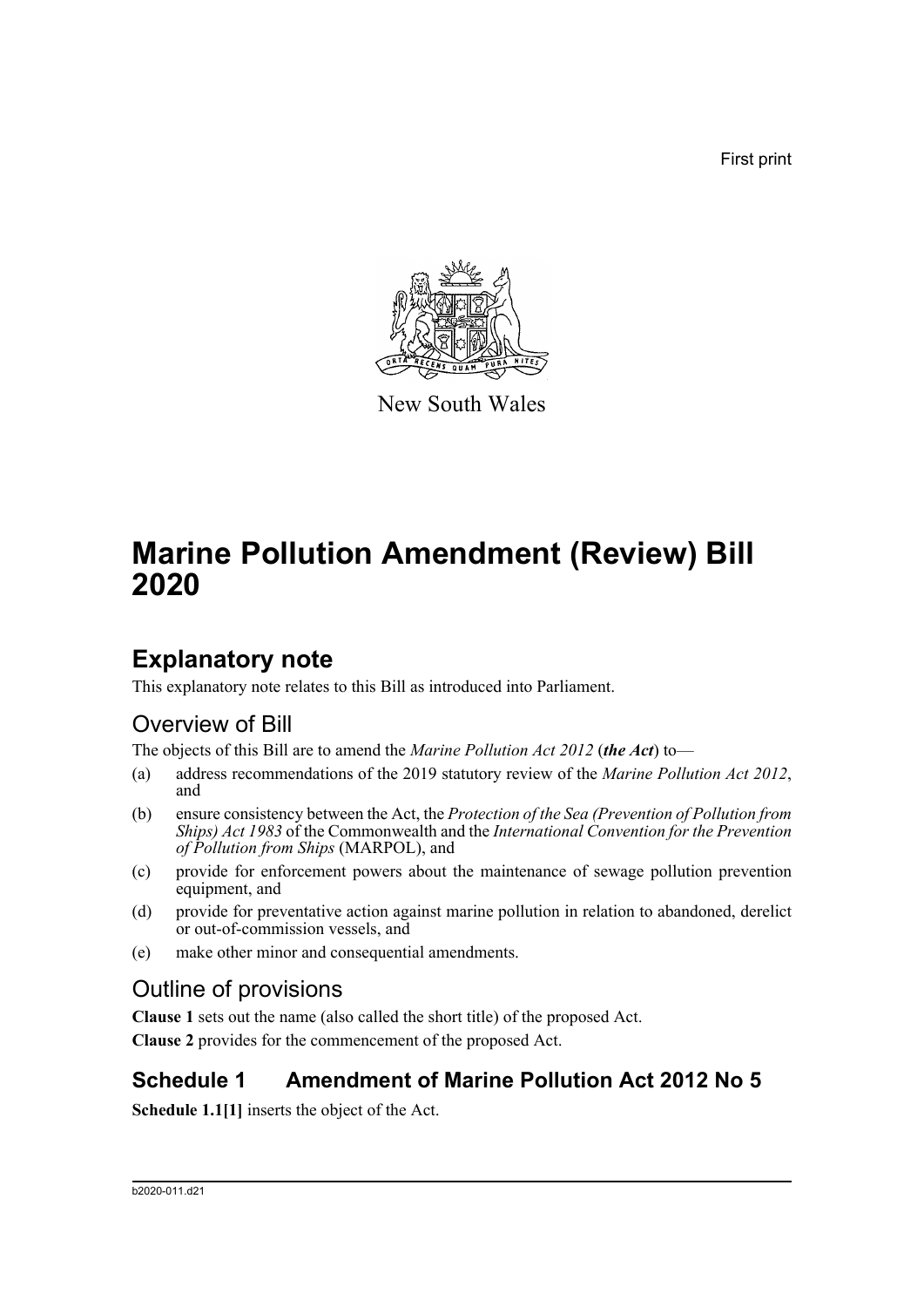**Schedule 1.1[2]** omits definitions and inserts the definitions of *garbage discharge requirements placard*, *Port Authority of New South Wales*, *State waters* and *transfer operation*.

The definition of *garbage management plan* replaces the definition of *shipboard garbage management plan* and is consistent with Annex V of MARPOL.

The definition of *Australian fishing vessel* is amended as a consequence to the repeal of the *Navigation Act 1912* of the Commonwealth, replaced by the *Navigation Act 2012* of the Commonwealth.

The definition of *recreational vessel* is inserted and is similar to the term used in the *Marine Safety Act 1998* and the *Navigation Act 2012* of the Commonwealth.

**Schedule 1.1[3]** makes a minor editorial amendment.

**Schedule 1.1[4]** updates a reference as a consequence of the repeal of the *Navigation Act 1912* of the Commonwealth.

**Schedule 1.1[5]** removes a reference to a pleasure vessel to apply the Act to all vessels.

**Schedule 1.1[6]** omits the definition of *survey authority* and is a consequential amendment.

**Schedule 1.1[7]** clarifies the application of the definition of *uncategorised noxious liquid substance*.

**Schedule 1.1[8]** inserts a definition of *transfer operation* to clarify that a transfer operation does not include the transfer of oil cargo at sea between oil tankers with a gross tonnage of 150 or more, to which Chapter 8 of MARPOL Annex I applies. This amendment is to avoid potential inconsistency with MARPOL Annex I.

The amendment also provides for proposed section 5B, which clarifies that a reference to the term "certified to carry" includes certification by way of an Australian Builders Plate to determine the carrying capacity of particular ships that may be issued an Australian Builders Plate.

**Schedule 1.1[9]** makes amendments to provide for when a ship is taken to be proceeding on a voyage under the Act.

**Schedule 1.1[10]** makes a consequential amendment due to the change to the definition of Tonnage Measurement Convention made by Schedule 1.1[11].

**Schedule 1.1[11]** updates a definition to refer to the term used in the *Navigation Act 2012* of the Commonwealth to provide consistency with the *Protection of the Sea (Prevention of Pollution from Ships) Act 1983* of the Commonwealth.

**Schedule 1.1[12]** inserts a note to clarify the drafting practice of referring to provisions of MARPOL in editor's notes in this Act.

**Schedule 1.1[13]** makes a consequential amendment to remove a reference to section 171, which is omitted by Schedule 1.1[69].

**Schedule 1.1[14]** amends section 12(2) to provide that if a discharge of a marine pollutant includes garbage, proposed section 66A of the Act should be applied.

**Schedule 1.1[15]** makes a consequential amendment to remove a reference to the discharge of garbage, due to the changes made by proposed section 66A of the Act.

**Schedule 1.1[16]** inserts a new subsection to provide that if a person is liable to prosecution for an offence under this Act because a discharge of a marine pollutant that occurs outside State waters and enters State waters is taken to be a discharge into State waters of the marine pollutant under section 13, the person is not liable to prosecution for an offence in particular circumstances. The circumstances that determine the person is not liable to prosecution are that a provision of the *Protection of the Sea (Prevention of Pollution from Ships) Act 1983* of the Commonwealth, specified in the subsection, applies to the discharge.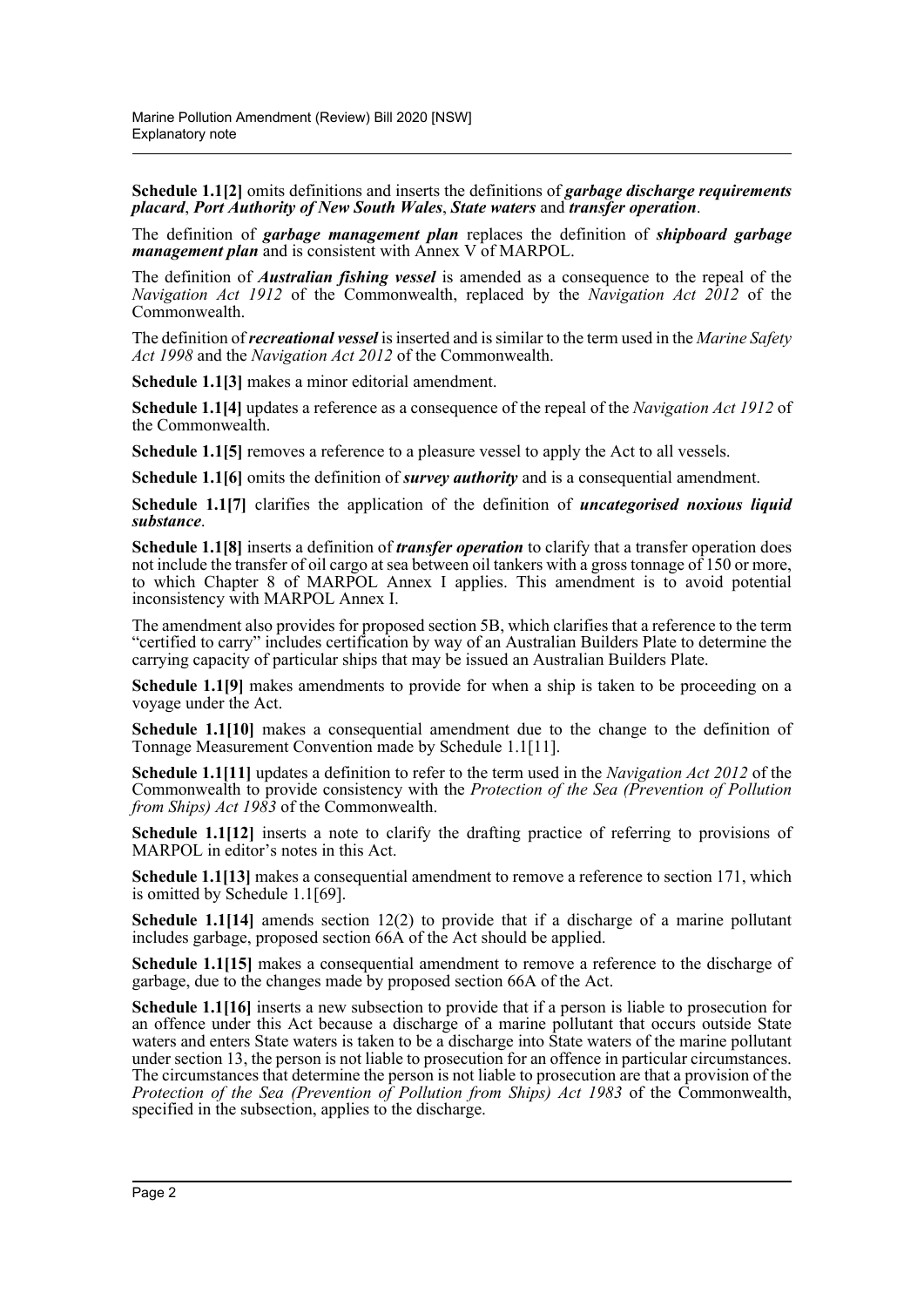**Schedule 1.1[17]** updates the references in relation to the meaning of dumping, to refer to the 1996 Protocol to the International *Convention on the Prevention of Marine Pollution by Dumping of Wastes and Other Matter 1972*. The note is also amended to update the definition as defined in the 1996 Protocol, as in force for Australia from time to time.

The amendment also inserts a definition for the section of *relevant harmful substances* to align with Article 2 of the International *Convention for the Prevention of Pollution from Ships 1973*.

**Schedule 1.1[18] and [19]** removes references to special areas as there are no special areas relevant to the application of the Act.

**Schedule 1.1[20]** removes a defence that applies to ships within special areas as there are no special areas relevant to the application of the Act.

**Schedule 1.1[21]** updates the offences regarding the carrying of uncategorised noxious liquid substances to cover the carrying of a mixture that contains an uncategorised noxious liquid substance.

**Schedule 1.1[22]** omits sections 35 to 39 of the Act, as the discharges apply to an area that is not State waters. The defence is made available by operation of proposed section 13(3).

**Schedule 1.1[23]** makes a consequential amendment because of the insertion of a regulation-making power into section 53.

**Schedule 1.1[24]** inserts a regulation-making power in relation to an offence for the discharge or deposit of untreated sewage into State waters from vessels, other than large ships.

**Schedule 1.1[25]** inserts proposed section 55A, a new offence for having a defective, altered or modified sewage system, or part of a sewage system, on a particular vessel, that enables the discharge of sewage. The proposed section provides a penalty for large ships, and a regulation-making power for the penalty for a ship that is prescribed by the regulations for the purposes of the section.

The provision also inserts proposed section 55B, which provides for a regulation to create an offence for the discharge of treated sewage in a zone, prescribed by the regulations to be a no discharge zone.

**Schedule 1.1[26]** omits section 58 of the Act to remove a defence that applies outside of 3 nautical miles from the nearest land, as waters beyond 3 nautical miles are outside of the State waters that the Act applies to.

**Schedule 1.1[27]** removes references to an inspector to instead rely on the definition of *certified* in section 3(1) of the Act. The amendment also omits a requirement for test results to be set out in a ship's certificate, to align with Annex IV of MARPOL.

**Schedule 1.1[28]** amends the operation of section 59(2) of the Act as a consequence of the proposed section 55B.

**Schedule 1.1[29] and [30]** insert notes to confirm that the definitions in section 4, and Annex V of MARPOL, apply to Part 7 of the Act and include a definition of *fishing gear*, as defined by Annex V of MARPOL.

**Schedule 1.1[31]** amends the section to align with Annex V of MARPOL.

**Schedule 1.1[32] and [33]** amend section 65 of the Act to incorporate amendments to Annex V of MARPOL in relation to fishing gear.

**Schedule 1.1[34]** omits the defence in relation to certain dunnage, lining or packing materials that will float, as a consequence of amendments to Annex V of MARPOL. A defence is also inserted for the discharge of fishing gear from a ship for the protection of the marine environment, or for the safety of that ship or the ship's crew. The new defence is a consequence of amendments to Annex V of MARPOL.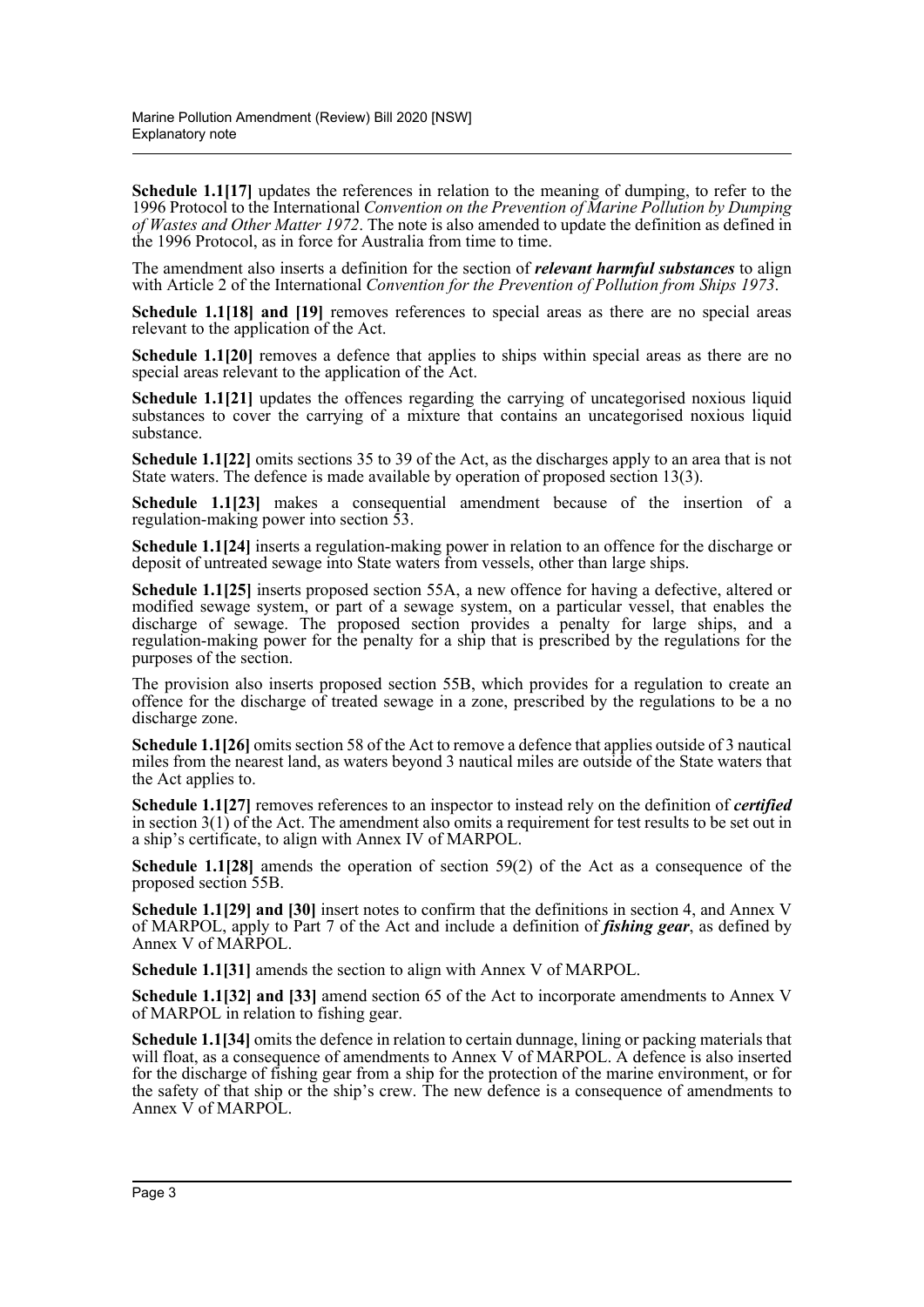The amendment also includes defence for the discharge of garbage that is mixed with or contaminated by other substances, if the more stringent requirements for the other substance is followed. This is a consequence of amendment to Annex V of MARPOL.

**Schedule 1.1[35]** omits section 74 of the Act which required written permission to conduct a transfer operation at night.

**Schedule 1.1[36]** makes a consequential amendment due to the omission of sections by Schedule 1.1[22].

**Schedule 1.1[37]** amends the definition of reportable incident to align with Article II(1)(c) of Protocol I of MARPOL.

**Schedule 1.1[38]** amends section 105 of the Act to require a procedures and arrangements manual to be in the form set out in Appendix IV to Annex II of MARPOL.

**Schedule 1.1[39] and [40]** amend references in the Act to shipboard garbage management plans to refer to garbage management plans, to align with Annex V of MARPOL.

**Schedule 1.1[41] and [42]** amend section 107 of the Act to apply to prescribed ships, as defined by the section. This is a consequence of amendment to Annex V of MARPOL.

**Schedule 1.1[43]** amends section 108 of the Act to make provision for ship operators to practice minimising garbage on board. This is a consequence of amendments to Annex V of MARPOL.

**Schedule 1.1[44], [47] and [48]** update references to "disposal" to refer to "discharge" to align with MARPOL.

**Schedule 1.1<sup>[45]</sup> and <sup>[46]</sup>** amend section 110 to extend the requirement for placards relating to garbage discharge requirements on fixed or floating platforms. This is a consequence of amendments to Annex V of MARPOL.

**Schedule 1.1[49]** amends the definition of *prescribed ship* in relation to the carriage of an oil record book, to align the provision with Annex I of MARPOL.

**Schedule 1.1[50], [51], [53], [54], [58] and [59]** provide that an oil record book, a cargo record book or a garbage record book may be kept electronically if kept in the way approved by the maritime authority of the country whose flag the ship is entitled to fly, and the way a signature may be made on an electronic record book. This is a consequence of amendments to Annexes I, II and V of MARPOL.

**Schedule 1.1[52], [55] and [60]** amend the requirement to provide that an oil record book, a cargo record book and a garbage record book are to be retained for a period of 3 years, consistent with Annexes I, II and  $\overline{V}$  of MARPOL.

**Schedule 1.1[56]** extends the circumstances that a master and owner of a ship do not commit the offence of failing to carry a garbage record book to also apply to a ship that is a recreational vessel with a gross tonnage of less than 400 that is not on an overseas voyage. This aligns with Annex IV of MARPOL.

**Schedule 1.1[57]** amends section 137 to clarify the classes of ship that may apply to the Minister to waive the requirement to carry a garbage record book. This is a consequence of amendments to Annex V of MARPOL.

**Schedule 1.1[61]** amends section 148 to remove references to regulations of Annex III of MARPOL.

**Schedule 1.1[62]** omits section 149 of the Act as a consequence of the amendments to remove Part 12, Divisions 3–8 of the Act, proposed by Schedule 1. $\overline{1}$ [69].

**Schedule 1.1[63]** makes consequential amendments to the definition of *prescribed ship*, following the removal of the requirement for NSW construction certificates, and to reflect the application of the requirement in Annex I of MARPOL. The definition *ship construction certificate* is also amended to reflect the replacement of the *Navigation Act 1912* of the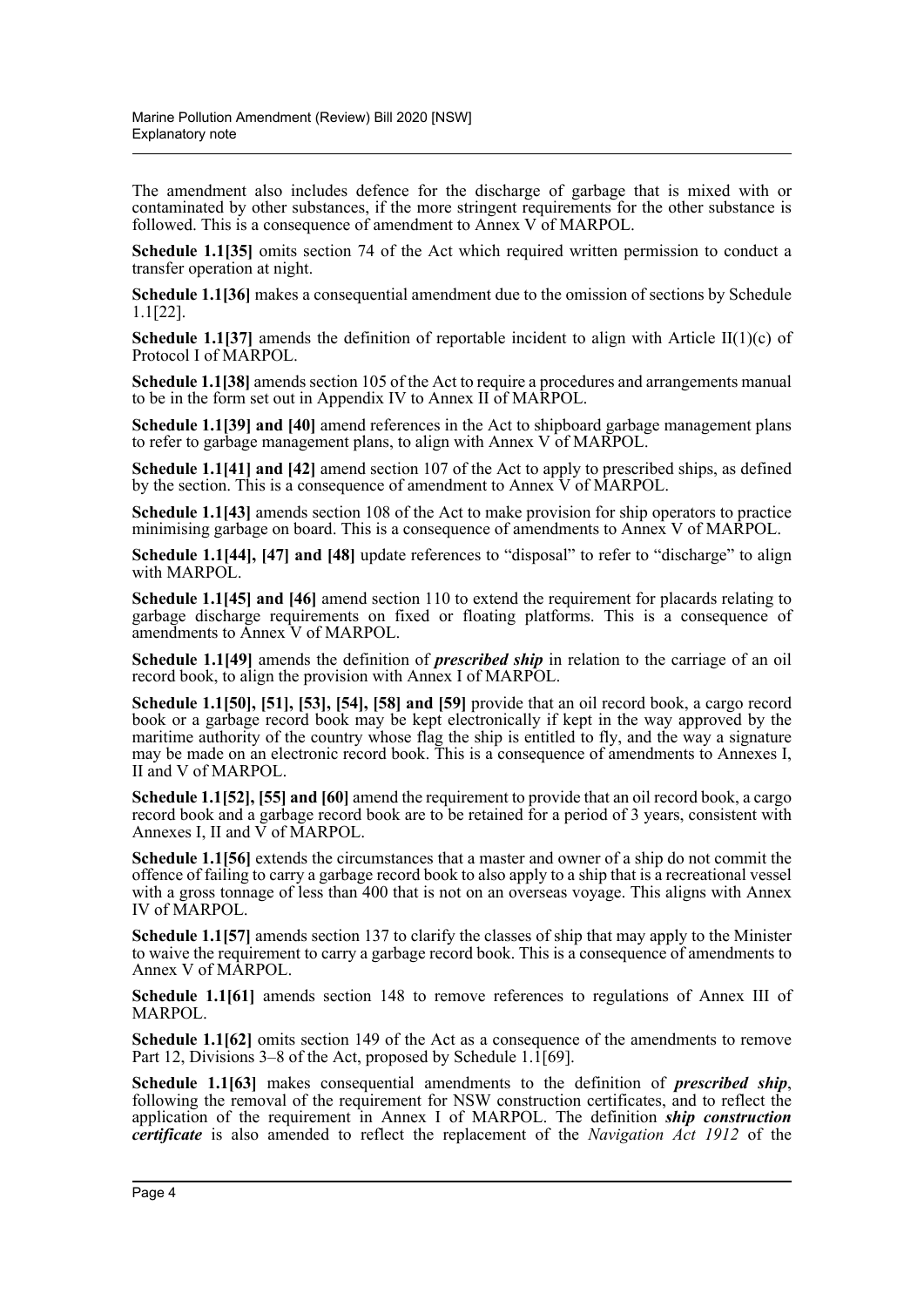Commonwealth by the *Navigation Act 2012* of the Commonwealth, the commencement of the *Marine Safety (Domestic Commercial Vessels) National Law Act 2012* of the Commonwealth, and the removal of the requirement for a NSW construction certificate.

**Schedule 1.1[64]** amends the definition of *prescribed ship* to reflect Annex II of MARPOL. This is a consequence of the amendments to remove the requirement for a NSW chemical tanker construction certificate. The definition of *chemical tanker construction certificate* is also amended to reflect the replacement of the *Navigation Act 1912* of the Commonwealth by the *Navigation Act 2012* of the Commonwealth and the removal of the requirement for NSW construction certificates.

**Schedule 1.1[65] and [66]** make amendments to the offences of a ship beginning a voyage unless there is a sewage pollution prevention certificate in force in relation to the ship that complies with Annex IV of MARPOL or the conditions prescribed by the regulations.

**Schedule 1.1[67] and [68]** provide for the type of ships and classes of ships that the requirement for a sewage pollution prevention certificate applies to, including ships prescribed by the regulations for the purposes of the section. The definition of *sewage pollution prevention certificate* is amended as a consequence of the replacement of the *Navigation Act 1912* of the Commonwealth by the *Navigation Act 2012* of the Commonwealth.

**Schedule 1.1[69]** omits Part 12, Divisions 3–8, containing the requirement for NSW construction certificates and NSW chemical tanker construction certificates.

**Schedule 1.1[70]** updates a reference as a consequence of amendments to Annex V of MARPOL.

**Schedule 1.1[71]** provides that the Minister may provide, arrange the provision of, or direct the provision of reception facilities for exhaust gas cleaning residues from an exhaust gas cleaning system.

**Schedule 1.1[72]** provides that exhaust gas cleaning residues from an exhaust gas cleaning system are a *prescribed waste*, for the definition of *reception facility*.

**Schedule 1.1[73]** extends the circumstances that the Minister may take preventative or clean-up action, to include if the Minister is of the opinion that marine pollutants are, or have been carried, on a vessel that has been abandoned, is out-of-commission or derelict.

**Schedule 1.1[74]** provides that an inspector, officer, employee or agent of the Minister may do all things necessary for the purpose of causing a marine pollution removal notice to be complied with.

**Schedule 1.1[75]** extends the definition of *preventative or clean-up action* to include action to prevent, minimise, remove, disperse or destroy a marine pollutant or prevent, minimise or mitigate any pollution likely to occur from a vessel that has been abandoned, is out-of-commission or derelict.

**Schedule 1.1[76]** makes consequential amendments to add the definitions of *marine pollution prevention notice* and *marine pollution removal notice* to the section.

**Schedule 1.1[77]** provides that the Minister may recover all costs and expenses incurred by the Minister from the owner of the vessel, in relation to action taken under Part 15 in relation to a vessel that has been abandoned, is out-of-commission or derelict.

**Schedule 1.1[78]** replaces the requirement for the Minister to establish an Oiled Wildlife Care Network with a requirement for the Minister to have an Oiled Wildlife Care Network as the network is already established.

**Schedule 1.1[79] and [80]** amend the definition of *marine pollution incident* for Part 16 to apply the Part to responding to a pollution incident whether or not the vessel has a particular certificate or is of a particular size.

**Schedule 1.1[81] and [82]** make consequential amendments to the Division to make provision for Division 4A, inserted by Schedule 1.1[84], and inserts the definition of *public authority* for the Part.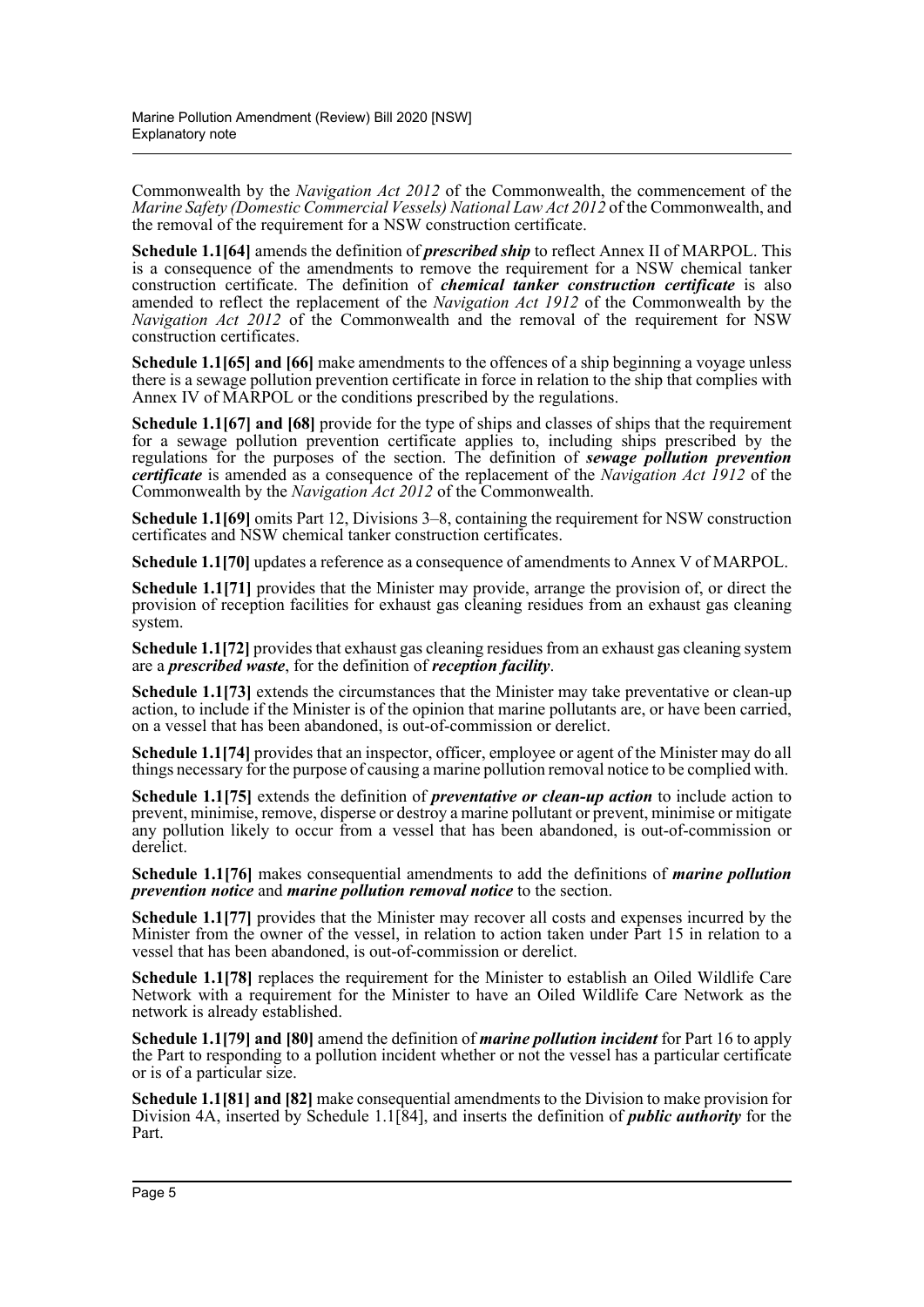**Schedule 1.1[83]** omits the definition of *public authority*, which is inserted into section 190 to apply for the Part.

**Schedule 1.1[84]** inserts proposed Division 4A, to provide for the Minister to take preventative action for an abandoned, derelict or out-of-commission vessel, if marine pollutants are, or have been, carried on the vessel. The proposed Division includes an offence for failing to comply with a marine pollution removal notice. The Division provides for when the marine pollution removal notice, or a variation of the notice, operates, and creates a fee to enable the Minister to recover the administrative costs of preparing and giving marine pollution removal notices. A person who does not pay the fee, within the time provided for, is guilty of an offence.

**Schedule 1.1[85]** provides that the Minister may require a person given a marine pollution removal notice to pay all or any reasonable costs and expenses incurred by the Minister, as set out in section 205.

**Schedule 1.1[86]** provides that section 216 applies to the discharge of a noxious liquid substance into State waters, regardless of whether the ship holds a chemical tanker construction certificate certifying the ship to carry noxious liquid substances in bulk.

**Schedule 1.1[87]** removes the requirement that section 216 applies to the discharge of sewage into State waters from a large ship only.

**Schedule 1.1[88] and [89]** remove the requirement that the Minister, for the purpose of detaining the ship, have reasonable cause to believe that the ship will depart from State waters before the completion of the Minister's investigation into the source of a discharge.

**Schedule 1.1[90]** provides that a master of a ship may be required to produce a record book required to be carried by the regulations or by the *Marine Safety Act 1998* or any other books, documents or records relating to the ship or its cargo, carried in the ship.

**Schedule 1.1[91]** clarifies the scope of the regulation-making power in relation to the discharge of sewage, waste management and directions that may be given in relation to waste.

**Schedule 1.1[92]** inserts a regulation-making power for the categories of vessels required to have sewage pollution prevention certificates to be prescribed by regulation and for the administration of the certificates.

**Schedule 1.1[93]** updates a reference in the definition of *approved person* to refer to the Port Authority of New South Wales instead of the Newcastle Port Corporation. This aligns with the references to that Corporation in the *Marine Safety Act 1998* and the *Ports and Maritime Administration Act 1995*.

**Schedule 1.1[94]** omits a savings and transitional provision as a consequence of the omission of section 74 by Schedule 1.1[35].

**Schedule 1.1[95]** omits a savings and transitional provision that provided for the continued operation of ship construction certificates and chemical tanker construction certificates, as a consequence of amendments to section 150 and 151 of the Act.

**Schedule 1.2[1]–[228]** remove references that were contained in brackets next to the section headings and transfers the references to editor's notes, consistent with updated drafting practices. The references in the editor's notes are also updated to ensure consistency with MARPOL.

## **Schedule 2 Amendment of other instruments**

**Schedules 2.1 and 2.2** make consequential amendments to the *Fire and Rescue NSW Act 1989* and the *Fire Brigades Regulation 2014* to update references from State waters to refer to prescribed waters. The amendments continue the existing operation of the law under the *Fire and Rescue NSW Act 1989*, instead of adopting the amended definition of State waters under the *Marine Pollution Act 2012*.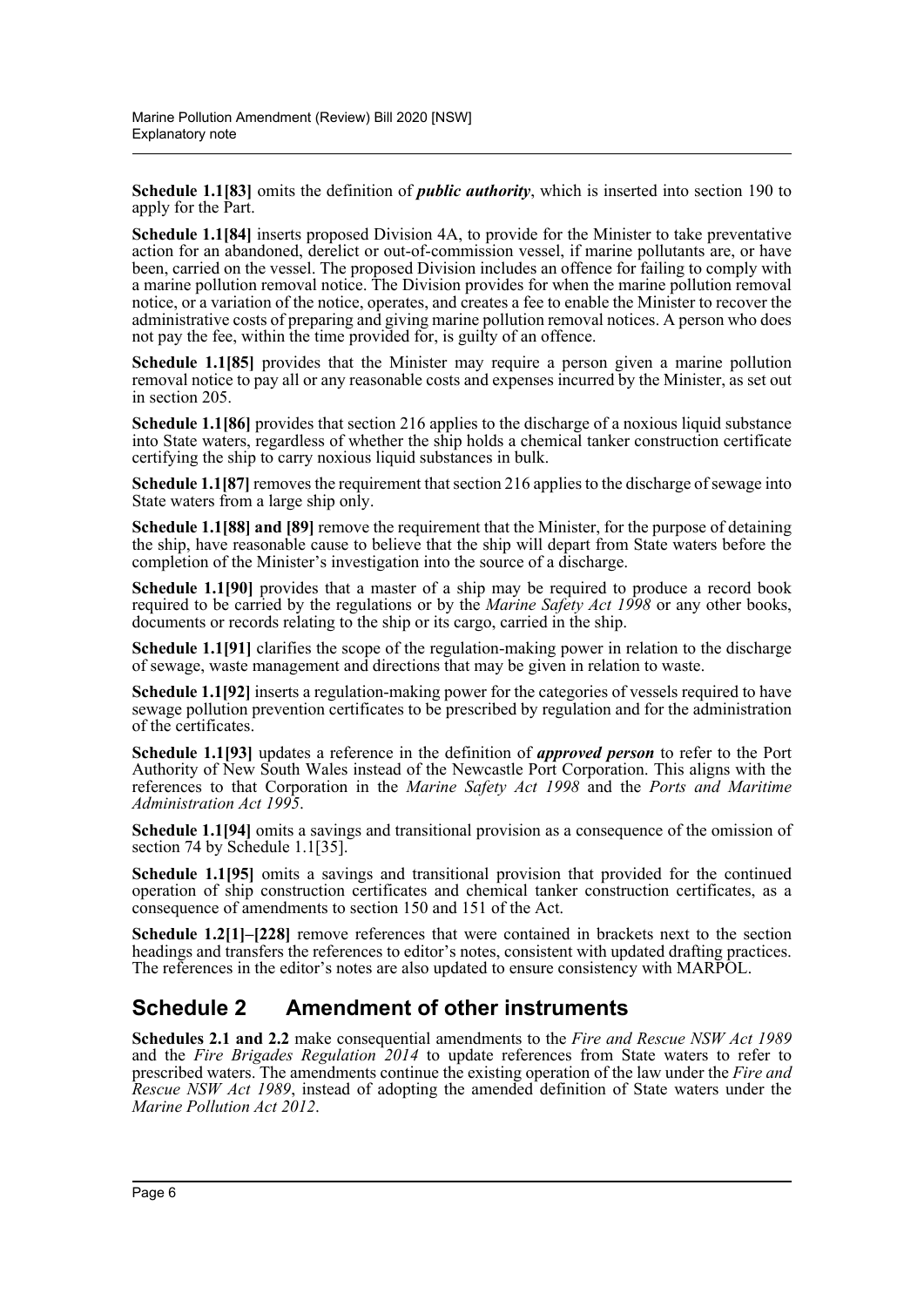**Schedule 2.3** makes consequential amendments to the *Marine Pollution Regulation 2014*, including updating the references in Schedules 6 and 7 of the Regulation to incorporate changes to Marine Orders adopted and modified under the Act.

**Schedule 2.4** makes a consequential amendment to a note in the *Marine Safety Act 1998* that refers to State waters, and updates the definition to align with the definition in the *Marine Pollution Act 2012*, consequent on the amendments made to the Act by Schedule 1.1[2].

**Schedule 2.5** amends the penalty notice offence schedule in the *Marine Safety Regulation 2016* to remove references to sections omitted and includes in the Schedule offences inserted by Schedule 1.1[25] and [84].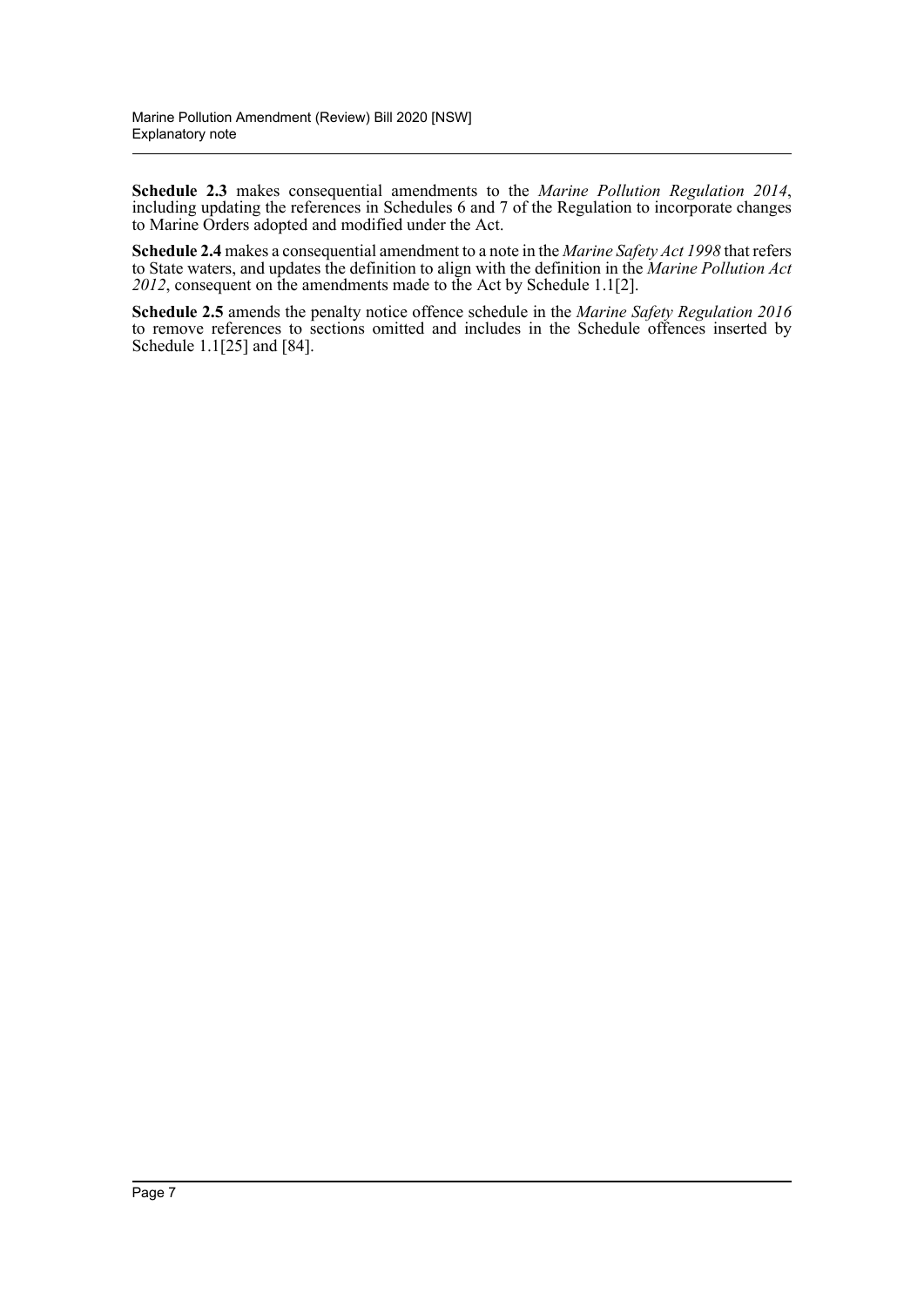First print



New South Wales

# **Marine Pollution Amendment (Review) Bill 2020**

# **Contents**

|                   |                                                    | Page |
|-------------------|----------------------------------------------------|------|
|                   | Name of Act                                        |      |
|                   | Commencement                                       |      |
| Schedule 1        | <b>Amendment of Marine Pollution Act 2012 No 5</b> |      |
| <b>Schedule 2</b> | <b>Amendment of other instruments</b>              | 36   |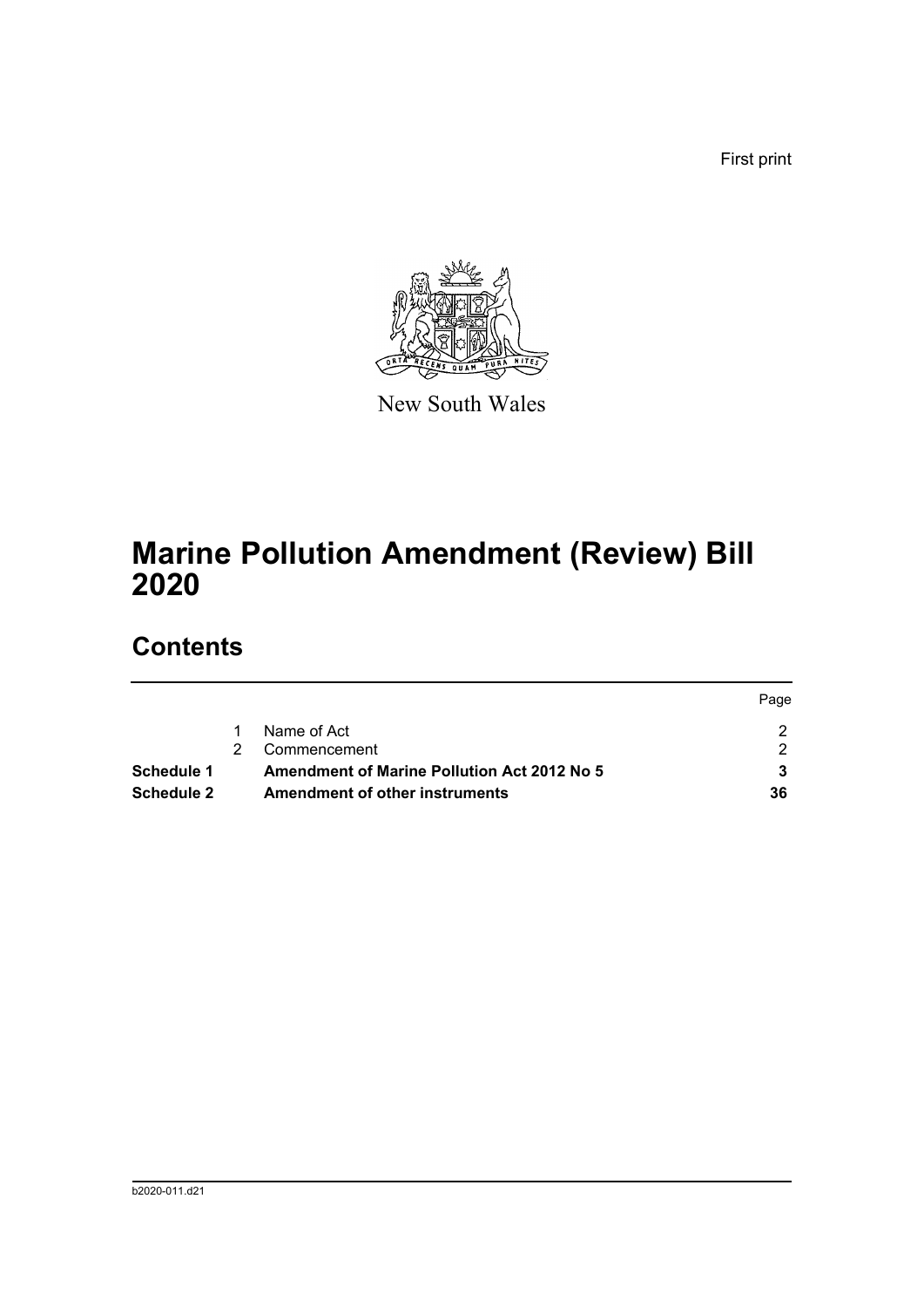

New South Wales

# **Marine Pollution Amendment (Review) Bill 2020**

No , 2020

### **A Bill for**

An Act to amend the *Marine Pollution Act 2012* to make miscellaneous amendments resulting from a review of the *Marine Pollution Act 2012*; and for related purposes.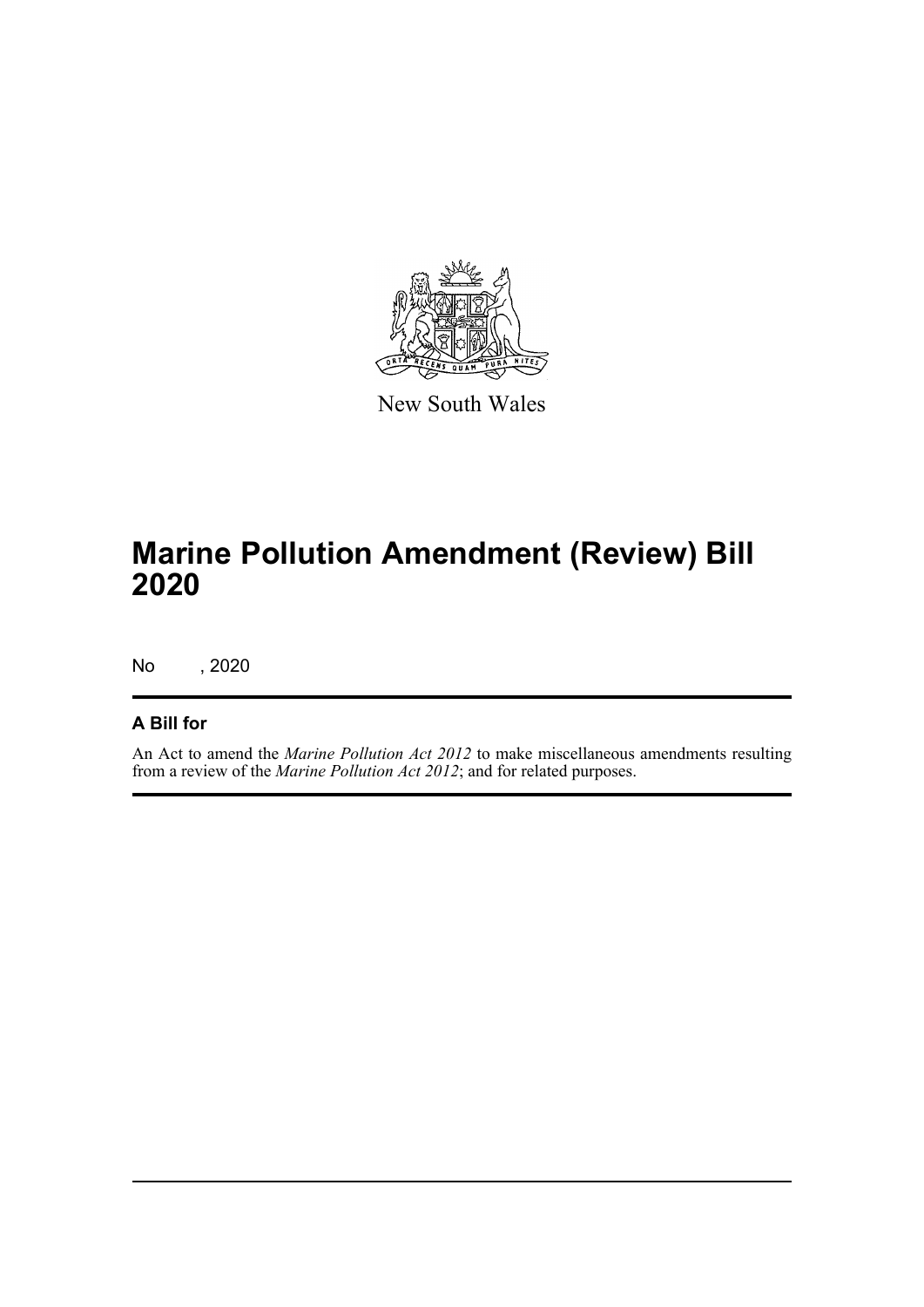Marine Pollution Amendment (Review) Bill 2020 [NSW]

<span id="page-9-1"></span><span id="page-9-0"></span>

|                     | The Legislature of New South Wales enacts—                                                                            | 1      |  |  |  |
|---------------------|-----------------------------------------------------------------------------------------------------------------------|--------|--|--|--|
|                     | Name of Act                                                                                                           | 2      |  |  |  |
|                     | This Act is the <i>Marine Pollution Amendment (Review) Act 2020</i> .                                                 | 3      |  |  |  |
| <b>Commencement</b> |                                                                                                                       |        |  |  |  |
| (1)                 | This Act commences on the date of assent to this Act, except as provided by this<br>section.                          | 5<br>6 |  |  |  |
| (2)                 | Schedules 1.1[6], $[65]$ – $[69]$ and $[92]$ and 2.5[2] commence on a day or days to be<br>appointed by proclamation. | 7<br>8 |  |  |  |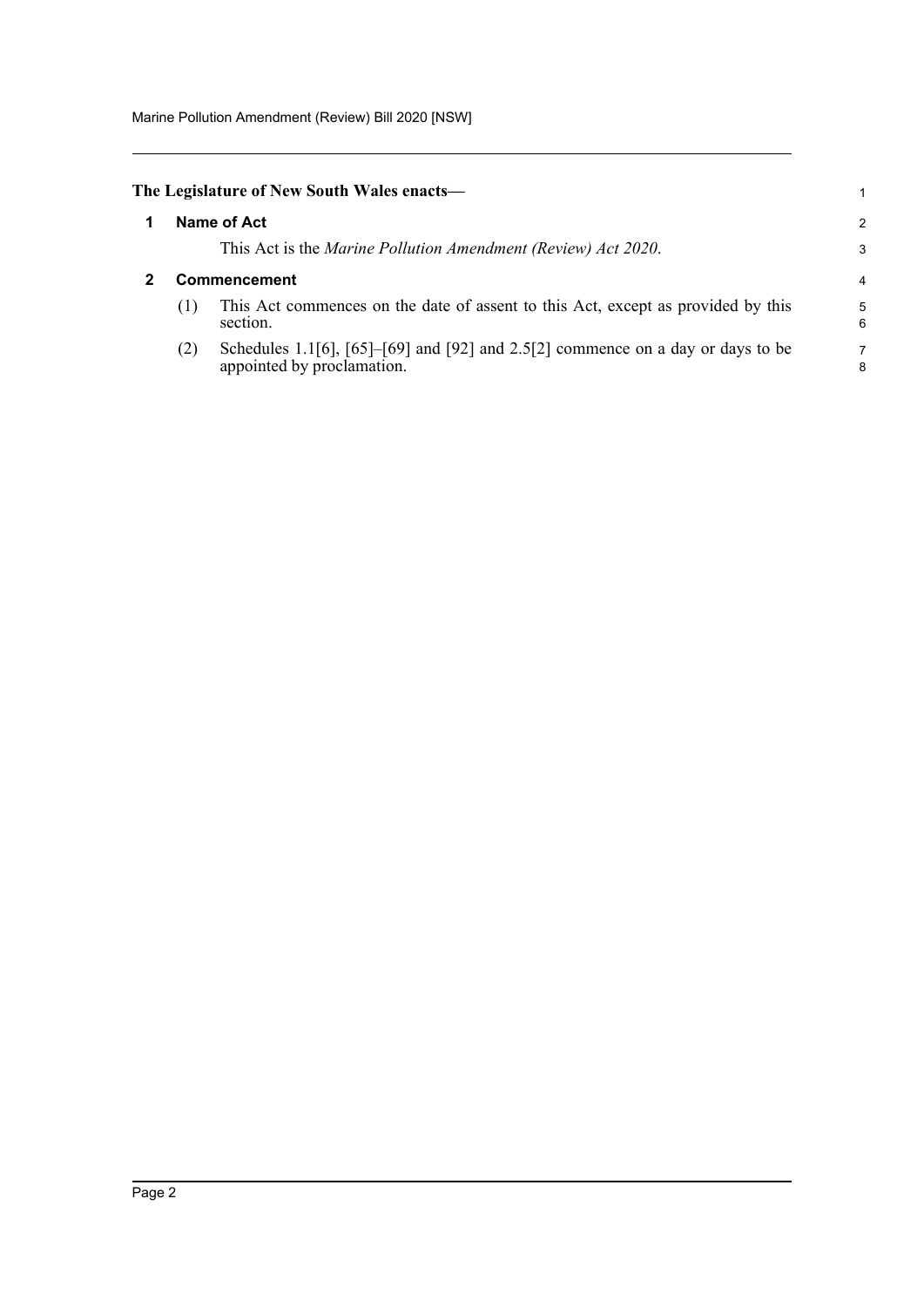<span id="page-10-0"></span>

|       | <b>Schedule 1</b>                                                                                                                                                                                                                                                                                                                                                                                                                   |                   | <b>Amendment of Marine Pollution Act 2012 No 5</b>                                                                                                              | 1                   |  |  |  |
|-------|-------------------------------------------------------------------------------------------------------------------------------------------------------------------------------------------------------------------------------------------------------------------------------------------------------------------------------------------------------------------------------------------------------------------------------------|-------------------|-----------------------------------------------------------------------------------------------------------------------------------------------------------------|---------------------|--|--|--|
| 1.1   |                                                                                                                                                                                                                                                                                                                                                                                                                                     |                   | <b>General amendments</b>                                                                                                                                       | $\overline{a}$      |  |  |  |
| $[1]$ |                                                                                                                                                                                                                                                                                                                                                                                                                                     | <b>Section 2A</b> |                                                                                                                                                                 | 3                   |  |  |  |
|       |                                                                                                                                                                                                                                                                                                                                                                                                                                     |                   | Insert after section 2-                                                                                                                                         | 4                   |  |  |  |
|       | 2A                                                                                                                                                                                                                                                                                                                                                                                                                                  |                   | <b>Object of Act</b>                                                                                                                                            | 5                   |  |  |  |
|       |                                                                                                                                                                                                                                                                                                                                                                                                                                     | (1)               | The object of this Act is to enhance the protection of New South Wales State<br>waters from marine pollution from vessels.                                      | 6<br>$\overline{7}$ |  |  |  |
|       |                                                                                                                                                                                                                                                                                                                                                                                                                                     | (2)               | This object is to be achieved primarily by giving effect to the relevant<br>provisions of the following Annexes of MARPOL—                                      | 8<br>9              |  |  |  |
|       |                                                                                                                                                                                                                                                                                                                                                                                                                                     |                   | Annex I, which deals with prevention of pollution by oil,                                                                                                       | 10                  |  |  |  |
|       |                                                                                                                                                                                                                                                                                                                                                                                                                                     |                   | Annex II, which deals with control of pollution by noxious liquid<br>$\bullet$<br>substances in bulk,                                                           | 11<br>12            |  |  |  |
|       |                                                                                                                                                                                                                                                                                                                                                                                                                                     |                   | Annex III, which deals with prevention of pollution by harmful<br>$\bullet$<br>substances in packaged form,                                                     | 13<br>14            |  |  |  |
|       |                                                                                                                                                                                                                                                                                                                                                                                                                                     |                   | Annex IV, which deals with prevention of pollution by sewage,                                                                                                   | 15                  |  |  |  |
|       |                                                                                                                                                                                                                                                                                                                                                                                                                                     |                   | Annex V, which deals with prevention of pollution by garbage.                                                                                                   | 16                  |  |  |  |
|       |                                                                                                                                                                                                                                                                                                                                                                                                                                     | (3)               | The object is also to be achieved by providing—                                                                                                                 | 17                  |  |  |  |
|       |                                                                                                                                                                                                                                                                                                                                                                                                                                     |                   | an approach to protecting New South Wales State waters from<br>(a)<br>ship-sourced pollutants that is complementary to the approach of the<br>Commonwealth, and | 18<br>19<br>20      |  |  |  |
|       |                                                                                                                                                                                                                                                                                                                                                                                                                                     |                   | an effective framework for the protection of New South Wales State<br>(b)<br>waters from pollution from vessels, and                                            | 21<br>22            |  |  |  |
|       |                                                                                                                                                                                                                                                                                                                                                                                                                                     |                   | for the investigation of marine pollution incidents and for appropriate<br>(c)<br>action following a marine pollution incident, and                             | 23<br>24            |  |  |  |
|       |                                                                                                                                                                                                                                                                                                                                                                                                                                     |                   | for the imposition of penalties on persons who pollute New South<br>(d)<br>Wales State waters in contravention of this Act.                                     | 25<br>26            |  |  |  |
| $[2]$ |                                                                                                                                                                                                                                                                                                                                                                                                                                     |                   | <b>Section 3 Definitions</b>                                                                                                                                    | 27                  |  |  |  |
|       | Omit the definitions of <i>Australian fishing vessel</i> , <i>fishing vessel</i> , <i>garbage disposal</i><br>requirements placard, inter-State voyage, intra-State voyage, NSW certificate, NSW<br>chemical tanker construction certificate, NSW ship construction certificate, pleasure<br>vessel, relevant provisions of MARPOL, shipboard garbage management plan, State<br><i>waters, trading ship and transfer operation.</i> |                   |                                                                                                                                                                 |                     |  |  |  |
|       |                                                                                                                                                                                                                                                                                                                                                                                                                                     |                   | Insert in alphabetical order—                                                                                                                                   | 33                  |  |  |  |
|       |                                                                                                                                                                                                                                                                                                                                                                                                                                     |                   | <i>garbage discharge requirements placard</i> , in relation to a ship, means a<br>placard required to be displayed on the ship by section 110.                  | 34<br>35            |  |  |  |
|       |                                                                                                                                                                                                                                                                                                                                                                                                                                     |                   | <i>garbage management plan</i> , in relation to a ship, means a plan required to be<br>carried on board the ship by section 107.                                | 36<br>37            |  |  |  |
|       |                                                                                                                                                                                                                                                                                                                                                                                                                                     |                   | <b>Port Authority of New South Wales means the Newcastle Port Corporation</b><br>established under the Ports and Maritime Administration Act 1995.              | 38<br>39            |  |  |  |
|       |                                                                                                                                                                                                                                                                                                                                                                                                                                     |                   | recreational vessel means a vessel used wholly for the purpose of recreational<br>or sporting activities and not for hire or reward.                            | 40<br>41            |  |  |  |
|       |                                                                                                                                                                                                                                                                                                                                                                                                                                     |                   | <i>State waters</i> means—                                                                                                                                      | 42                  |  |  |  |
|       |                                                                                                                                                                                                                                                                                                                                                                                                                                     |                   | coastal waters of the State, within the meaning of Part 10 of the<br>(a)<br>Interpretation Act 1987, and                                                        | 43<br>44            |  |  |  |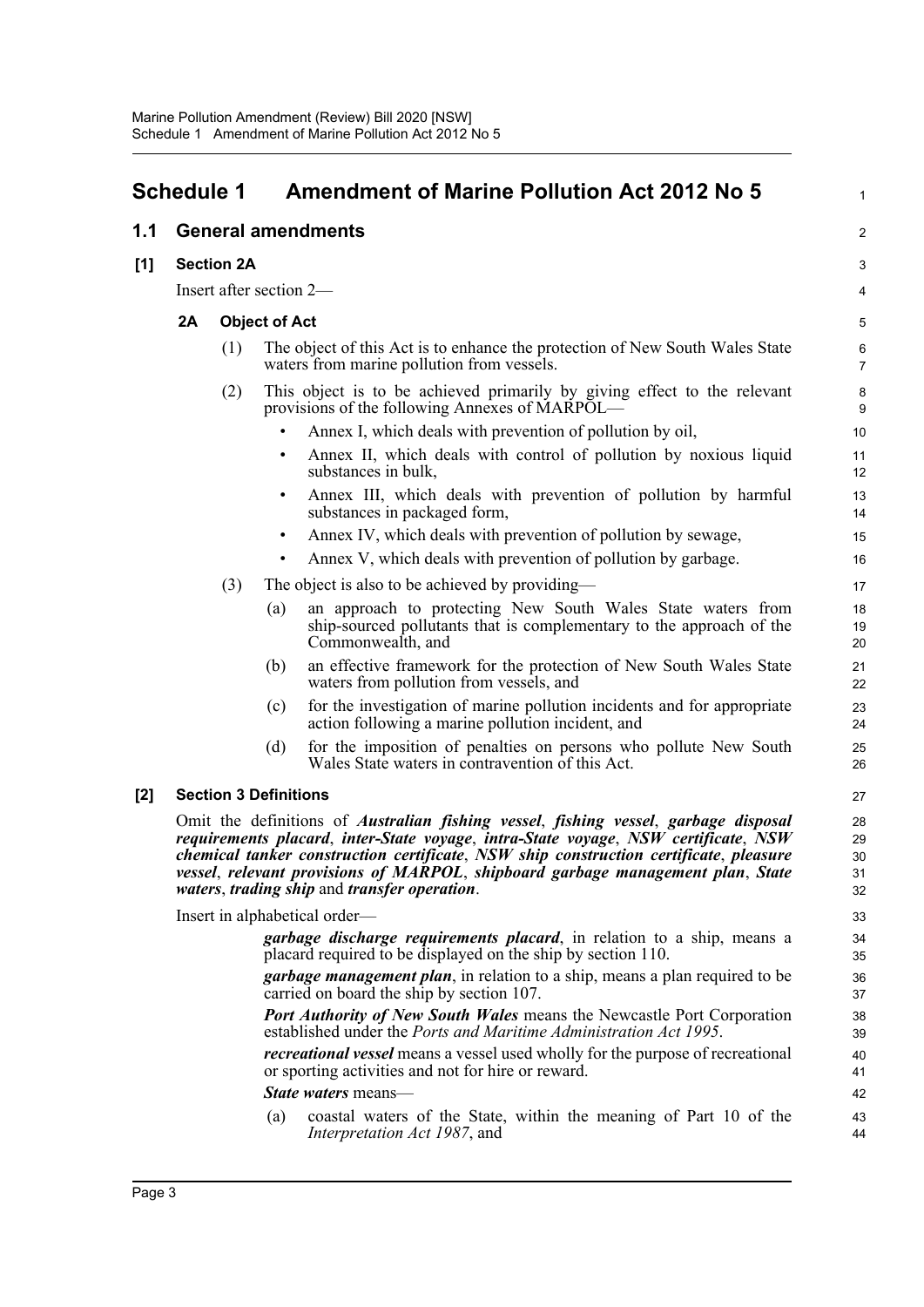|       |                                                                                                  |     | (b)                     | waters within the limits of the State.<br><i>transfer operation</i> —see section 5A.                                                                                                                                                                                                                                     | 1<br>$\overline{\mathbf{c}}$ |  |  |  |  |
|-------|--------------------------------------------------------------------------------------------------|-----|-------------------------|--------------------------------------------------------------------------------------------------------------------------------------------------------------------------------------------------------------------------------------------------------------------------------------------------------------------------|------------------------------|--|--|--|--|
|       |                                                                                                  |     |                         |                                                                                                                                                                                                                                                                                                                          | 3                            |  |  |  |  |
| $[3]$ | Section 3, definition of "large ship", paragraphs (a) and (b)<br>Omit "tons" wherever occurring. |     |                         |                                                                                                                                                                                                                                                                                                                          |                              |  |  |  |  |
| [4]   |                                                                                                  |     |                         | Section 3, definition of "overseas voyage"                                                                                                                                                                                                                                                                               | 4<br>5                       |  |  |  |  |
|       |                                                                                                  |     |                         | Omit "Navigation Act 1912". Insert instead "Navigation Act 2012".                                                                                                                                                                                                                                                        | 6                            |  |  |  |  |
| [5]   |                                                                                                  |     |                         | Section 3, definition of "ship"                                                                                                                                                                                                                                                                                          | 7                            |  |  |  |  |
|       |                                                                                                  |     |                         | Omit "but does not include a pleasure vessel.".                                                                                                                                                                                                                                                                          | 8                            |  |  |  |  |
| [6]   |                                                                                                  |     |                         | Section 3, definition of "survey authority"                                                                                                                                                                                                                                                                              | 9                            |  |  |  |  |
|       |                                                                                                  |     | Omit the definition.    |                                                                                                                                                                                                                                                                                                                          | 10                           |  |  |  |  |
| $[7]$ |                                                                                                  |     |                         | Section 3, definition of "uncategorised noxious liquid substance"                                                                                                                                                                                                                                                        | 11                           |  |  |  |  |
|       |                                                                                                  |     |                         | Omit "a noxious liquid". Insert instead "a liquid".                                                                                                                                                                                                                                                                      | 12                           |  |  |  |  |
| [8]   |                                                                                                  |     | Sections 5A and 5B      |                                                                                                                                                                                                                                                                                                                          | 13                           |  |  |  |  |
|       |                                                                                                  |     | Insert after section 5— |                                                                                                                                                                                                                                                                                                                          | 14                           |  |  |  |  |
|       | <b>5A</b>                                                                                        |     |                         | Meaning of "transfer operation"                                                                                                                                                                                                                                                                                          | 15                           |  |  |  |  |
|       |                                                                                                  |     |                         | For the purposes of this Act, <i>transfer operation</i> —                                                                                                                                                                                                                                                                | 16                           |  |  |  |  |
|       |                                                                                                  |     | (a)                     | means an operation that is involved in the preparation for, or in the<br>commencement of, carrying on or termination of, a transfer of oil or a<br>noxious liquid substance or a combination of those substances, whether<br>in bulk, packaged or another form, to or from a ship or a place on land,<br>but             | 17<br>18<br>19<br>20<br>21   |  |  |  |  |
|       |                                                                                                  |     | (b)                     | does not include a transfer of oil cargo at sea between oil tankers with a<br>gross tonnage of 150 or more, to which Chapter 8 of Annex I of<br>MARPOL applies.                                                                                                                                                          | 22<br>23<br>24               |  |  |  |  |
|       | 5B                                                                                               |     |                         | References to "certified to carry"                                                                                                                                                                                                                                                                                       | 25                           |  |  |  |  |
|       |                                                                                                  | (1) |                         | A reference in this Act to a ship that is certified to carry a number of persons<br>is taken to include a ship displaying, on an Australian Builders Plate,<br>information about the maximum number of persons the ship may carry if the<br>ship is fitted with an Australian Builders Plate containing the information. | 26<br>27<br>28<br>29         |  |  |  |  |
|       |                                                                                                  | (2) |                         | In this section-                                                                                                                                                                                                                                                                                                         | 30                           |  |  |  |  |
|       |                                                                                                  |     | time.                   | <i>Australian Builders Plate</i> means a plate issued in accordance with the<br>National Standard for the Australian Builders Plate for Recreational Boats<br>developed by the National Marine Safety Committee, as in force from time to                                                                                | 31<br>32<br>33<br>34         |  |  |  |  |
| [9]   |                                                                                                  |     |                         | Section 6 Time when ship taken to be proceeding on voyage                                                                                                                                                                                                                                                                | 35                           |  |  |  |  |
|       |                                                                                                  |     |                         | Omit "the definitions of <i>inter-State voyage</i> , <i>intra-State voyage</i> and <i>overseas voyage</i> ".                                                                                                                                                                                                             | 36                           |  |  |  |  |
|       |                                                                                                  |     |                         | Insert instead "this Act".                                                                                                                                                                                                                                                                                               | 37                           |  |  |  |  |
| [10]  |                                                                                                  |     |                         | <b>Section 7 References to tonnage</b>                                                                                                                                                                                                                                                                                   | 38                           |  |  |  |  |
|       |                                                                                                  |     |                         | Omit "Measurement" from the definition of <b>non-TMC</b> ship in section $7(2)$ .                                                                                                                                                                                                                                        | 39                           |  |  |  |  |
|       |                                                                                                  |     |                         |                                                                                                                                                                                                                                                                                                                          |                              |  |  |  |  |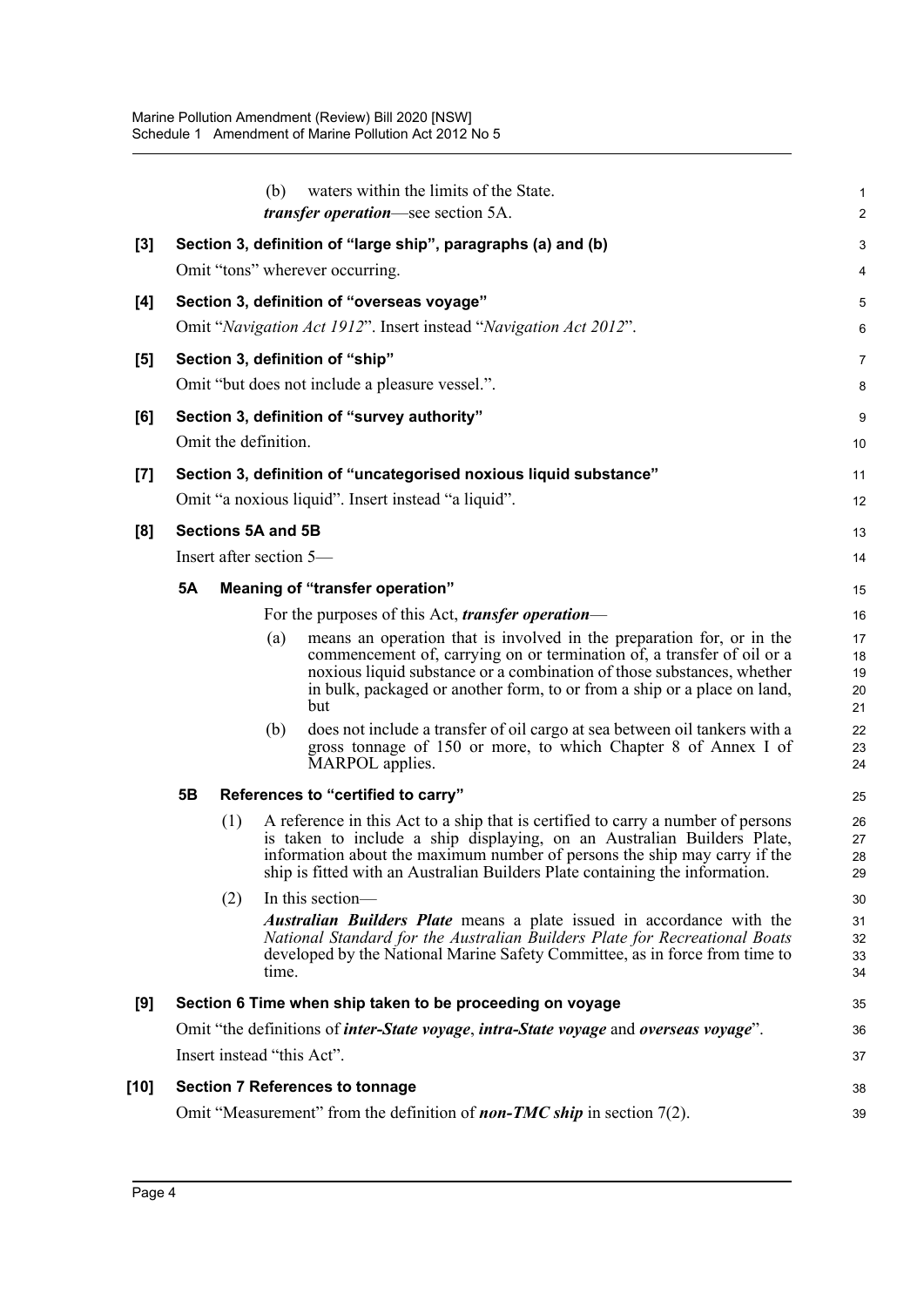| $[11]$ | Section 7(2)                           |     |               |                                                                                                                                                                                                 | 1              |  |  |  |  |
|--------|----------------------------------------|-----|---------------|-------------------------------------------------------------------------------------------------------------------------------------------------------------------------------------------------|----------------|--|--|--|--|
|        |                                        |     |               | Omit the definition of Tonnage Measurement Convention.                                                                                                                                          | $\mathbf 2$    |  |  |  |  |
|        | Insert instead-                        |     |               |                                                                                                                                                                                                 |                |  |  |  |  |
|        |                                        |     |               | <b>Tonnage Convention</b> has the same meaning as in the Navigation Act 2012 of<br>the Commonwealth.                                                                                            | 4<br>5         |  |  |  |  |
| $[12]$ | <b>Section 8 Notes</b>                 |     |               |                                                                                                                                                                                                 | 6              |  |  |  |  |
|        | Omit the note. Insert instead—         |     |               |                                                                                                                                                                                                 | $\overline{7}$ |  |  |  |  |
|        |                                        |     |               | Note. To assist the reader, many provisions of this Act contain editor's notes drawing<br>attention to the provision of MARPOL that the provision of the Act gives effect to.                   | 8<br>9         |  |  |  |  |
| $[13]$ |                                        |     |               | Section 11 Detention of ships and holding of security over them: exclusion of<br>matters from operation of Commonwealth Act                                                                     | 10<br>11       |  |  |  |  |
|        |                                        |     |               | Omit "171," from the definition of <i>compulsorily detained under this Act</i> in section 11(3).                                                                                                | 12             |  |  |  |  |
| $[14]$ |                                        |     |               | Section 12 Application of Act to mixtures of marine pollutants                                                                                                                                  | 13             |  |  |  |  |
|        | Omit section $12(2)$ . Insert instead— |     |               |                                                                                                                                                                                                 | 14             |  |  |  |  |
|        | (2)                                    |     | State waters— | If a mixture that contains more than one marine pollutant is discharged into                                                                                                                    | 15<br>16       |  |  |  |  |
|        |                                        | (a) |               | if one of the pollutants discharged is garbage—see section 66A, or                                                                                                                              | 17             |  |  |  |  |
|        |                                        | (b) |               | otherwise—each of the applicable Parts in relation to each of the marine<br>pollutants in the mixture applies in relation to the mixture.                                                       | 18<br>19       |  |  |  |  |
| $[15]$ |                                        |     |               | Section 12(4), definition of "applicable Part", paragraph (d)                                                                                                                                   | 20             |  |  |  |  |
|        |                                        |     |               | Omit paragraphs (d) and (e). Insert instead—                                                                                                                                                    | 21             |  |  |  |  |
|        |                                        | (d) |               | in relation to sewage—Part 6.                                                                                                                                                                   | 22             |  |  |  |  |
| $[16]$ |                                        |     |               | Section 13 Discharge outside State waters that enters State waters                                                                                                                              | 23             |  |  |  |  |
|        | Insert after section $13(2)$ —         |     |               |                                                                                                                                                                                                 | 24             |  |  |  |  |
|        | (3)                                    |     |               | Despite subsections $(1)$ and $(2)$ , a person is not liable to prosecution for an<br>offence under this Act if-                                                                                | 25<br>26       |  |  |  |  |
|        |                                        | (a) | and           | the discharge of a marine pollutant occurs and is taken to be a discharge<br>of the marine pollutant into State waters by operation of this section,                                            | 27<br>28<br>29 |  |  |  |  |
|        |                                        | (b) |               | a provision of the Protection of the Sea (Prevention of Pollution from<br>Ships) Act 1983 of the Commonwealth applies to the discharge giving<br>effect to the following regulations of MARPOL— | 30<br>31<br>32 |  |  |  |  |
|        |                                        |     | (1)           | for the discharge of oil or oily mixtures from the cargo area of an<br>oil tanker—Regulation 34 of Annex I of MARPOL,                                                                           | 33<br>34       |  |  |  |  |
|        |                                        |     | (11)          | for the discharge of Category X substances—Regulations 13.2.1<br>and 13.6.1 of Annex II of MARPOL,                                                                                              | 35<br>36       |  |  |  |  |
|        |                                        |     | (111)         | for the discharge of Category Y substances and Category Z<br>substances from ships constructed on or after 1 January 2007—<br>Regulations 13.2.1 and 13.7.1 of Annex II of MARPOL,              | 37<br>38<br>39 |  |  |  |  |
|        |                                        |     | (1V)          | for the discharge of Category Z substances from ships<br>constructed before 1 January 2007—Regulations 13.2.1 and<br>13.2.2 of Annex II of MARPOL,                                              | 40<br>41<br>42 |  |  |  |  |
|        |                                        |     | (v)           | for the discharge of comminuted and disinfected sewage—<br>Regulation 11.1.1 of Annex IV of MARPOL,                                                                                             | 43<br>44       |  |  |  |  |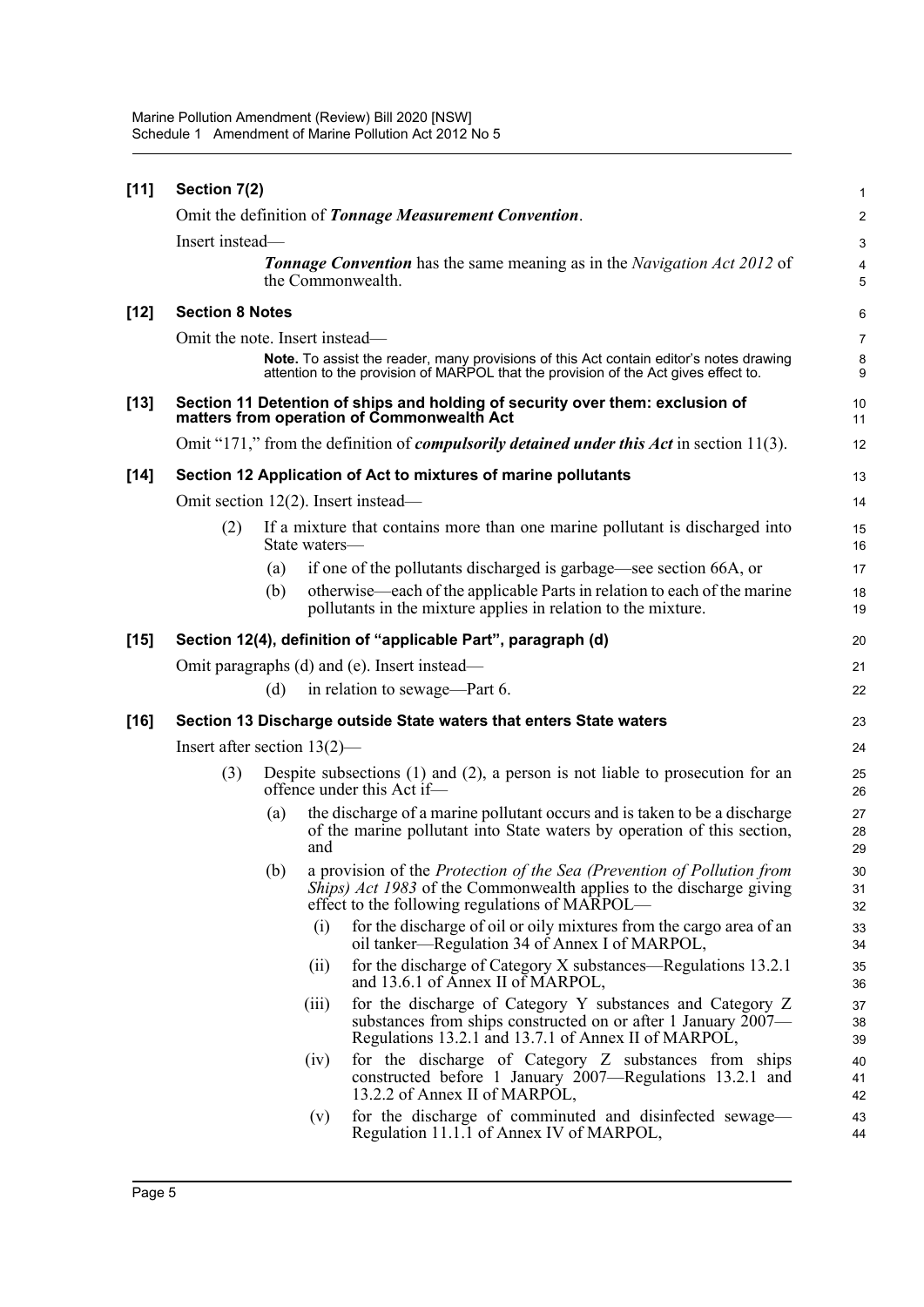|        |    |                   |     | (vi)    | for the discharge of sewage that is not comminuted or<br>disinfected—Regulation 11.1.1 of Annex IV of MARPOL,                                                                                                                                                                                                                                                                                                                                                                                                                     | 1<br>$\overline{2}$                    |
|--------|----|-------------------|-----|---------|-----------------------------------------------------------------------------------------------------------------------------------------------------------------------------------------------------------------------------------------------------------------------------------------------------------------------------------------------------------------------------------------------------------------------------------------------------------------------------------------------------------------------------------|----------------------------------------|
|        |    |                   |     | (vii)   | for the discharge of comminuted or ground food waste—<br>Regulation 4.1.1 of Annex V of MARPOL,                                                                                                                                                                                                                                                                                                                                                                                                                                   | 3<br>$\overline{4}$                    |
|        |    |                   |     | (V111)  | for the discharge of food waste that is not comminuted or<br>ground—Regulation 4.1.2 of Annex V of MARPOL,                                                                                                                                                                                                                                                                                                                                                                                                                        | 5<br>6                                 |
|        |    |                   |     | (1X)    | for the discharge of cargo residues that cannot be recovered using<br>commonly available methods for unloading—Regulation 4.1.3 of<br>Annex V of MARPOL,                                                                                                                                                                                                                                                                                                                                                                          | $\overline{7}$<br>8<br>9               |
|        |    |                   |     | (x)     | for the discharge of animal carcasses—Regulation 4.1.4 of<br>Annex V of MARPOL,                                                                                                                                                                                                                                                                                                                                                                                                                                                   | 10<br>11                               |
|        |    |                   |     | $(x_i)$ | for the discharge of cleaning agents or additives contained in<br>cargo hold, deck and external surfaces wash water—Regulation<br>4.2 of Annex V of MARPOL,                                                                                                                                                                                                                                                                                                                                                                       | 12<br>13<br>14                         |
|        |    |                   |     | (xii)   | for the discharge of garbage from fixed or floating platforms or<br>other ships when alongside or within 500 metres of a fixed or<br>floating platform—Regulation 5 of Annex V of MARPOL.                                                                                                                                                                                                                                                                                                                                         | 15<br>16<br>17                         |
| $[17]$ |    | <b>Section 14</b> |     |         |                                                                                                                                                                                                                                                                                                                                                                                                                                                                                                                                   | 18                                     |
|        |    |                   |     |         | Omit the section. Insert instead—                                                                                                                                                                                                                                                                                                                                                                                                                                                                                                 | 19                                     |
|        | 14 |                   |     |         | Discharges to which Act does not apply                                                                                                                                                                                                                                                                                                                                                                                                                                                                                            | 20                                     |
|        |    | (1)               |     |         | This Act does not apply to the following discharges—                                                                                                                                                                                                                                                                                                                                                                                                                                                                              | 21                                     |
|        |    |                   | (a) |         | the release of relevant harmful substances directly arising from the<br>exploration, exploitation and associated off-shore processing of sea-bed<br>mineral resources,                                                                                                                                                                                                                                                                                                                                                            | 22<br>23<br>24                         |
|        |    |                   | (b) |         | the release of relevant harmful substances for purposes of legitimate<br>scientific research into pollution abatement or control,                                                                                                                                                                                                                                                                                                                                                                                                 | 25<br>26                               |
|        |    |                   | (c) |         | dumping within the meaning of the 1996 Protocol to the <i>Convention on</i><br>the Prevention of Marine Pollution by Dumping of Wastes and Other<br><i>Matter 1972</i> , done at London on 7 July 1996, as amended and in force<br>for Australia from time to time.                                                                                                                                                                                                                                                               | 27<br>28<br>29<br>30                   |
|        |    |                   |     | (a)     | <b>Note.</b> The 1996 Protocol to the Convention on the Prevention of Marine<br>Pollution by Dumping of Wastes and Other Matter, 1972 defines dumping as-<br>any deliberate disposal into the sea of wastes or other matter from                                                                                                                                                                                                                                                                                                  | 31<br>32<br>33                         |
|        |    |                   |     |         | vessels, aircraft, platforms or other man-made structures at sea,                                                                                                                                                                                                                                                                                                                                                                                                                                                                 | 34                                     |
|        |    |                   |     | (b)     | any deliberate disposal into the sea of vessels, aircraft, platforms or<br>other man-made structures at sea,                                                                                                                                                                                                                                                                                                                                                                                                                      | 35<br>36                               |
|        |    |                   |     | (c)     | any storage of wastes or other matter in the seabed and the subsoil<br>thereof from vessels, aircraft, platforms or other man-made structures at<br>sea,                                                                                                                                                                                                                                                                                                                                                                          | 37<br>38<br>39                         |
|        |    |                   |     | (d)     | any abandonment or toppling at site of platforms or other man-made<br>structures at sea, for the sole purpose of deliberate disposal.                                                                                                                                                                                                                                                                                                                                                                                             | 40<br>41                               |
|        |    |                   |     |         | Under that Convention, <b>dumping</b> does not include-                                                                                                                                                                                                                                                                                                                                                                                                                                                                           | 42                                     |
|        |    |                   |     | (a)     | the disposal into the sea of wastes or other matter incidental to, or<br>derived from the normal operations of vessels, aircraft, platforms or other<br>man-made structures at sea and their equipment, other than wastes or<br>other matter transported by or to vessels, aircraft, platforms or other<br>man-made structures at sea, operating for the purpose of disposal of<br>such matter or derived from the treatment of such wastes or other matter<br>on such vessels, aircraft, platforms or other man-made structures, | 43<br>44<br>45<br>46<br>47<br>48<br>49 |
|        |    |                   |     | (b)     | placement of matter for a purpose other than the mere disposal thereof,<br>provided that such placement is not contrary to the aims of the Protocol,<br>and                                                                                                                                                                                                                                                                                                                                                                       | 50<br>51<br>52                         |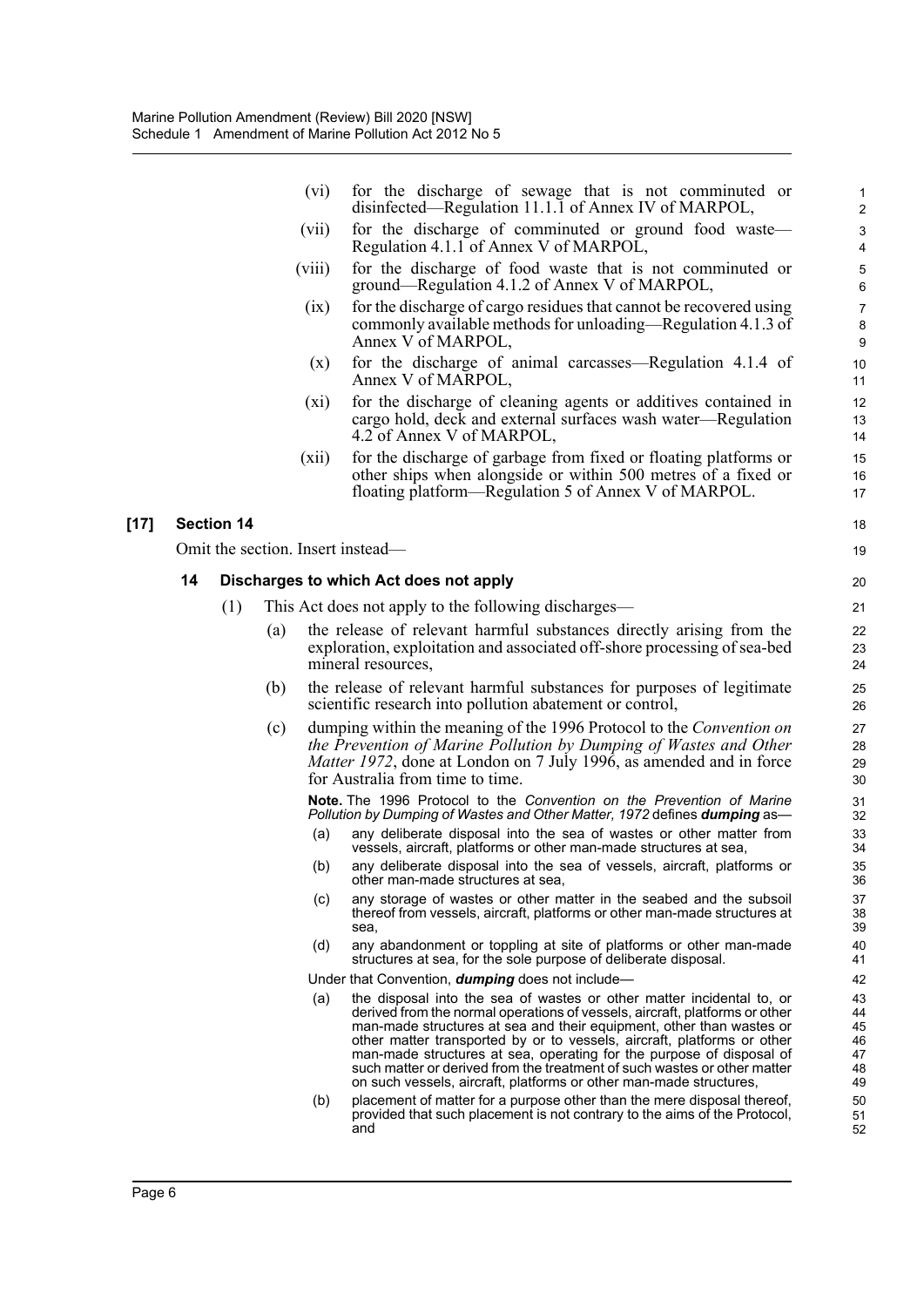|        |     |                    | (c)                             | abandonment in the sea of matter (e.g. cables, pipelines and marine<br>research devices) placed for a purpose other than the mere disposal<br>thereof.                                                                                                                                                                                           | $\frac{1}{3}$              |
|--------|-----|--------------------|---------------------------------|--------------------------------------------------------------------------------------------------------------------------------------------------------------------------------------------------------------------------------------------------------------------------------------------------------------------------------------------------|----------------------------|
|        |     | (2)                | In this section-                |                                                                                                                                                                                                                                                                                                                                                  | 4                          |
|        |     |                    |                                 | relevant harmful substances-                                                                                                                                                                                                                                                                                                                     | 5                          |
|        |     |                    | (a)                             | means a substance which, if introduced into the sea, is liable to-                                                                                                                                                                                                                                                                               | 6                          |
|        |     |                    | (i)                             | create hazards to human health, or                                                                                                                                                                                                                                                                                                               | 7                          |
|        |     |                    | (i)                             | harm living resources and marine life, or                                                                                                                                                                                                                                                                                                        | 8                          |
|        |     |                    | (iii)                           | damage amenities, or                                                                                                                                                                                                                                                                                                                             | 9                          |
|        |     |                    | (iv)                            | interfere with other legitimate uses of the sea, and                                                                                                                                                                                                                                                                                             | 10                         |
|        |     |                    | (b)                             | includes a substance subject to control by MARPOL.                                                                                                                                                                                                                                                                                               | 11                         |
|        |     |                    |                                 | Editor's note. See Article 2 of the International Convention for the Prevention of<br>Pollution from Ships, 1973.                                                                                                                                                                                                                                | 12<br>13                   |
| [18]   |     |                    | Section 22, heading             |                                                                                                                                                                                                                                                                                                                                                  | 14                         |
|        |     |                    |                                 | Omit "tonnes or more and oil tankers not within special areas (Regs 15.2 and 15.8 of<br>Annex I of MARPOL)" from the heading.                                                                                                                                                                                                                    | 15<br>16                   |
|        |     |                    |                                 | Insert instead "tons or more and oil tankers".                                                                                                                                                                                                                                                                                                   | 17                         |
| [19]   |     | Section 22(a)      |                                 |                                                                                                                                                                                                                                                                                                                                                  | 18                         |
|        |     |                    | Omit the paragraph.             |                                                                                                                                                                                                                                                                                                                                                  | 19                         |
| [20]   |     | special areas      |                                 | Section 23 Defence for certain ships 400 tonnes or more and oil tankers within                                                                                                                                                                                                                                                                   | 20<br>21                   |
|        |     | Omit the section.  |                                 |                                                                                                                                                                                                                                                                                                                                                  | 22                         |
| [21]   |     |                    | Sections 27 and 28              |                                                                                                                                                                                                                                                                                                                                                  | 23                         |
|        |     |                    | "substance" wherever occurring. | Insert ", or a mixture that contains an uncategorised noxious liquid substance," after                                                                                                                                                                                                                                                           | 24<br>25                   |
| [22]   |     | Sections 35-39     |                                 |                                                                                                                                                                                                                                                                                                                                                  | 26                         |
|        |     | Omit the sections. |                                 |                                                                                                                                                                                                                                                                                                                                                  | 27                         |
| $[23]$ |     |                    |                                 | Section 53 Discharge of sewage into State waters from ship prohibited                                                                                                                                                                                                                                                                            | 28                         |
|        |     |                    |                                 | Omit "this section" from section 53(2). Insert instead "subsection (1)".                                                                                                                                                                                                                                                                         | 29                         |
| $[24]$ |     | Section 53(3)      |                                 |                                                                                                                                                                                                                                                                                                                                                  | 30                         |
|        |     |                    | Insert after subsection $(2)$ — |                                                                                                                                                                                                                                                                                                                                                  | 31                         |
|        |     | (3)                |                                 | The regulations may make provision for an offence in relation to the discharge<br>or deposit of untreated sewage from a vessel, other than a large ship.                                                                                                                                                                                         | 32<br>33                   |
| [25]   |     |                    | Sections 55A and 55B            |                                                                                                                                                                                                                                                                                                                                                  | 34                         |
|        |     |                    | Insert after section 55—        |                                                                                                                                                                                                                                                                                                                                                  | 35                         |
|        | 55A |                    |                                 | Offence to have defective, altered or modified sewage systems                                                                                                                                                                                                                                                                                    | 36                         |
|        |     | (1)                |                                 | The master and the owner of a prescribed vessel in State waters are each guilty<br>of an offence if a sewage system, or part of the sewage system, on the<br>prescribed vessel is defective or has been altered or modified in a way that<br>enables the discharge of sewage in contravention of this Part.<br>Maximum penalty for a large ship— | 37<br>38<br>39<br>40<br>41 |
|        |     |                    |                                 |                                                                                                                                                                                                                                                                                                                                                  |                            |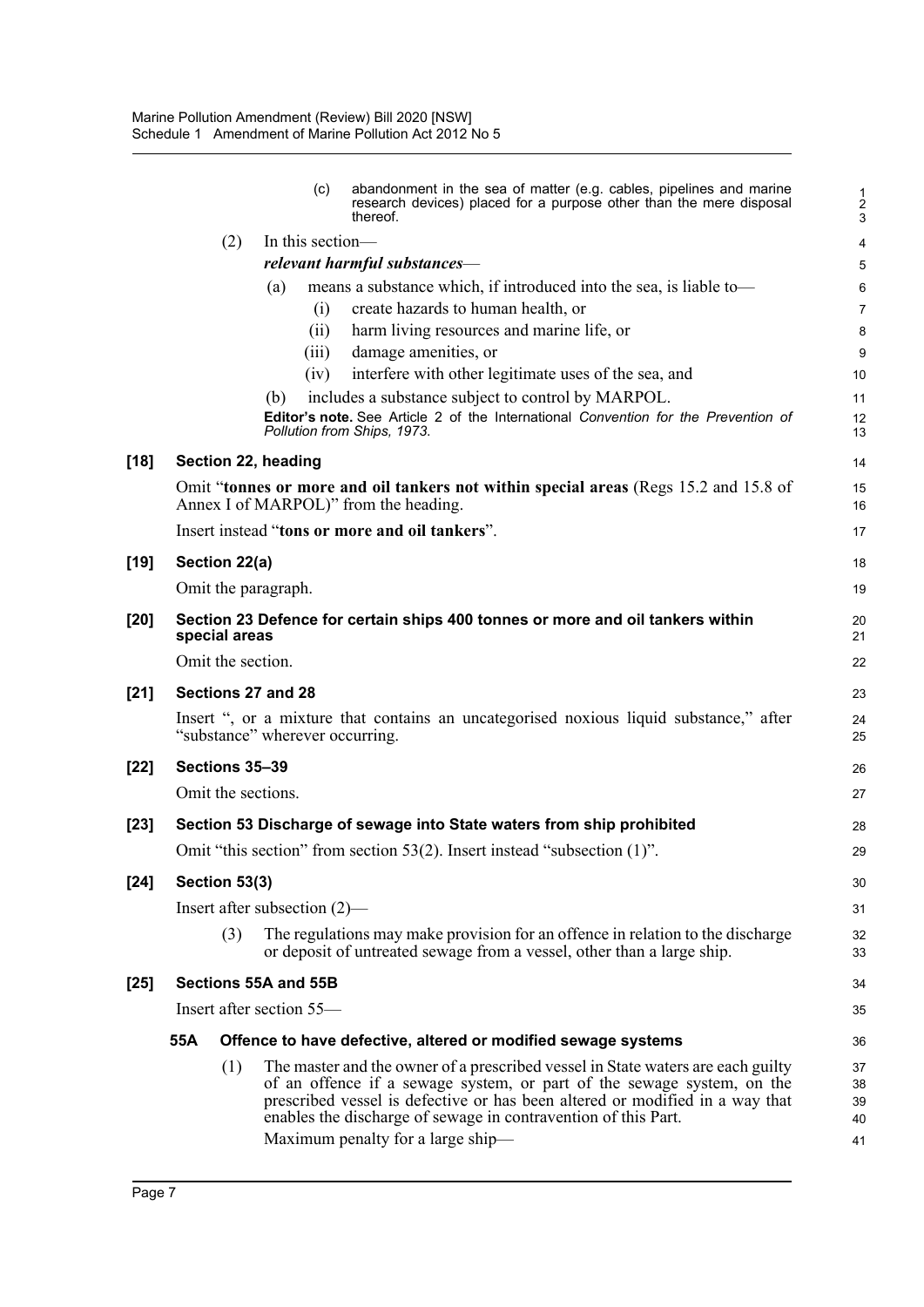|        |     |                       | (a) |                  | for an individual— $$55,000$ , or                                                                                                                                                                               | 1              |
|--------|-----|-----------------------|-----|------------------|-----------------------------------------------------------------------------------------------------------------------------------------------------------------------------------------------------------------|----------------|
|        |     |                       | (b) |                  | for a corporation— $$275,000$ ,                                                                                                                                                                                 | $\overline{c}$ |
|        |     |                       |     |                  | Maximum penalty for a ship prescribed by the regulations for the purposes of<br>this section—an amount prescribed by the regulations.                                                                           | 3<br>4         |
|        |     | (2)                   |     | In this section- |                                                                                                                                                                                                                 | 5              |
|        |     |                       |     |                  | <i>prescribed vessel</i> means—                                                                                                                                                                                 | 6              |
|        |     |                       | (a) |                  | a large ship, or                                                                                                                                                                                                | $\overline{7}$ |
|        |     |                       | (b) |                  | a ship prescribed by the regulations for the purposes of this section.                                                                                                                                          | 8              |
|        |     |                       |     |                  | sewage system, for a prescribed vessel, includes the following—                                                                                                                                                 | 9              |
|        |     |                       | (a) |                  | a holding tank to collect and store sewage,                                                                                                                                                                     | 10             |
|        |     |                       | (b) | (i)              | a sewage treatment plant certified to meet the requirements—<br>of the regulations giving effect to Regulation 9.1.1 of Annex IV<br>of MARPOL, or                                                               | 11<br>12<br>13 |
|        |     |                       |     | (i)              | prescribed by the regulations,                                                                                                                                                                                  | 14             |
|        |     |                       | (c) | facility,        | portable tanks, including toilet cassettes, for discharge into a reception                                                                                                                                      | 15<br>16       |
|        |     |                       | (d) |                  | a comminuting and disinfecting system-                                                                                                                                                                          | 17             |
|        |     |                       |     | (i)              | approved by orders made under the regulations, giving effect to<br>Regulation 9.1.2 of Annex IV of MARPOL, or                                                                                                   | 18<br>19       |
|        |     |                       |     | (ii)             | approved under the regulations.                                                                                                                                                                                 | 20             |
|        | 55B |                       |     |                  | Offence to discharge treated sewage in no discharge zones for certain vessels                                                                                                                                   | 21             |
|        |     | (1)                   |     |                  | The regulations may create an offence for the discharge of treated sewage by<br>a relevant vessel in a zone, prescribed by the regulations, for the purposes of<br>this section (a <i>no discharge zone</i> ).  | 22<br>23<br>24 |
|        |     | (2)                   |     | In this section- |                                                                                                                                                                                                                 | 25             |
|        |     |                       |     | this section.    | <i>relevant vessel</i> means a vessel prescribed by regulations for the purposes of                                                                                                                             | 26<br>27       |
| $[26]$ |     |                       |     |                  | Section 58 Defence for discharge of comminuted and disinfected sewage not less<br>than 3 nautical miles from the nearest land                                                                                   | 28<br>29       |
|        |     | Omit the section.     |     |                  |                                                                                                                                                                                                                 | 30             |
| $[27]$ |     |                       |     |                  | Section 59 Defence of discharge of treated sewage                                                                                                                                                               | 31             |
|        |     |                       |     |                  | Omit section $59(1)(a)$ . Insert instead—                                                                                                                                                                       | 32             |
|        |     |                       | (a) |                  | the sewage has been treated in a sewage treatment plant on the ship,<br>being a plant that is certified to meet the requirements of the regulations<br>giving effect to Regulation 9.1.1 of Annex IV of MARPOL, | 33<br>34<br>35 |
| $[28]$ |     | Section 59(2) and (3) |     |                  |                                                                                                                                                                                                                 | 36             |
|        |     |                       |     |                  | Omit section 59(2). Insert instead—                                                                                                                                                                             | 37             |
|        |     | (2)                   |     |                  | To remove any doubt, the defence under subsection (1) applies to the<br>discharge of treated sewage in a no discharge zone.                                                                                     | 38<br>39       |
|        |     | (3)                   |     | In this section- |                                                                                                                                                                                                                 | 40             |
|        |     |                       |     |                  | <i>no discharge zone</i> has the same meaning as in section $55B(1)$ .                                                                                                                                          | 41             |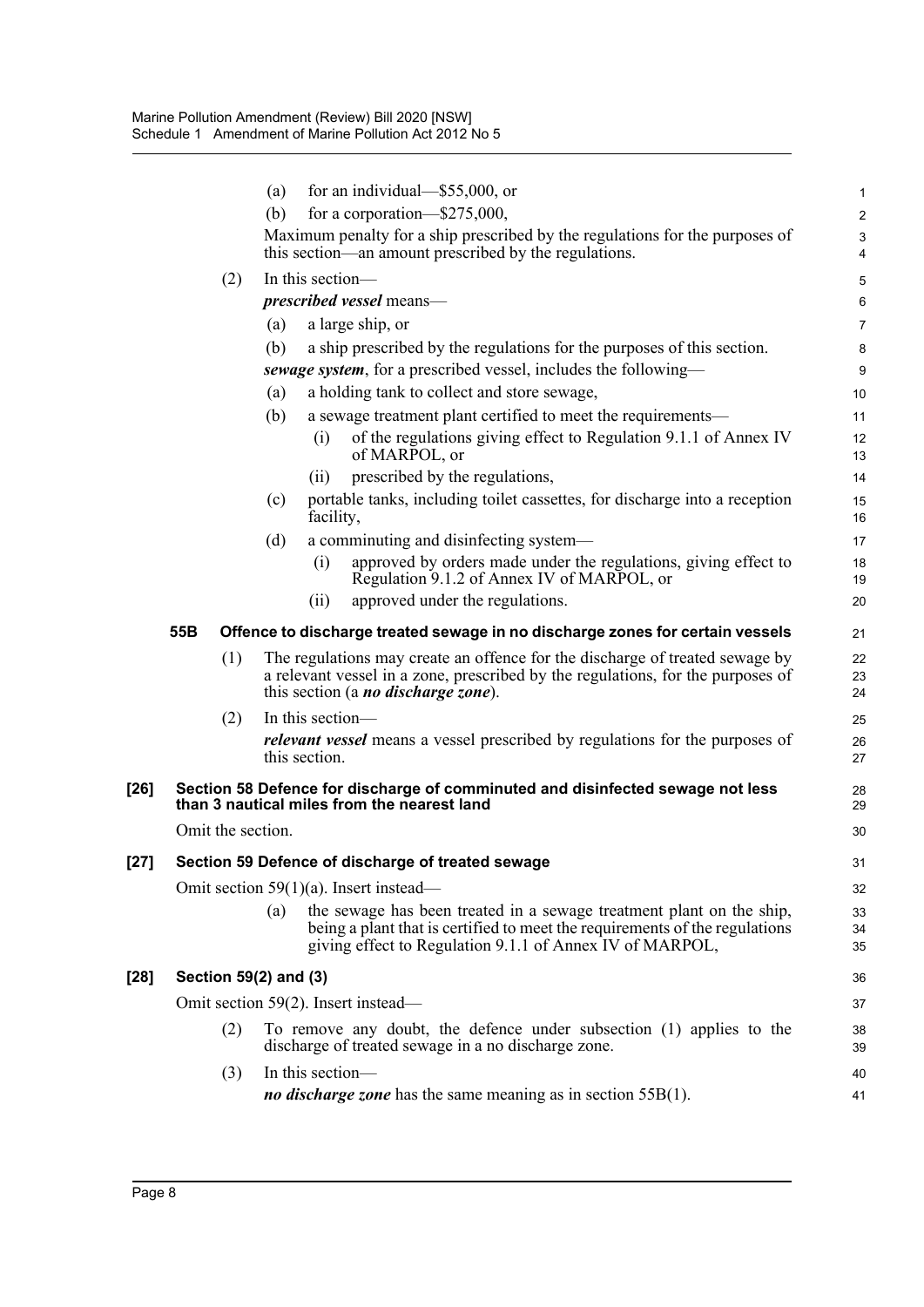| $[29]$ |     |                     | Part 7 Prevention of pollution by garbage                                                                                                                                                                                                                                                                                  | $\mathbf 1$                   |
|--------|-----|---------------------|----------------------------------------------------------------------------------------------------------------------------------------------------------------------------------------------------------------------------------------------------------------------------------------------------------------------------|-------------------------------|
|        |     |                     | Insert after the heading to Part 7—                                                                                                                                                                                                                                                                                        | $\boldsymbol{2}$              |
|        |     |                     | <b>Note 1.</b> See section 4 of this Act in relation to the words and expressions used in<br>MARPOL.                                                                                                                                                                                                                       | $\mathsf 3$<br>$\overline{4}$ |
|        |     |                     | Note 2. See also Annex V of MARPOL for the meaning of particular words and<br>expressions used in this Part, including garbage.                                                                                                                                                                                            | 5<br>6                        |
| $[30]$ |     |                     | Part 7, Division 2, note                                                                                                                                                                                                                                                                                                   | $\overline{7}$                |
|        |     |                     | Insert after the heading to the Division-                                                                                                                                                                                                                                                                                  | 8                             |
|        |     |                     | Note. Annex V of MARPOL provides that <i>fishing gear</i> means any physical device or<br>part thereof or combination of items that may be placed on or in the water or on the<br>sea-bed with the intended purpose of capturing, or controlling for subsequent capture<br>or harvesting, marine or fresh water organisms. | 9<br>10<br>11<br>12           |
| $[31]$ |     |                     | Section 64 Defence if discharge was to secure safety or save life                                                                                                                                                                                                                                                          | 13                            |
|        |     |                     | Insert "and the persons on board the ship" after "safety of a ship".                                                                                                                                                                                                                                                       | 14                            |
| $[32]$ |     |                     | Section 65, heading                                                                                                                                                                                                                                                                                                        | 15                            |
|        |     |                     | Omit "nets and other materials (Reg $6$ (c) of Annex V of MARPOL)" from the heading.                                                                                                                                                                                                                                       | 16                            |
|        |     |                     | Insert instead "fishing gear".                                                                                                                                                                                                                                                                                             | 17                            |
| $[33]$ |     | <b>Section 65</b>   |                                                                                                                                                                                                                                                                                                                            | 18                            |
|        |     |                     | Omit "a synthetic fishing net, or synthetic material used in the repair of such a net, on".                                                                                                                                                                                                                                | 19                            |
|        |     |                     | Insert instead "fishing gear from".                                                                                                                                                                                                                                                                                        | 20                            |
| $[34]$ |     | Sections 66 and 66A | 21                                                                                                                                                                                                                                                                                                                         |                               |
|        |     |                     | Omit section 66. Insert instead-                                                                                                                                                                                                                                                                                           | 22                            |
|        | 66  |                     | Defence if discharge of fishing gear in particular circumstances                                                                                                                                                                                                                                                           | 23                            |
|        |     |                     | Division 1 does not apply to the discharge of fishing gear from a ship for-                                                                                                                                                                                                                                                | 24                            |
|        |     |                     | the protection of the marine environment, or<br>(a)                                                                                                                                                                                                                                                                        | 25                            |
|        |     |                     | the safety of the ship or the ship's crew.<br>(b)                                                                                                                                                                                                                                                                          | 26                            |
|        |     |                     | Editor's note. See Reg 7.1.4 of Annex V of MARPOL.                                                                                                                                                                                                                                                                         | 27                            |
|        | 66A |                     | Defence if discharge is of more stringent requirement                                                                                                                                                                                                                                                                      | 28                            |
|        |     | (1)                 | Sections 63–66 do not apply to garbage that is mixed with, or contaminated<br>by, other substances prohibited from discharge or having different discharge<br>requirements (a <i>garbage mixture</i> ).                                                                                                                    | 29<br>30<br>31                |
|        |     | (2)                 | Division 1 does not apply to the discharge of a garbage mixture if the discharge<br>is made in accordance with the more stringent requirements for the substances<br>in the garbage mixture.                                                                                                                               | 32<br>33<br>34                |
|        |     |                     | Editor's note. See Reg 4.4 of Annex V of MARPOL.                                                                                                                                                                                                                                                                           | 35                            |
| $[35]$ |     |                     | Section 74 Transfer of prescribed marine pollutant at night                                                                                                                                                                                                                                                                | 36                            |
|        |     | Omit the section.   |                                                                                                                                                                                                                                                                                                                            | 37                            |
| $[36]$ |     |                     | Section 86 Meaning of "reportable incident"                                                                                                                                                                                                                                                                                | 38                            |
|        |     |                     | Omit "sections 35–41" from paragraph (b) of the definition of <i>reportable incident</i> .                                                                                                                                                                                                                                 | 39                            |
|        |     |                     | Insert instead "sections 40 and 41".                                                                                                                                                                                                                                                                                       | 40                            |
|        |     |                     |                                                                                                                                                                                                                                                                                                                            |                               |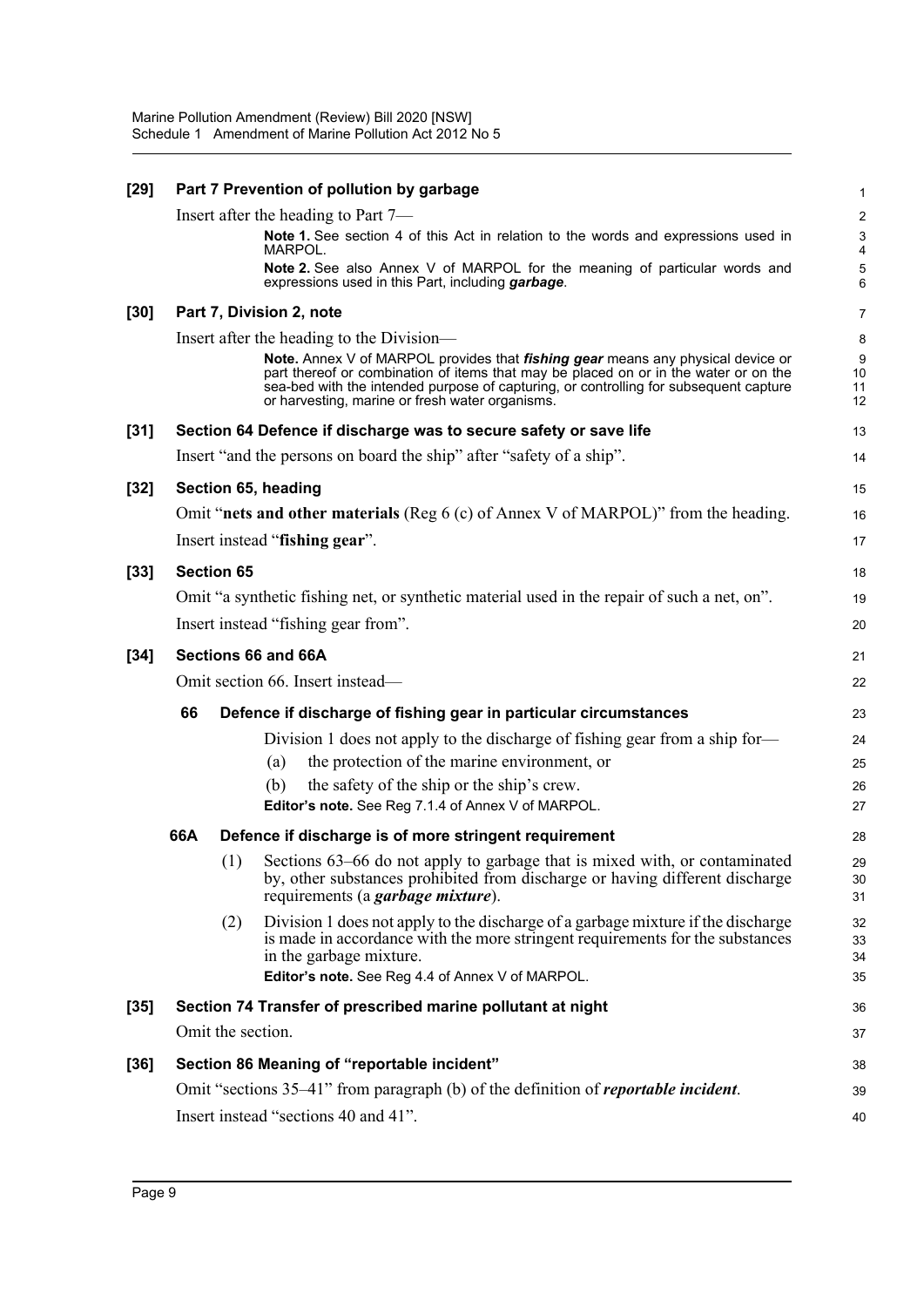| $[37]$ | Section 86, definition of "reportable incident", paragraph (d)                                              | 1              |
|--------|-------------------------------------------------------------------------------------------------------------|----------------|
|        | Omit "above that is carrying oil or a noxious liquid substance". Insert instead "more".                     | $\overline{a}$ |
| $[38]$ | Section 105 Form and content of procedures and arrangements manual                                          | 3              |
|        | Omit "approved by the Minister" from section 105(b).                                                        | 4              |
|        | Insert instead "set out in Appendix IV to Annex II of MARPOL".                                              | 5              |
| $[39]$ | Part 10, Division 4, heading                                                                                | 6              |
|        | Omit "Shipboard garbage". Insert instead "Garbage".                                                         | 7              |
| [40]   | <b>Sections 107-109</b>                                                                                     | 8              |
|        | Omit "shipboard" wherever occurring.                                                                        | 9              |
| $[41]$ | Section 107                                                                                                 | 10             |
|        | Omit "large ship" wherever occurring. Insert instead "prescribed ship".                                     | 11             |
| $[42]$ | <b>Section 107(3)</b>                                                                                       | 12             |
|        | Insert after section $107(2)$ —                                                                             | 13             |
|        | In this section-<br>(3)                                                                                     | 14             |
|        | <i>prescribed ship</i> means a ship-                                                                        | 15             |
|        | that has a gross tonnage of 100 or more, or<br>(a)                                                          | 16             |
|        | that has a gross tonnage of less than 100 and that is certified to carry<br>(b)<br>more than 15 persons, or | 17<br>18       |
|        | that is a fixed or floating platform.<br>(c)                                                                | 19             |
| $[43]$ | Section 108(2)(a)                                                                                           | 20             |
|        | Insert "minimising," after "procedures for".                                                                | 21             |
| $[44]$ | Part 10, Division 5, heading and sections 110-112                                                           | 22             |
|        | Omit "disposal" wherever occurring. Insert instead "discharge".                                             | 23             |
| $[45]$ | <b>Section 110(1)</b>                                                                                       | 24             |
|        | Insert ", or a fixed or floating platform," after "length".                                                 | 25             |
| $[46]$ | <b>Section 110(2)(a)</b>                                                                                    | 26             |
|        | Omit the paragraph. Insert instead—                                                                         | 27             |
|        | (a)<br>that-                                                                                                | 28             |
|        | the ship was of 12 metres or more in length and was in State<br>(i)                                         | 29             |
|        | waters, or<br>the fixed or floating platform was in State waters, and<br>(i)                                | 30<br>31       |
| $[47]$ | Section 111(a) and (b)                                                                                      | 32             |
|        |                                                                                                             |                |
|        | Omit "disposed of" wherever occurring. Insert instead "discharged".                                         | 33             |
| $[48]$ | Section 111(b)                                                                                              | 34             |
|        | Omit "dispose of". Insert instead "discharge".                                                              | 35             |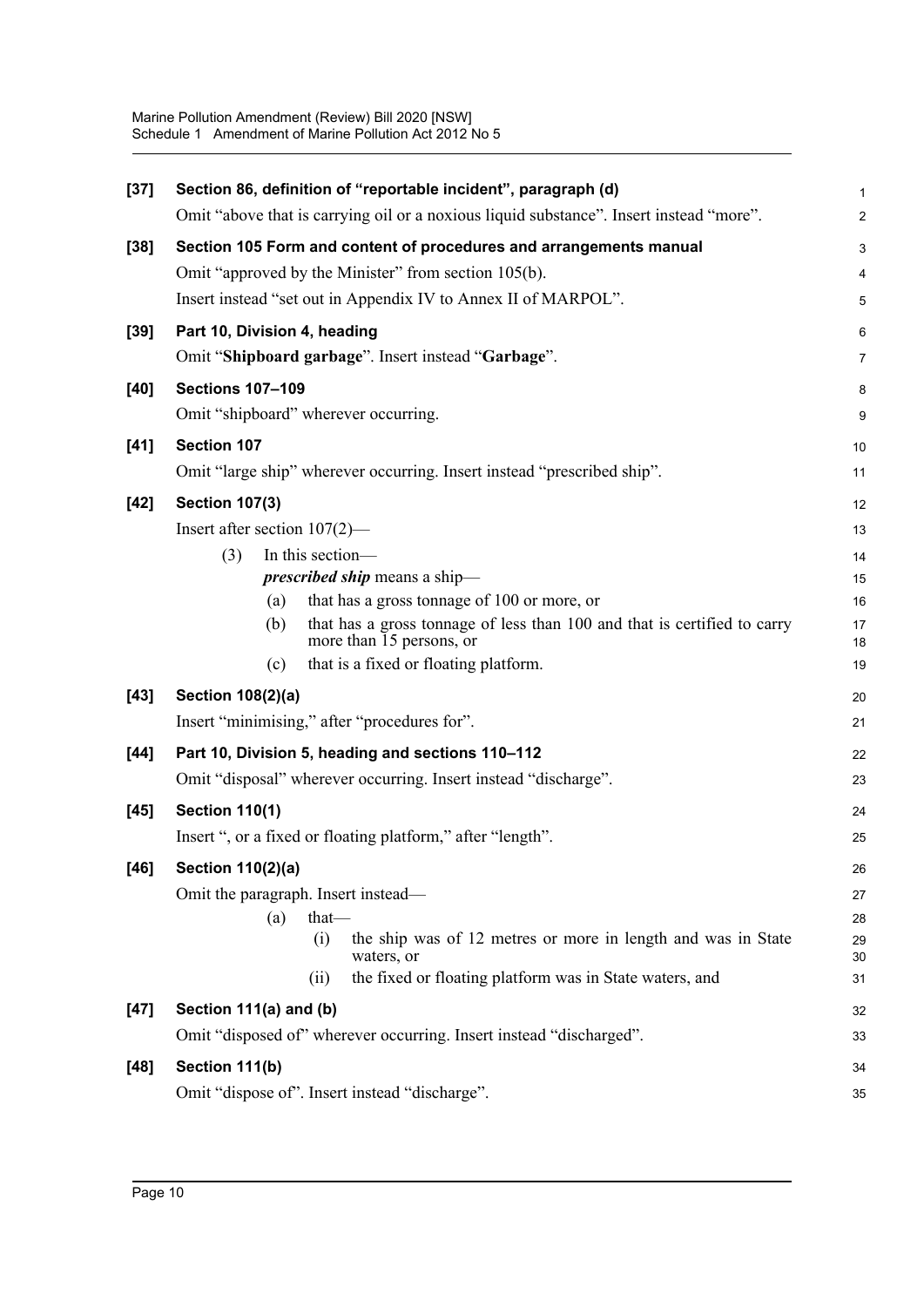| $[49]$ |                                                                                              |     |                  | Section 113 Requirement to carry an oil record book                                                                                                    | 1              |  |  |  |
|--------|----------------------------------------------------------------------------------------------|-----|------------------|--------------------------------------------------------------------------------------------------------------------------------------------------------|----------------|--|--|--|
|        |                                                                                              |     |                  | Omit the definition of <i>prescribed ship</i> from section $113(3)$ .                                                                                  | $\overline{c}$ |  |  |  |
|        | Insert instead-                                                                              |     |                  |                                                                                                                                                        |                |  |  |  |
|        |                                                                                              |     |                  | <i>prescribed ship</i> means—                                                                                                                          | 4              |  |  |  |
|        |                                                                                              | (a) |                  | an oil tanker that has a gross tonnage of 150 or more, or                                                                                              | 5              |  |  |  |
|        |                                                                                              | (b) |                  | a ship that has a gross tonnage of 400 or more.                                                                                                        | 6              |  |  |  |
| [50]   |                                                                                              |     |                  | Section 114 Form of oil record book                                                                                                                    | 7              |  |  |  |
|        | Insert before section $114(1)$ —                                                             |     |                  |                                                                                                                                                        | 8              |  |  |  |
|        | (1A)                                                                                         |     | entitled to fly. | An oil record book may be kept electronically, in a way approved by the<br>relevant national maritime authority of the country whose flag the ship is  | 9<br>10<br>11  |  |  |  |
| $[51]$ | <b>Section 114(2)(b)</b>                                                                     |     |                  |                                                                                                                                                        | 12             |  |  |  |
|        |                                                                                              |     |                  | Omit the paragraph. Insert instead—                                                                                                                    | 13             |  |  |  |
|        |                                                                                              | (b) |                  | a signature-                                                                                                                                           | 14             |  |  |  |
|        |                                                                                              |     | (i)              | for a record book kept electronically—on each group of<br>electronic entries, or                                                                       | 15<br>16       |  |  |  |
|        |                                                                                              |     | (ii)             | otherwise—on each page of the record book.                                                                                                             | 17             |  |  |  |
|        |                                                                                              |     |                  | Note. See the Guidelines for use of electronic record books under<br>MARPOL, adopted by Resolution MEPC.312(74).                                       | 18<br>19       |  |  |  |
| $[52]$ |                                                                                              |     |                  | Section 121 Oil record book to be retained                                                                                                             | 20             |  |  |  |
|        | Omit "last entry was made in the book" from section $121(1)$ .                               |     |                  |                                                                                                                                                        |                |  |  |  |
|        | Insert instead "book is required to be retained on the ship in accordance with section 120". |     |                  |                                                                                                                                                        |                |  |  |  |
| $[53]$ | Section 125 Form of cargo record book                                                        |     |                  |                                                                                                                                                        |                |  |  |  |
|        | Insert before section $125(1)$ —                                                             |     |                  |                                                                                                                                                        |                |  |  |  |
|        | (1A)                                                                                         |     | entitled to fly. | A cargo record book may be kept electronically, in a way approved by the<br>relevant national maritime authority of the country whose flag the ship is | 25<br>26<br>27 |  |  |  |
| $[54]$ | Section 125(2)(b)                                                                            |     |                  |                                                                                                                                                        | 28             |  |  |  |
|        |                                                                                              |     |                  | Omit the paragraph. Insert instead—                                                                                                                    | 29             |  |  |  |
|        |                                                                                              | (b) |                  | a signature—                                                                                                                                           | 30             |  |  |  |
|        |                                                                                              |     | (i)              | for a record book kept electronically—on each group of<br>electronic entries, or                                                                       | 31<br>32       |  |  |  |
|        |                                                                                              |     | (ii)             | otherwise—on each page of the record book.                                                                                                             | 33             |  |  |  |
|        |                                                                                              |     |                  | Note. See the Guidelines for use of electronic record books under<br>MARPOL, adopted by Resolution MEPC.312(74).                                       | 34<br>35       |  |  |  |
| $[55]$ |                                                                                              |     |                  | Section 132 Cargo record book to be retained for two years                                                                                             | 36             |  |  |  |
|        |                                                                                              |     |                  | Omit "last entry was made in the book" from section 132(1).                                                                                            | 37             |  |  |  |
|        |                                                                                              |     |                  | Insert instead "book is required to be retained on the ship in accordance with section 131".                                                           | 38             |  |  |  |
| [56]   |                                                                                              |     |                  | Section 135 Requirement to carry garbage record book on board ship                                                                                     | 39             |  |  |  |
|        |                                                                                              |     |                  | Omit section 135(2). Insert instead—                                                                                                                   | 40             |  |  |  |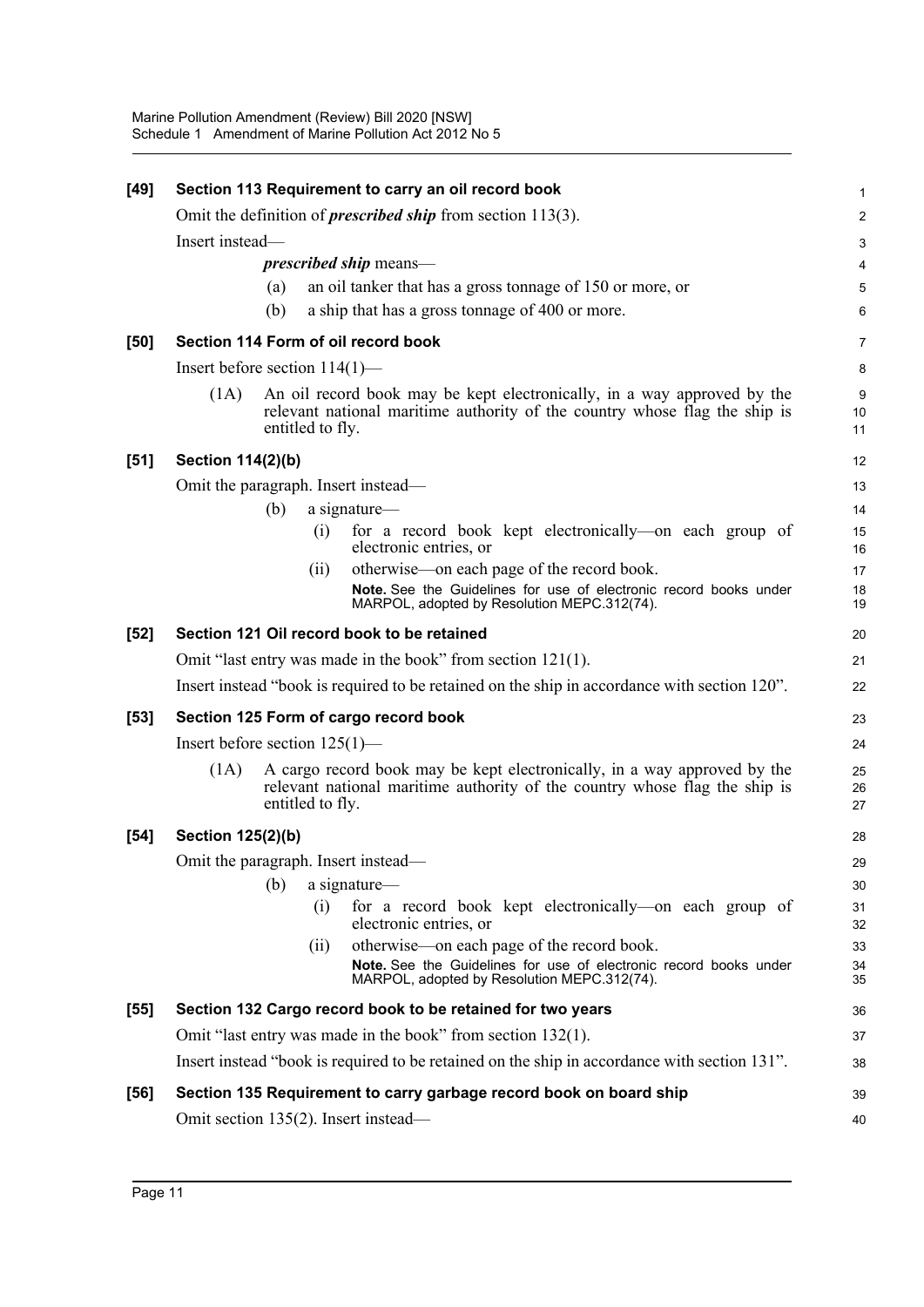|        | (2)                               |     |                  | However, the master and the owner of a ship do not commit an offence—                                                                                          | 1              |
|--------|-----------------------------------|-----|------------------|----------------------------------------------------------------------------------------------------------------------------------------------------------------|----------------|
|        |                                   | (a) |                  | if the ship is the subject of a waiver in accordance with section 137, or                                                                                      | $\overline{2}$ |
|        |                                   | (b) |                  | if the ship is a recreational vessel with a gross tonnage of less than 400<br>that is not on an overseas voyage.                                               | 3<br>4         |
| $[57]$ | <b>Section 137</b>                |     |                  |                                                                                                                                                                | 5              |
|        | Omit the section. Insert instead- |     |                  |                                                                                                                                                                | 6              |
|        | 137                               |     |                  | Minister may waive requirement to carry garbage record book                                                                                                    | $\overline{7}$ |
|        |                                   |     |                  | The Minister may waive the requirement to carry a garbage record book—                                                                                         | 8              |
|        |                                   | (a) |                  | on application in writing from the master or the owner of-                                                                                                     | 9              |
|        |                                   |     | (i)              | a ship that is certified to carry more than 15 persons, or                                                                                                     | 10             |
|        |                                   |     | (ii)             | a fixed or floating platform, and                                                                                                                              | 11             |
|        |                                   | (b) | duration.        | if the application relates to a voyage by the ship of one hour or less in                                                                                      | 12<br>13       |
|        |                                   |     |                  | Editor's note. See Reg 10.4 of Annex V of MARPOL.                                                                                                              | 14             |
| $[58]$ |                                   |     |                  | Section 138 Form of garbage record book                                                                                                                        | 15             |
|        | Insert before section $138(1)$ —  |     |                  |                                                                                                                                                                | 16             |
|        | (1A)                              |     | entitled to fly. | A garbage record book may be kept electronically, in a way approved by the<br>relevant national maritime authority of the country whose flag the ship is       | 17<br>18<br>19 |
| $[59]$ | Section 138(2)(b)                 |     |                  |                                                                                                                                                                | 20             |
|        |                                   |     |                  | Omit the paragraph. Insert instead—                                                                                                                            | 21             |
|        |                                   | (b) |                  | a signature-                                                                                                                                                   | 22             |
|        |                                   |     | (i)              | for a record book kept electronically—on each group of<br>electronic entries, or                                                                               | 23<br>24       |
|        |                                   |     | (ii)             | otherwise—on each page of the record book.<br>Note. See the Guidelines for use of electronic record books under<br>MARPOL, adopted by Resolution MEPC.312(74). | 25<br>26<br>27 |
| [60]   |                                   |     |                  | Section 145 Garbage record book to be retained                                                                                                                 | 28             |
|        |                                   |     |                  | Omit "last entry was made in the book" from section 145(1).                                                                                                    | 29             |
|        |                                   |     |                  | Insert instead "book is required to be retained on the ship in accordance with section 144".                                                                   |                |
|        |                                   |     |                  |                                                                                                                                                                | 30             |
| $[61]$ |                                   |     |                  | Section 148 Regulations relating to construction of ships                                                                                                      | 31             |
|        | Omit section $148(1)(c)$ .        |     |                  |                                                                                                                                                                | 32             |
| [62]   |                                   |     |                  | Section 149 References to compliance with Annexes of MARPOL                                                                                                    | 33             |
|        | Omit the section.                 |     |                  |                                                                                                                                                                | 34             |
| [63]   |                                   |     |                  | Section 150 Requirement for ship construction certificate                                                                                                      | 35             |
|        |                                   |     |                  | Omit section 150(4). Insert instead-                                                                                                                           | 36             |
|        | (4)                               |     | In this section- |                                                                                                                                                                | 37             |
|        |                                   |     |                  | <i>prescribed ship</i> means a ship-                                                                                                                           | 38             |
|        |                                   | (a) | that is-         |                                                                                                                                                                | 39             |
|        |                                   |     | (i)              | an oil tanker that has a gross tonnage of 150 or more, or                                                                                                      | 40             |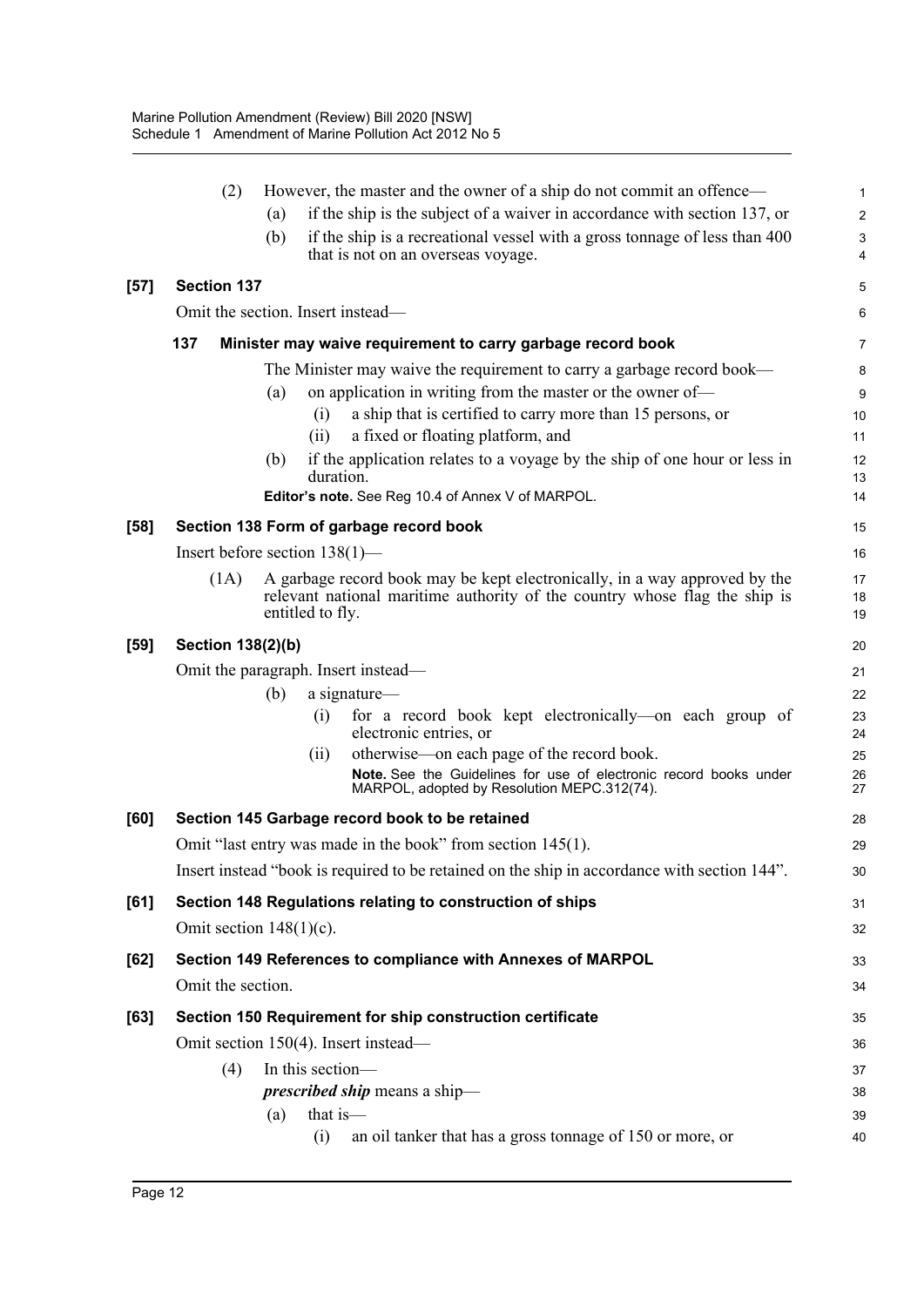|      |                 |     | (i)              | a ship, other than an oil tanker, that has a gross tonnage of 400 or<br>more, and                                                                                                                                            | 1<br>$\overline{2}$               |
|------|-----------------|-----|------------------|------------------------------------------------------------------------------------------------------------------------------------------------------------------------------------------------------------------------------|-----------------------------------|
|      |                 | (b) |                  | engaged in voyages to ports or offshore terminals under the jurisdiction<br>of other Parties to MARPOL.                                                                                                                      | 3<br>$\overline{\mathbf{4}}$      |
|      |                 |     |                  | ship construction certificate means-                                                                                                                                                                                         | 5                                 |
|      |                 | (a) |                  | an International Oil Pollution Prevention Certificate issued under<br>section 132 of the <i>Navigation Act 2012</i> of the Commonwealth, or                                                                                  | 6<br>$\overline{7}$               |
|      |                 | (b) |                  | a ship construction certificate issued under a law of another State or the<br>Northern Territory that is a certificate of a kind prescribed by the<br>regulations as acceptable for the purposes of this Part, or            | $\bf 8$<br>$\boldsymbol{9}$<br>10 |
|      |                 | (c) |                  | an International Oil Pollution Prevention Certificate issued to-                                                                                                                                                             | 11                                |
|      |                 |     | (i)              | a foreign ship under section 319 of the <i>Navigation Act 2012</i> of the<br>Commonwealth, or                                                                                                                                | 12<br>13                          |
|      |                 |     | (i)              | a foreign ship under the law of a country other than Australia<br>giving effect to Regulation 7 of Annex I of MARPOL, or                                                                                                     | 14<br>15                          |
|      |                 |     | (iii)            | an Australian ship under the law of a country other than Australia<br>giving effect to Regulation 8 of Annex I of MARPOL.                                                                                                    | 16<br>17                          |
| [64] |                 |     |                  | Section 151 Requirement for chemical tanker construction certificate                                                                                                                                                         | 18                                |
|      |                 |     |                  | Omit section 151(4). Insert instead—                                                                                                                                                                                         | 19                                |
|      | (4)             |     | In this section— |                                                                                                                                                                                                                              | 20                                |
|      |                 |     |                  | <i>chemical tanker construction certificate</i> means-                                                                                                                                                                       | 21                                |
|      |                 | (a) |                  | an International Pollution Prevention Certificate for the Carriage of<br>Noxious Liquid Substances in Bulk issued under section 132 of the<br><i>Navigation Act 2012</i> of the Commonwealth, or                             | 22<br>23<br>24                    |
|      |                 | (b) |                  | a chemical tanker construction certificate issued under a law of another<br>State or the Northern Territory that is a certificate of a kind prescribed<br>by the regulations as acceptable for the purposes of this Part, or | 25<br>26<br>27                    |
|      |                 | (c) |                  | an International Pollution Prevention Certificate for the Carriage of<br>Noxious Liquid Substances in Bulk issued to-                                                                                                        | 28<br>29                          |
|      |                 |     | (i)              | a foreign ship under section 319 of the Navigation Act 2012 of the<br>Commonwealth, or                                                                                                                                       | 30<br>31                          |
|      |                 |     | (ii)             | a foreign ship under the law of a country other than Australia<br>giving effect to Regulation 9 of Annex II of MARPOL, or                                                                                                    | 32<br>33                          |
|      |                 |     | (iii)            | an Australian ship under the law of a country other than Australia<br>giving effect to Regulation 9 of Annex II of MARPOL.                                                                                                   | 34<br>35                          |
|      |                 |     |                  | <i>prescribed ship</i> means a ship-                                                                                                                                                                                         | 36                                |
|      |                 | (a) |                  | intended to carry noxious liquid substances in bulk, and                                                                                                                                                                     | 37                                |
|      |                 | (b) |                  | engaged in voyages to ports or offshore terminals under the jurisdiction<br>of other Parties to MARPOL.                                                                                                                      | 38<br>39                          |
| [65] |                 |     |                  | Section 152 Requirement for sewage pollution prevention certificate                                                                                                                                                          | 40                                |
|      |                 |     |                  | Omit "large ship must not begin a voyage unless there is a sewage pollution prevention<br>certificate in force in respect of the ship." from section $152(1)$ .                                                              | 41<br>42                          |
|      | Insert instead- |     |                  |                                                                                                                                                                                                                              | 43                                |
|      |                 |     |                  | prescribed ship must not begin a voyage unless—                                                                                                                                                                              | 44                                |
|      |                 | (a) | and              | there is a sewage pollution prevention certificate in force for the ship,                                                                                                                                                    | 45<br>46                          |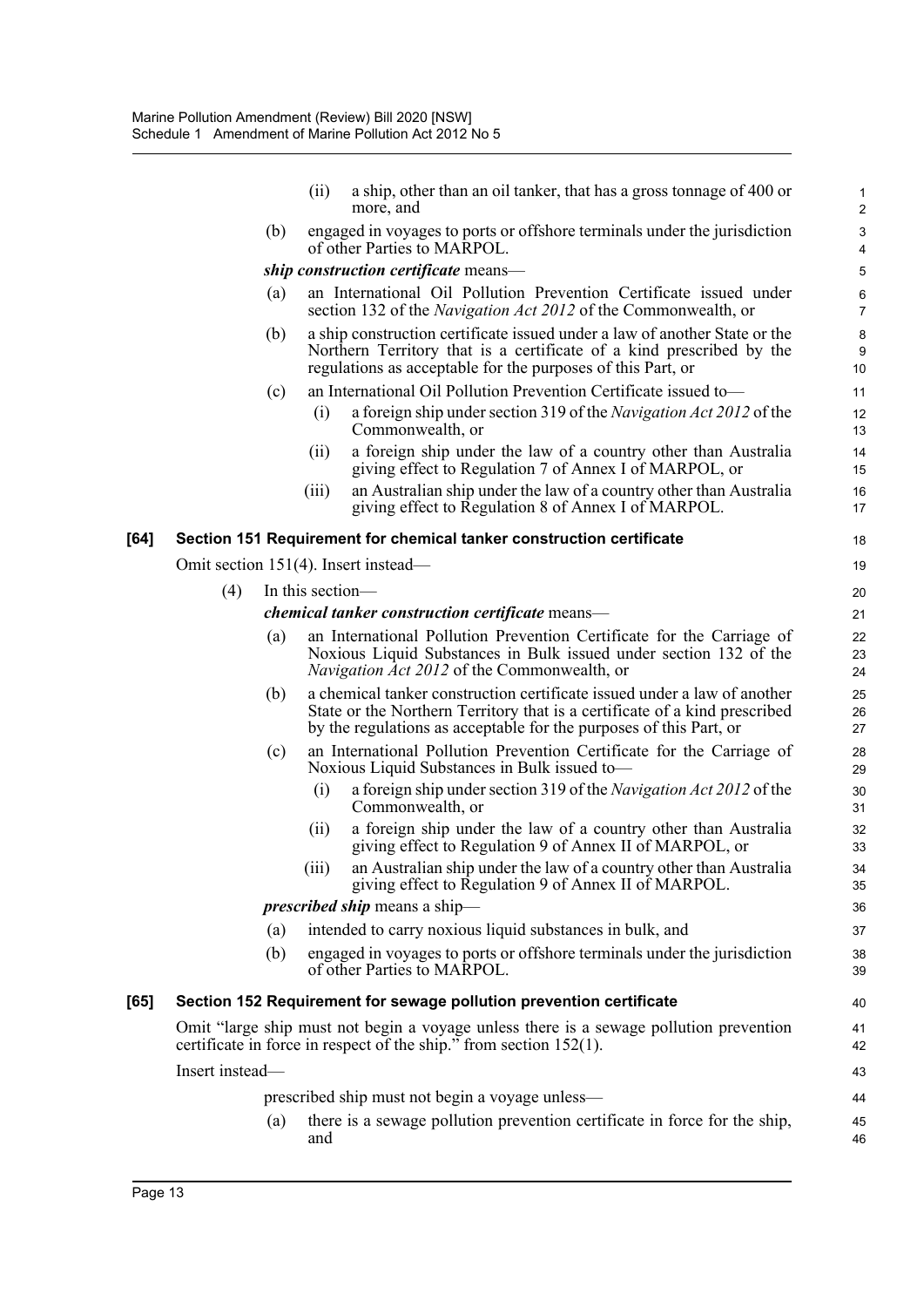|      | (b)                   |                  | the sewage pollution prevention certificate complies with—                                                                                                                                                                                                                                                                                                                    | $\mathbf{1}$               |
|------|-----------------------|------------------|-------------------------------------------------------------------------------------------------------------------------------------------------------------------------------------------------------------------------------------------------------------------------------------------------------------------------------------------------------------------------------|----------------------------|
|      |                       | (i)              | the condition imposed by Regulation 4.7 of Annex IV of<br>MARPOL, or                                                                                                                                                                                                                                                                                                          | $\boldsymbol{2}$<br>3      |
|      |                       | (ii)             | the conditions, if any, prescribed by the regulations.                                                                                                                                                                                                                                                                                                                        | 4                          |
| [66] | <b>Section 152(2)</b> |                  |                                                                                                                                                                                                                                                                                                                                                                               | 5                          |
|      |                       |                  | Omit "large ship must not permit the ship to begin a voyage unless a sewage pollution<br>prevention certificate is in force in respect of the ship.".                                                                                                                                                                                                                         | $\,6\,$<br>$\overline{7}$  |
|      | Insert instead-       |                  |                                                                                                                                                                                                                                                                                                                                                                               | 8                          |
|      |                       |                  | prescribed ship must not permit the ship to begin a voyage unless—                                                                                                                                                                                                                                                                                                            | 9                          |
|      | (a)                   | and              | there is a sewage pollution prevention certificate in force for the ship,                                                                                                                                                                                                                                                                                                     | 10<br>11                   |
|      | (b)                   |                  | the sewage pollution prevention certificate complies with—                                                                                                                                                                                                                                                                                                                    | 12                         |
|      |                       | (i)              | the condition imposed by Regulation 4.7 of Annex IV of<br>MARPOL, or                                                                                                                                                                                                                                                                                                          | 13<br>14                   |
|      |                       | (ii)             | the conditions, if any, prescribed by the regulations.                                                                                                                                                                                                                                                                                                                        | 15                         |
| [67] | <b>Section 152(3)</b> |                  |                                                                                                                                                                                                                                                                                                                                                                               | 16                         |
|      |                       |                  | Omit "large ship". Insert instead "prescribed ship".                                                                                                                                                                                                                                                                                                                          | 17                         |
| [68] | <b>Section 152(4)</b> |                  |                                                                                                                                                                                                                                                                                                                                                                               | 18                         |
|      | Omit the subsection.  |                  |                                                                                                                                                                                                                                                                                                                                                                               | 19                         |
|      | Insert instead-       |                  |                                                                                                                                                                                                                                                                                                                                                                               | 20                         |
|      | (4)                   | In this section- |                                                                                                                                                                                                                                                                                                                                                                               | 21                         |
|      |                       |                  | <i>prescribed ship</i> means—                                                                                                                                                                                                                                                                                                                                                 | 22                         |
|      | (a)                   |                  | a large ship on an overseas voyage, or                                                                                                                                                                                                                                                                                                                                        | 23                         |
|      | (b)                   |                  | a vessel required to carry a sewage pollution prevention certificate<br>under the laws of another State or the Northern Territory, or                                                                                                                                                                                                                                         | 24<br>25                   |
|      | (c)                   |                  | a ship prescribed by the regulations for the purposes of this section.                                                                                                                                                                                                                                                                                                        | 26                         |
|      |                       |                  | sewage pollution prevention certificate means-                                                                                                                                                                                                                                                                                                                                | 27                         |
|      | (a)                   |                  | if the prescribed ship is either a vessel on an overseas voyage with a<br>gross tonnage of 400 or more or a vessel with a gross tonnage of less<br>than 400 that is certified to carry more than 15 persons—an<br>International Sewage Pollution Prevention Certificate issued-                                                                                               | 28<br>29<br>30<br>31       |
|      |                       | (i)              | under section 132 of the Navigation Act 2012 of the<br>Commonwealth, or                                                                                                                                                                                                                                                                                                       | 32<br>33                   |
|      |                       | (ii)             | to a foreign ship under section 319 of the <i>Navigation Act 2012</i> of<br>the Commonwealth, or                                                                                                                                                                                                                                                                              | 34<br>35                   |
|      |                       | (iii)            | to a foreign ship under the law of a country other than Australia<br>giving effect to Regulation 5 of Annex IV of MARPOL, or                                                                                                                                                                                                                                                  | 36<br>37                   |
|      |                       | (iv)             | to an Australian ship under the law of a country other than<br>Australia giving effect to Regulation 6 of Annex IV of<br>MARPOL, or                                                                                                                                                                                                                                           | 38<br>39<br>40             |
|      | (b)                   |                  | if the prescribed ship is on an voyage, other than an overseas voyage,<br>and is a vessel under the jurisdiction of another State or the Northern<br>Territory that is required to carry a sewage pollution prevention<br>certificate under the laws of the other jurisdiction—a sewage pollution<br>prevention certificate issued under a law of the jurisdiction of another | 41<br>42<br>43<br>44<br>45 |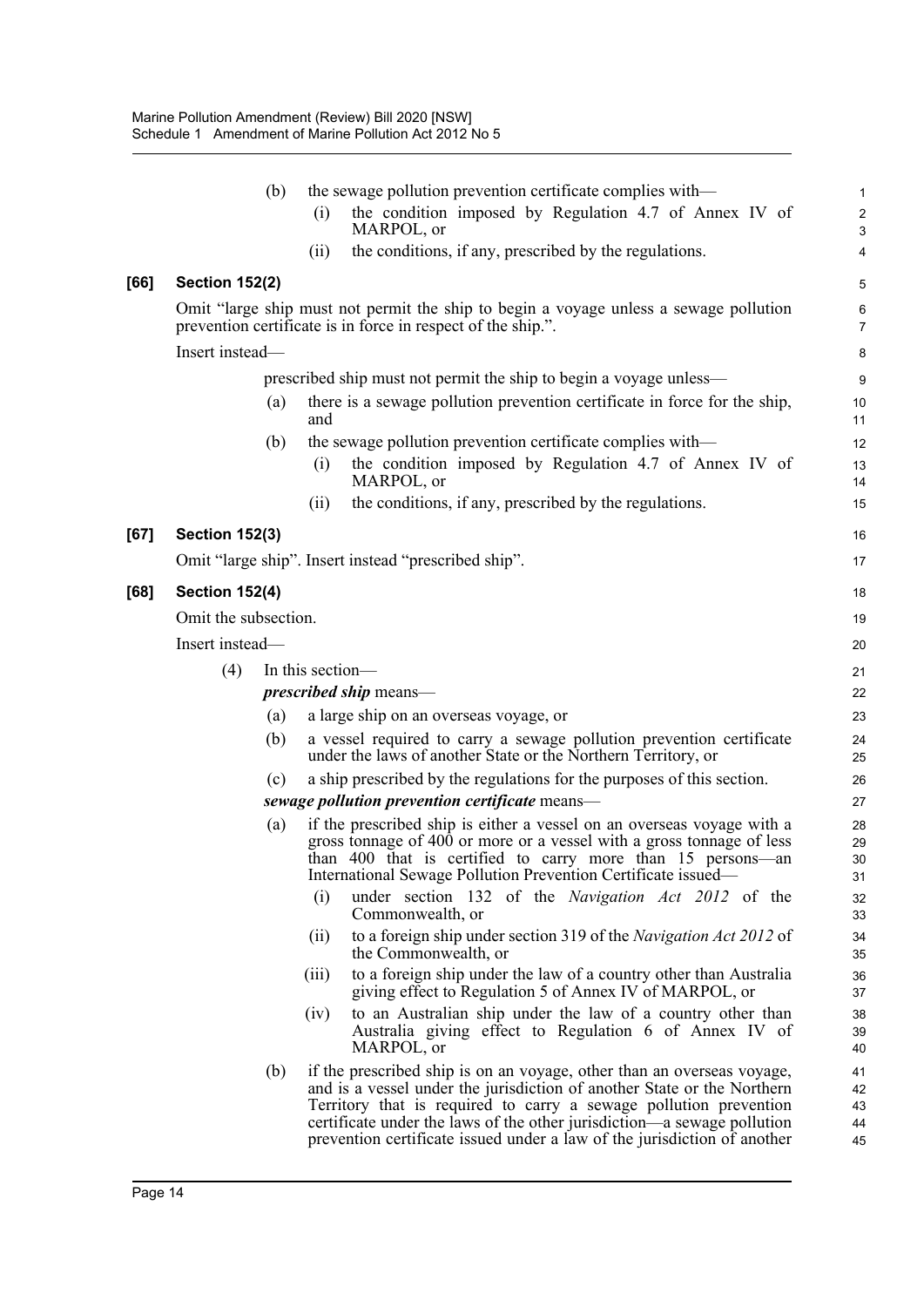|        |                                | State or the Northern Territory, prescribed by the regulations as being a<br>sewage pollution prevention certificate, or                                                                              | 1<br>$\overline{2}$ |
|--------|--------------------------------|-------------------------------------------------------------------------------------------------------------------------------------------------------------------------------------------------------|---------------------|
|        | (c)                            | for a vessel prescribed in the regulations for the purposes of this section<br>that is not a vessel specified in paragraphs (a) or $(b)$ —a certificate<br>issued in accordance with the regulations. | 3<br>4<br>5         |
| [69]   | Part 12, Divisions 3-8         |                                                                                                                                                                                                       | 6                   |
|        | Omit the Divisions.            |                                                                                                                                                                                                       | $\overline{7}$      |
| $[70]$ |                                | Section 178 Minister may arrange for provision of reception facilities                                                                                                                                | 8                   |
|        |                                | Omit "Regulation 7 of Annex V of MARPOL." from section 178(d).                                                                                                                                        | 9                   |
|        |                                | Insert instead "Regulation 8 of Annex V of MARPOL, and".                                                                                                                                              | 10                  |
| $[71]$ | Section 178(e)                 |                                                                                                                                                                                                       | 11                  |
|        | Insert after paragraph $(d)$ — |                                                                                                                                                                                                       | 12                  |
|        | (e)                            | reception facilities for exhaust gas cleaning residues from an exhaust<br>gas cleaning system under Regulation 17 of Annex VI of MARPOL.                                                              | 13<br>14            |
| $[72]$ | reception facilities           | Section 180 Minister may require person to provide, maintain and make available                                                                                                                       | 15<br>16            |
|        |                                | Insert after paragraph (d) of the definition of <i>prescribed waste</i> in section $180(2)$ —                                                                                                         | 17                  |
|        | (e)                            | exhaust gas cleaning residues from an exhaust gas cleaning system.                                                                                                                                    | 18                  |
| $[73]$ |                                | Section 183 Minister may take action to prevent or clean up marine pollution                                                                                                                          | 19                  |
|        |                                | Insert at the end of section $183(1)(b)$ —                                                                                                                                                            | 20                  |
|        |                                | , or                                                                                                                                                                                                  | 21                  |
|        | (c)                            | marine pollutants are, or have been carried, on a vessel that has been<br>abandoned, is out-of-commission or derelict.                                                                                | 22<br>23            |
| $[74]$ | Section 183(2)(d)              |                                                                                                                                                                                                       | 24                  |
|        |                                | Insert "or a marine pollution removal notice" after "notice".                                                                                                                                         | 25                  |
| $[75]$ |                                | Section 183(3), definition of "preventative or clean-up action"                                                                                                                                       | 26                  |
|        |                                | Insert at the end of paragraph $(d)$ —                                                                                                                                                                | 27                  |
|        |                                | , or                                                                                                                                                                                                  | 28                  |
|        | (e)                            | to prevent, minimise, remove, disperse or destroy a marine pollutant or                                                                                                                               | 29                  |
|        |                                | prevent, minimise or mitigate pollution that is likely to occur from a<br>vessel that has been abandoned, is out-of-commission or derelict.                                                           | 30<br>31            |
| $[76]$ | <b>Section 183(3)</b>          |                                                                                                                                                                                                       | 32                  |
|        | Insert in alphabetical order—  |                                                                                                                                                                                                       | 33                  |
|        |                                | <i>marine pollution prevention notice</i> has the same meaning as in Part 16.                                                                                                                         | 34                  |
|        |                                | <i>marine pollution removal notice</i> has the same meaning as in Part 16.                                                                                                                            | 35                  |
| $[77]$ | action                         | Section 184 Recovery of costs and expenses of preventative action or clean-up                                                                                                                         | 36<br>37            |
|        |                                | Insert at the end of section $184(1)(f)$ —                                                                                                                                                            | 38                  |
|        |                                | , or                                                                                                                                                                                                  | 39                  |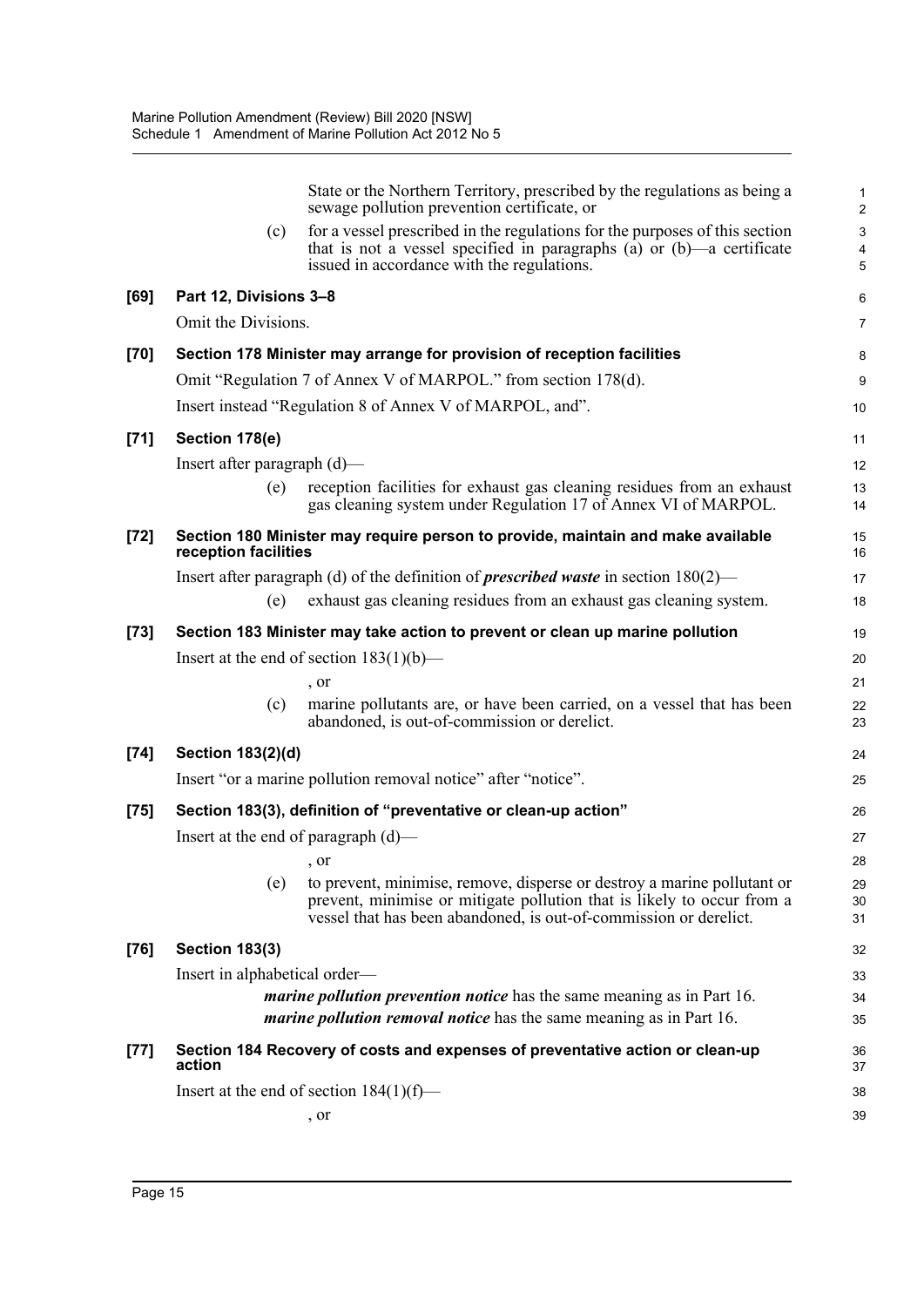|        |      |                            | (g) | if the action is for a vessel that has been abandoned, is<br>out-of-commission or derelict—the owner of the vessel within the<br>meaning of section $202A(6)$ .                                 | $\mathbf{1}$<br>$\sqrt{2}$<br>3 |
|--------|------|----------------------------|-----|-------------------------------------------------------------------------------------------------------------------------------------------------------------------------------------------------|---------------------------------|
| $[78]$ |      |                            |     | <b>Section 189 Oiled Wildlife Care Network</b>                                                                                                                                                  | $\overline{4}$                  |
|        |      |                            |     | Omit "establish" from section 189(1). Insert instead "have".                                                                                                                                    | 5                               |
| [79]   |      |                            |     | <b>Section 190 Definitions</b>                                                                                                                                                                  | 6                               |
|        |      | <i>pollution incident.</i> |     | Omit "that is subject to a chemical tanker construction certificate certifying the ship to carry<br>noxious liquid substances in bulk" from paragraph (b)(i) of the definition of <i>marine</i> | $\overline{7}$<br>8<br>9        |
| [80]   |      |                            |     | Section 190, definition of "marine pollution incident"                                                                                                                                          | 10                              |
|        |      |                            |     | Omit "large" from paragraph (d).                                                                                                                                                                | 11                              |
| [81]   |      | <b>Section 190</b>         |     |                                                                                                                                                                                                 | 12                              |
|        |      |                            |     | Insert in alphabetical order—                                                                                                                                                                   | 13                              |
|        |      |                            |     | <i>marine pollution removal notice</i> means a notice under Division 4A.                                                                                                                        | 14                              |
|        |      |                            |     | <i>public authority</i> means a public or local authority constituted by or under an<br>Act, and includes—                                                                                      | 15<br>16                        |
|        |      |                            | (a) | a government department, and                                                                                                                                                                    | 17                              |
|        |      |                            | (b) | a local council, and                                                                                                                                                                            | 18                              |
|        |      |                            | (c) | a member of staff or other person who exercises functions on behalf of<br>a public authority.                                                                                                   | 19<br>20                        |
| [82]   |      |                            |     | Section 191 Classification of marine environment protection notices                                                                                                                             | 21                              |
|        |      |                            | (d) | Insert after paragraph (c) of the definition of <i>marine environment protection notices</i> —<br>marine pollution removal notices.                                                             | 22<br>23                        |
| [83]   |      |                            |     | Section 194 Clean-up by public authorities                                                                                                                                                      | 24                              |
|        |      | Omit section 194(5).       |     |                                                                                                                                                                                                 | 25                              |
| [84]   |      | Part 16, Division 4A       |     |                                                                                                                                                                                                 | 26                              |
|        |      |                            |     | Insert after Division 4-                                                                                                                                                                        | 27                              |
|        |      | <b>Division 4A</b>         |     | Marine pollution removal notice                                                                                                                                                                 | 28                              |
|        | 202A |                            |     | Preventative action for abandoned, out-of-commission or derelict vessels                                                                                                                        | 29                              |
|        |      | (1)                        |     | This section applies if the Minister is of the opinion that—                                                                                                                                    | 30                              |
|        |      |                            | (a) | a vessel has been abandoned, is out-of-commission or derelict, and                                                                                                                              | 31                              |
|        |      |                            | (b) | marine pollutants are, or have been, carried on the vessel.                                                                                                                                     | 32                              |
|        |      | (2)                        |     | The Minister may, by written notice given to the owner of the vessel, direct the<br>owner to do any of the following—                                                                           | 33<br>34                        |
|        |      |                            | (a) | the action specified in the notice, within the period specified in the<br>notice,                                                                                                               | 35<br>36                        |
|        |      |                            | (b) | take action to prevent, minimise, remove, disperse or destroy a marine<br>pollutant or prevent, minimise or mitigate pollution that is likely to<br>occur,                                      | 37<br>38<br>39                  |
|        |      |                            | (c) | take action to ascertain the nature and extent of the possible pollution,                                                                                                                       | 40                              |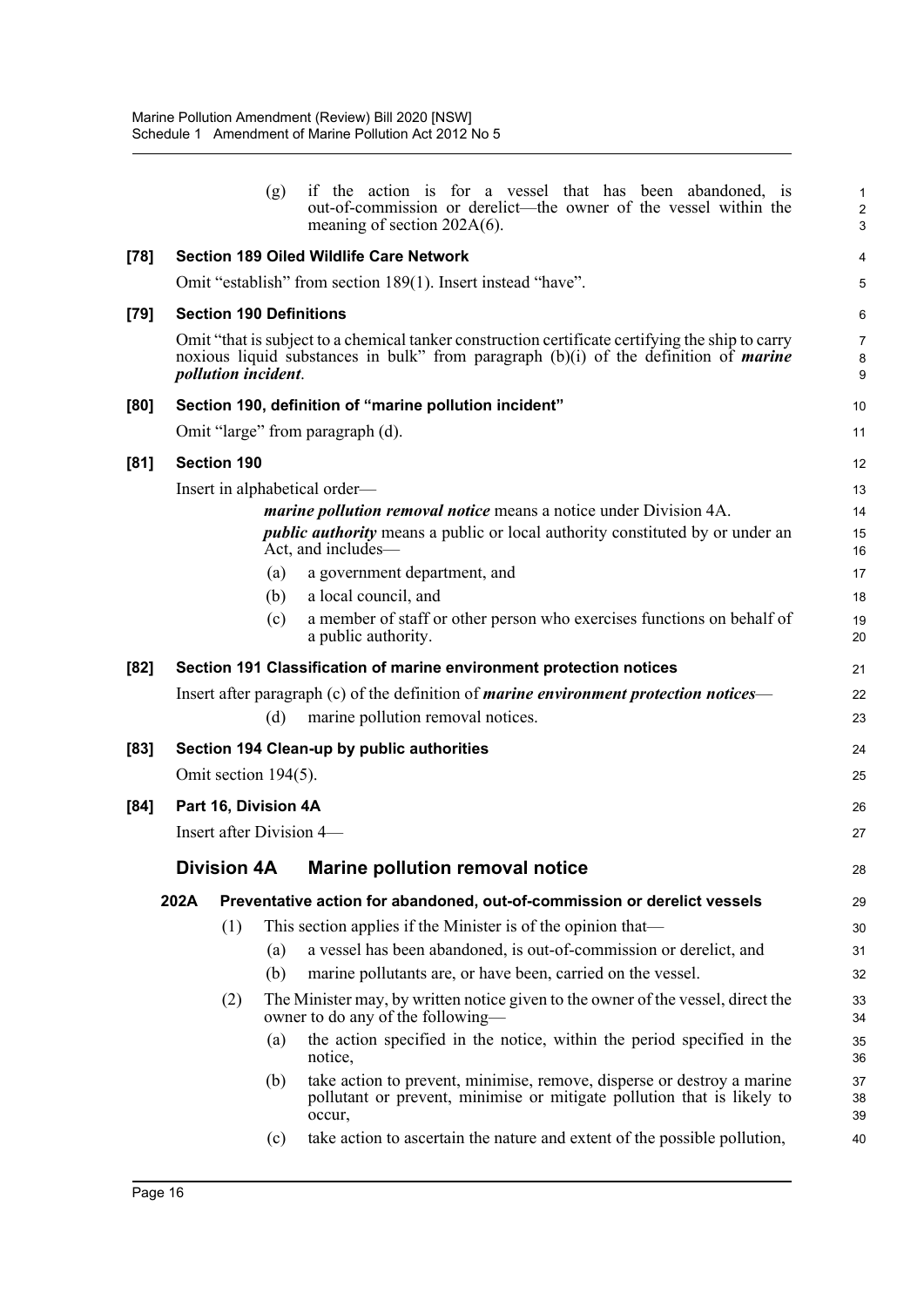|      |     | (d) | prepare and carry out a remedial course of action.                                                                                                                                                                                                                                  | 1                                           |
|------|-----|-----|-------------------------------------------------------------------------------------------------------------------------------------------------------------------------------------------------------------------------------------------------------------------------------------|---------------------------------------------|
|      | (3) |     | The marine pollution removal notice may require the person given the notice<br>to give reports to the Minister regarding progress on the carrying out of the                                                                                                                        | $\overline{c}$<br>$\ensuremath{\mathsf{3}}$ |
|      |     |     | action required by subsection (2).                                                                                                                                                                                                                                                  | $\overline{4}$                              |
|      | (4) |     | If the person given a marine pollution removal notice complies with the notice                                                                                                                                                                                                      | 5                                           |
|      |     |     | but was not the owner of the vessel, the cost of complying with the notice may                                                                                                                                                                                                      | $\,6\,$                                     |
|      |     |     | be recovered by the person as a debt in a court of competent jurisdiction from<br>the owner of the vessel.                                                                                                                                                                          | $\overline{7}$<br>8                         |
|      | (5) |     | A person given a marine pollution removal notice who, without reasonable<br>excuse, does not comply with the notice is guilty of an offence.                                                                                                                                        | 9<br>10                                     |
|      |     |     | Maximum penalty-                                                                                                                                                                                                                                                                    | 11                                          |
|      |     | (a) | for a corporation— $$1,000,000$ and, for a continuing offence, a further<br>penalty of \$120,000 for each day the offence continues, or                                                                                                                                             | 12<br>13                                    |
|      |     | (b) | for an individual— $$250,000$ and, for a continuing offence, a further<br>penalty of \$60,000 for each day the offence continues.                                                                                                                                                   | 14<br>15                                    |
|      | (6) |     | In this section—                                                                                                                                                                                                                                                                    | 16                                          |
|      |     |     | <i>certificate of registry</i> includes an Australian or foreign vessel registered on the<br>Australian and International Shipping Registers.                                                                                                                                       | 17<br>18                                    |
|      |     |     | Editor's note. The Australian Maritime Safety Authority keeps a list of registered<br>ships. The list is available on the website of the Australian Maritime Safety Authority<br>(www.amsa.gov.au).                                                                                 | 19<br>20<br>21                              |
|      |     |     | <i>marine safety licence</i> has the same meaning as in the <i>Marine Safety Act 1998</i> .                                                                                                                                                                                         | 22                                          |
|      |     |     | <b>National licence</b> has the same meaning as in the <i>Marine Safety Act 1998</i> .                                                                                                                                                                                              | 23                                          |
|      |     |     | <b><i>owner</i></b> , in relation to an abandoned, derelict or out-of-commission vessel—                                                                                                                                                                                            | 24                                          |
|      |     | (a) | has the same meaning as in the <i>Marine Safety Act 1998</i> , and                                                                                                                                                                                                                  | 25                                          |
|      |     | (b) | if there is no current marine safety licence, National licence or other<br>certificate of registry for the vessel—extends to the last person<br>registered as the vessel's owner in the marine safety licence, National<br>licence or other certificate of registry for the vessel. | 26<br>27<br>28<br>29                        |
| 202B |     |     | Commencement of operation of marine pollution removal notices or variations                                                                                                                                                                                                         | 30                                          |
|      |     |     | A marine pollution removal notice, or a variation of a marine pollution<br>removal notice, operates from the day the notice or notice of the variation is<br>given or from a later day specified by the notice.                                                                     | 31<br>32<br>33                              |
| 202C | Fee |     |                                                                                                                                                                                                                                                                                     | 34                                          |
|      | (1) |     | The purpose of this section is to enable the Minister to recover the<br>administrative costs of preparing and giving marine pollution removal notices.                                                                                                                              | 35<br>36                                    |
|      | (2) |     | A person who is given a marine pollution removal notice by the Minister must,<br>within 30 days, pay the fee prescribed by the regulations to the Minister.                                                                                                                         | 37<br>38                                    |
|      | (3) |     | The Minister may—                                                                                                                                                                                                                                                                   | 39                                          |
|      |     | (a) | extend the time for payment of the fee, on the application of the person,<br><sub>or</sub>                                                                                                                                                                                          | 40<br>41                                    |
|      |     | (b) | waive the payment of the whole or part of the fee, on the Minister's own<br>initiative or on the application of the person.                                                                                                                                                         | 42<br>43                                    |
|      | (4) |     | A fee is not payable for the variation of a marine pollution removal notice.                                                                                                                                                                                                        | 44                                          |
|      | (5) |     | A person who does not pay the fee within the time provided under this section<br>is guilty of an offence.                                                                                                                                                                           | 45<br>46                                    |
|      |     |     |                                                                                                                                                                                                                                                                                     |                                             |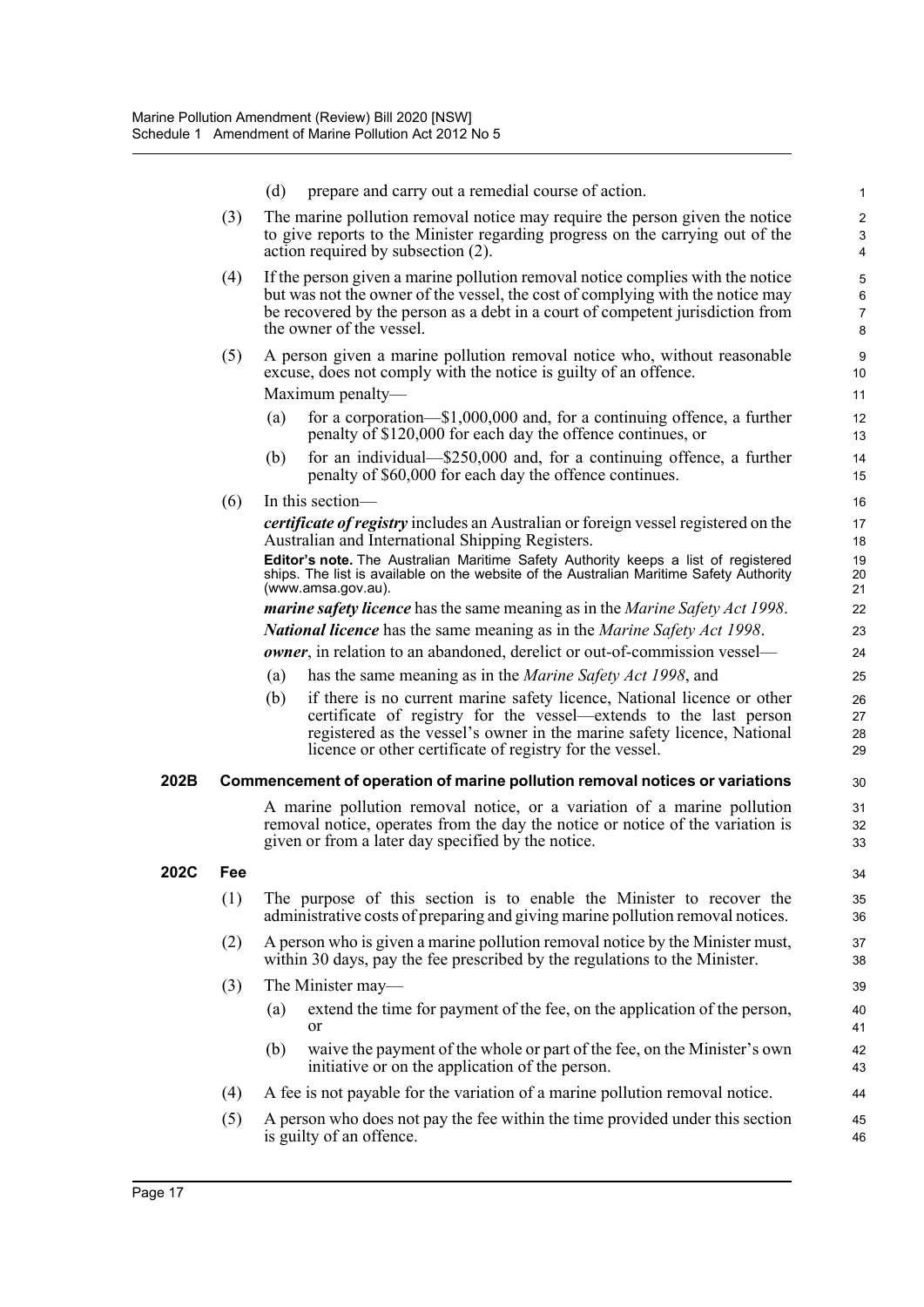|        | Maximum penalty—\$22,000.                                                                                                                                                                                             | $\mathbf 1$             |
|--------|-----------------------------------------------------------------------------------------------------------------------------------------------------------------------------------------------------------------------|-------------------------|
| [85]   | Section 205 Marine pollution compliance cost notices                                                                                                                                                                  | $\overline{2}$          |
|        | Omit "or marine pollution prevention notice" from section 205(1).                                                                                                                                                     | $\mathbf{3}$            |
|        | Insert instead ", marine pollution prevention notice or marine pollution removal notice".                                                                                                                             | $\overline{\mathbf{4}}$ |
| [86]   | Section 216 Recovery of damages, costs or expenses relating to discharge<br>prohibited by Act                                                                                                                         | 5<br>6                  |
|        | Omit "that is subject to a chemical tanker construction certificate certifying the ship to carry<br>noxious liquid substances in bulk" from section $216(1)(b)(i)$ .                                                  | $\overline{7}$<br>8     |
| [87]   | Section 216(1)(d)                                                                                                                                                                                                     | 9                       |
|        | Omit "large".                                                                                                                                                                                                         | 10                      |
| [88]   | Section 221 Ships that are believed to have discharged marine pollutants may be<br>detained                                                                                                                           | 11<br>12                |
|        | Omit ", and" from section $221(2)(b)$ .                                                                                                                                                                               | 13                      |
| $[89]$ | Section 221(2)(c)                                                                                                                                                                                                     | 14                      |
|        | Omit the paragraph.                                                                                                                                                                                                   | 15                      |
| [90]   | Section 228 Powers of inspectors and authorised persons                                                                                                                                                               | 16                      |
|        | Insert "or the regulations, the <i>Marine Safety Act 1998</i> or the regulations made under that<br>Act" after "this Act" in section $228(2)(f)$ .                                                                    | 17<br>18                |
| [91]   | <b>Section 243 Regulations</b>                                                                                                                                                                                        | 19                      |
|        | Insert "the standards required to be met for the discharge of sewage, plans required for<br>waste management and directions that may be given in relation to waste," after "facilities,"<br>in section $243(2)(d)$ .  | 20<br>21<br>22          |
| $[92]$ | <b>Section 243(2)(l)</b>                                                                                                                                                                                              | 23                      |
|        | Insert after section $243(2)(k)$ —                                                                                                                                                                                    | 24                      |
|        | (1)<br>prescribing the category or categories of vessels required to have<br>sewage pollution prevention certificates, and the issue, survey,<br>duration, renewal and cancellation or otherwise of the certificates. | 25<br>26<br>27          |
| $[93]$ | <b>Section 247 Delegation</b>                                                                                                                                                                                         | 28                      |
|        | Omit paragraph (c) from the definition of <i>approved person</i> in section $247(3)$ .                                                                                                                                | 29                      |
|        | Insert instead-                                                                                                                                                                                                       | 30                      |
|        | the Port Authority of New South Wales or a member of staff of the Port<br>(c)<br>Authority of New South Wales, or                                                                                                     | 31<br>32                |
| [94]   | Schedule 2 Savings, transitional and other provisions                                                                                                                                                                 | 33                      |
|        | Omit clause 5.                                                                                                                                                                                                        | 34                      |
| $[95]$ | Schedule 2, clause 7                                                                                                                                                                                                  | 35                      |
|        | Omit the clause.                                                                                                                                                                                                      | 36                      |
|        |                                                                                                                                                                                                                       |                         |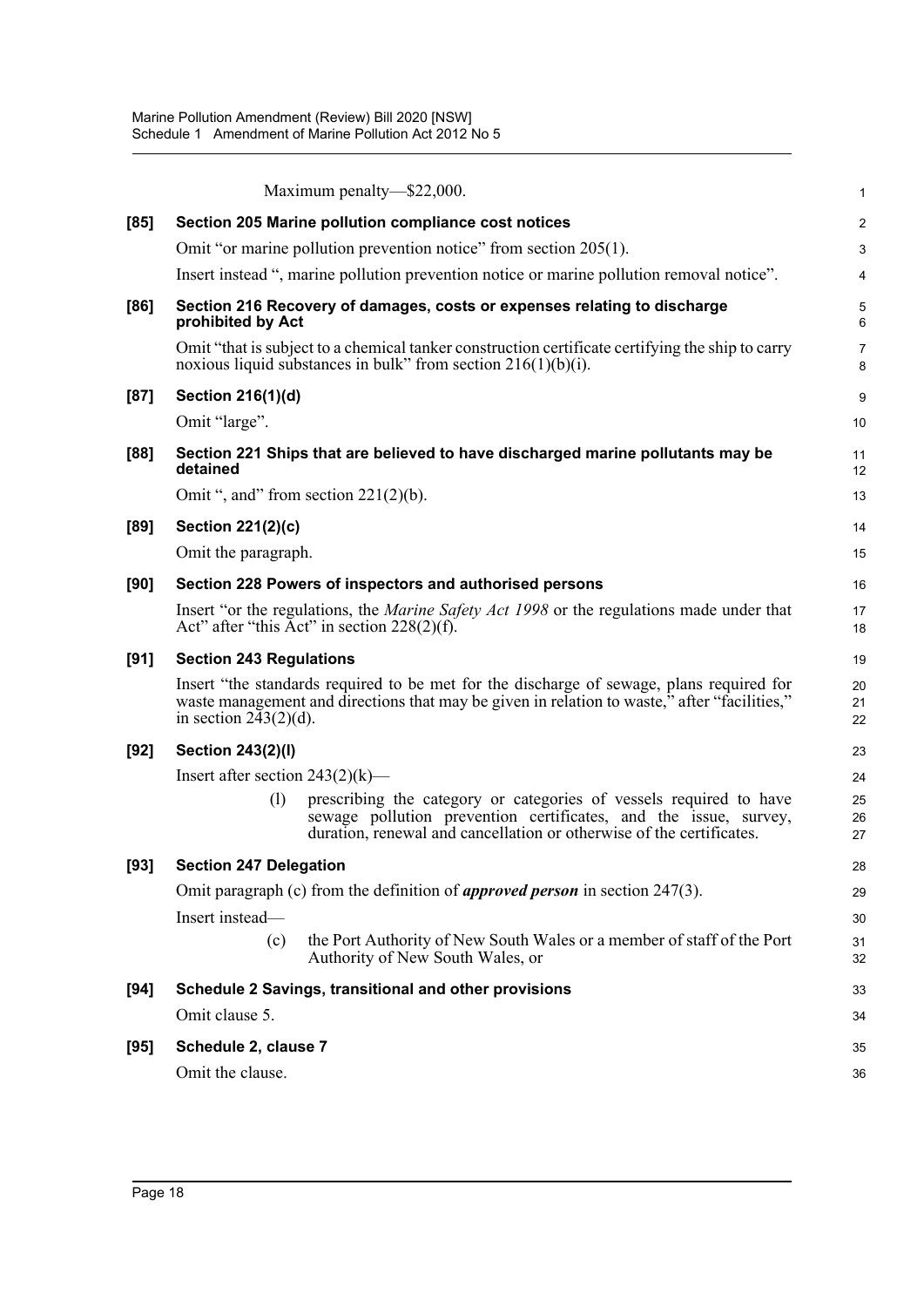| 1.2    | Amendments to headings and notes                                                                | 1              |
|--------|-------------------------------------------------------------------------------------------------|----------------|
| [1]    | <b>Section 3 Definitions</b>                                                                    | $\overline{2}$ |
|        | Omit "(cf former Act s 3)" from the heading.                                                    | 3              |
| $[2]$  | Section 4 Expressions used in this Act and MARPOL                                               | 4              |
|        | Omit "(cf former Act ss 7, 14 and 25)" from the heading.                                        | 5              |
| $[3]$  | <b>Section 7 References to tonnage</b>                                                          | 6              |
|        | Omit "(cf former Act s $3(6)$ )" from the heading.                                              | 7              |
| [4]    | <b>Section 9 Saving of other laws</b>                                                           | 8              |
|        | Omit "(cf former Act s 5)" from the heading.                                                    | 9              |
| [5]    | Section 10 Act subject to Ports and Maritime Administration Act 1995                            | 10             |
|        | Omit "(cf former Act s 5A)" from the heading.                                                   | 11             |
| [6]    | Section 13 Discharge outside State waters that enters State waters                              | 12             |
|        | Omit "(cf former Act s $3(5)$ )" from the heading.                                              | 13             |
| $[7]$  | Part 3, Division 1, note                                                                        | 14             |
|        | Insert after the heading to the Division-<br>Editor's note. See Reg 15.1 of Annex I of MARPOL.  | 15<br>16       |
| [8]    | Section 15 Discharging oil into State waters from a ship prohibited                             | 17             |
|        | Omit "(Reg 15.1 of Annex I of MARPOL) (cf former Act s 8 (1))" from the heading.                | 18             |
| [9]    | Section 16 Causing discharge of oil into State waters from a ship prohibited                    | 19             |
|        | Omit "(Reg 15.1 of Annex I of MARPOL) (cf former Act s 8A (1))" from the heading.               | 20             |
| [10]   | Section 17 Offence of being responsible for discharge of oil into State waters from a<br>ship   | 21<br>22       |
|        | Omit "(Reg 15.1 of Annex I of MARPOL) (cf former Act s 8A (3))" from the heading.               | 23             |
| $[11]$ | Section 18 Defence if discharge was caused by damage to ship or equipment                       | 24             |
|        | Omit "(Reg 4.2 of Annex I of MARPOL) (cf former Act s $8(2)$ (b) and (3))" from the<br>heading. | 25<br>26       |
| $[12]$ | Section 18, note                                                                                | 27             |
|        | Insert at the end of the section-                                                               | 28             |
|        | Editor's note. See Reg 4.2 of Annex I of MARPOL.                                                | 29             |
| $[13]$ | Section 19 Defence if discharge was to secure safety or save life                               | 30             |
|        | Omit "(Reg 4.1 of Annex I of MARPOL) (cf former Act s $8(2)(a)$ )" from the heading.            | 31             |
| $[14]$ | Section 19, note                                                                                | 32             |
|        | Insert at the end of the section-<br>Editor's note. See Reg 4.1 of Annex I of MARPOL.           | 33<br>34       |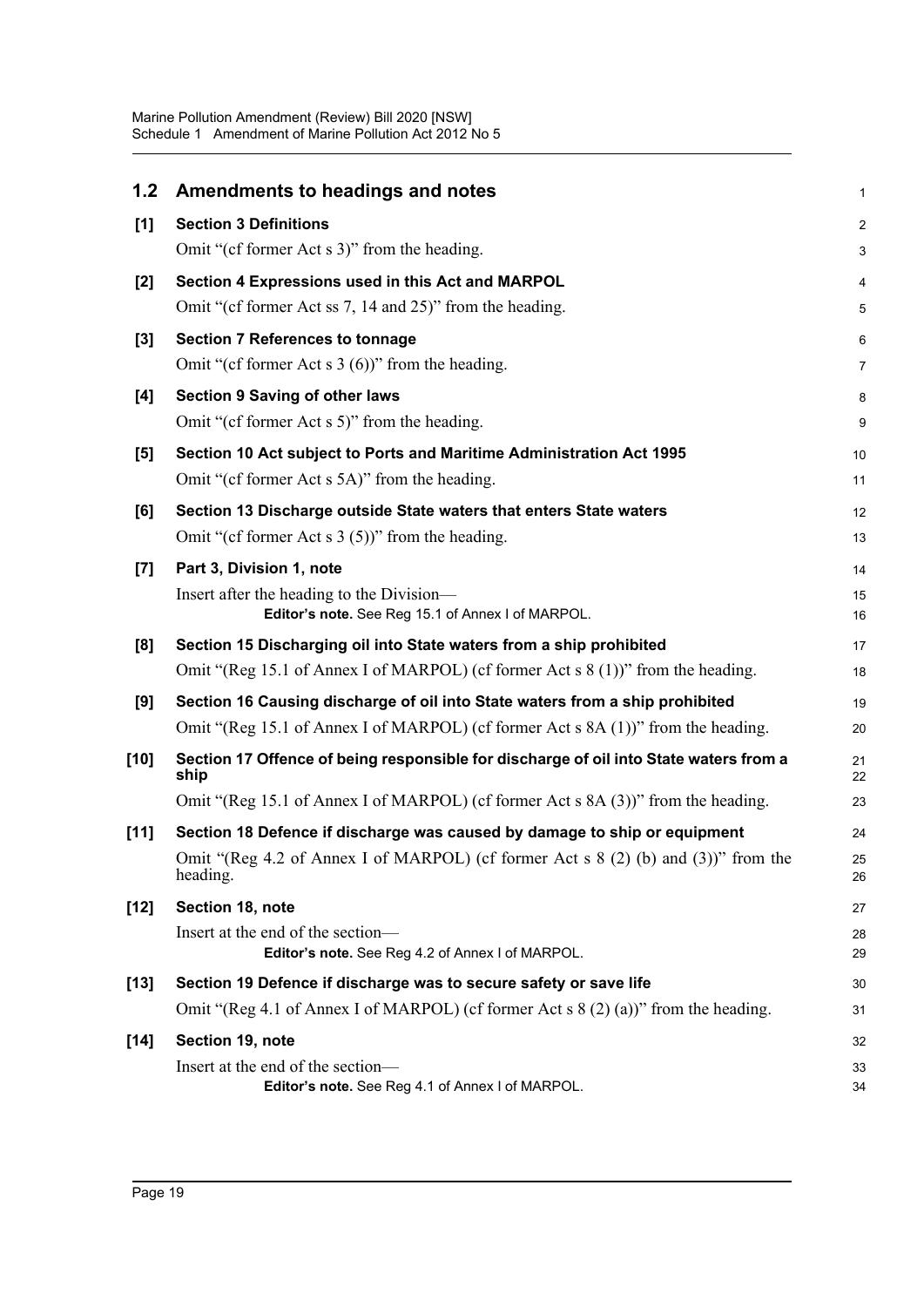| $[15]$ | Section 20 Defence if discharge was for purpose of combating pollution                              | 1              |
|--------|-----------------------------------------------------------------------------------------------------|----------------|
|        | Omit "(Reg 4.3 of Annex I of MARPOL) (cf former Act s $8(2)$ (c))" from the heading.                | $\overline{a}$ |
| $[16]$ | Section 20, note                                                                                    | 3              |
|        | Insert at the end of the section-                                                                   | 4              |
|        | Editor's note. See Reg 4.3 of Annex I of MARPOL.                                                    | 5              |
| $[17]$ | Section 21 Defence if discharge was authorised for training                                         | 6              |
|        | Omit "(cf former Act s $8(2)(d)$ )" from the heading.                                               | 7              |
| $[18]$ | Section 22, note                                                                                    | 8              |
|        | Insert at the end of the section-<br>Editor's note. See Regs 15.2 and 15.8 of Annex I of MARPOL.    | 9<br>10        |
| $[19]$ | Section 24 Defence for smaller ships and oil tankers                                                | 11             |
|        | Omit "(Regs 15.6 and 15.8 of Annex I of MARPOL)" from the heading.                                  | 12             |
| $[20]$ | Section 24, note                                                                                    | 13             |
|        | Insert at the end of the section-                                                                   | 14             |
|        | Editor's note. See Regs 15.6 and 15.8 of Annex I of MARPOL.                                         | 15             |
| $[21]$ | Section 25 Defence for discharge of clean or segregated ballast from oil tankers                    | 16             |
|        | Omit "(Regs 34.2 and 34.4 of Annex I of MARPOL) (cf former Act s $(4)(i)$ )" from the<br>heading.   | 17<br>18       |
| $[22]$ | Section 25, note                                                                                    | 19             |
|        | Insert at the end of the section-<br>Editor's note. See Reg 34.2 of Annex I of MARPOL.              | 20<br>21       |
| $[23]$ | Section 26 Failing to retain oil residues                                                           | 22             |
|        | Omit "(cf former Act s 9)" from the heading.                                                        | 23             |
| $[24]$ | Part 4, Division 1, note                                                                            | 24             |
|        | Insert after the heading to the Division-<br>Editor's note. See Reg 13.1.3 of Annex II of MARPOL.   | 25<br>26       |
| $[25]$ | Sections 27 and 28                                                                                  | 27             |
|        | Omit "(Reg 13.1.3 of Annex II of MARPOL)" wherever occurring.                                       | 28             |
| $[26]$ | Part 4, Division 2, note                                                                            | 29             |
|        | Insert after the heading to the Division—                                                           | 30             |
|        | Editor's note. See Reg 13 of Annex II of MARPOL.                                                    | 31             |
| $[27]$ | Section 29 Discharging noxious liquid substances into State waters from ship<br>prohibited          | 32<br>33       |
|        | Omit "(Reg 13 of Annex II of MARPOL) (cf former Act s 18 (1))" from the heading.                    | 34             |
| $[28]$ | Section 30 Causing discharge of noxious liquid substances into State waters from<br>ship prohibited | 35<br>36       |
|        | Omit "(Reg 13 of Annex II of MARPOL) (cf former Act s 18A (1))" from the heading.                   | 37             |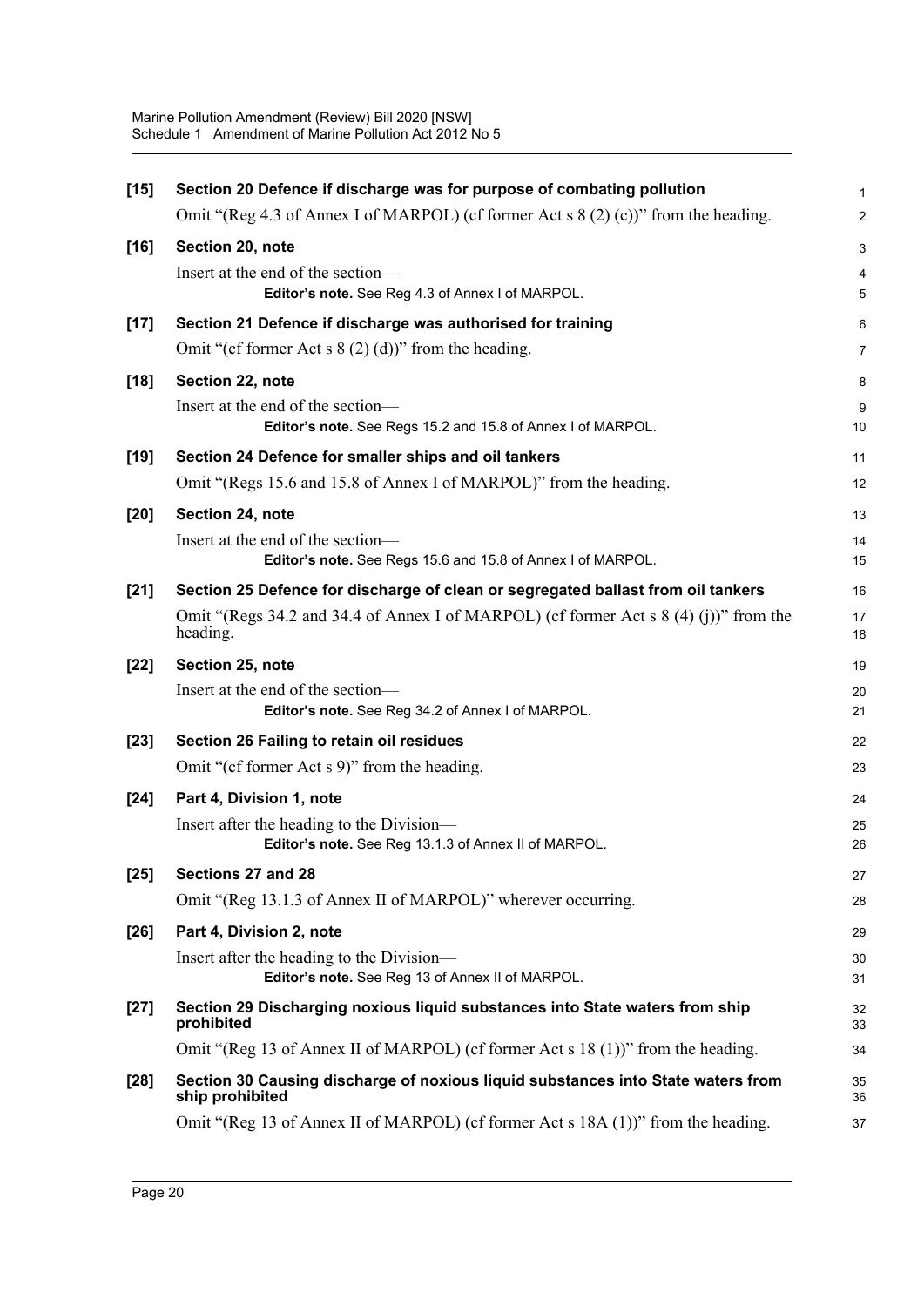| $[29]$ | Section 31 Offence of being responsible for discharge of noxious liquid substances<br>into State waters from a ship | $\mathbf{1}$<br>$\overline{2}$ |
|--------|---------------------------------------------------------------------------------------------------------------------|--------------------------------|
|        | Omit "(Reg 13 of Annex II of MARPOL) (cf former Act s 18A (3))" from the heading.                                   | $\mathbf{3}$                   |
| $[30]$ | Section 32 Defence if discharge was caused by damage to ship or equipment                                           | $\overline{\mathbf{4}}$        |
|        | Omit "(Reg 3.1.2 of Annex II of MARPOL) (cf former Act s 18 (2) (b) and (3))" from the<br>heading.                  | $\mathbf 5$<br>6               |
| $[31]$ | Section 32, note                                                                                                    | $\overline{7}$                 |
|        | Insert at the end of the section-<br>Editor's note. See Reg 3.1.2 of Annex II of MARPOL.                            | 8<br>9                         |
| $[32]$ | Section 33 Defence if discharge was to secure safety or save life                                                   | 10                             |
|        | Omit "(Reg 3.1.1 of Annex II of MARPOL) (cf former Act s 18 (2) (a))" from the heading.                             | 11                             |
| $[33]$ | Section 33, note                                                                                                    | 12                             |
|        | Insert at the end of the section-<br>Editor's note. See Reg 3.1.1 of Annex II of MARPOL.                            | 13<br>14                       |
| $[34]$ | Section 34 Defence if discharge was for purpose of combating pollution                                              | 15                             |
|        | Omit "(Reg 3.1.3 of Annex II of MARPOL) (cf former Act s 18 (2) (c))" from the heading.                             | 16                             |
| $[35]$ | Section 34, note                                                                                                    | 17                             |
|        | Insert at the end of the section-<br>Editor's note. See Reg 3.1.3 of Annex II of MARPOL.                            | 18<br>19                       |
| $[36]$ | Section 40 Defence for discharge of bilge water                                                                     | 20                             |
|        | Omit "(Reg 6.1.4 of Annex II of MARPOL) (cf former Act s 18 (11))" from the heading.                                | 21                             |
| $[37]$ | Section 40, note                                                                                                    | 22                             |
|        | Insert at the end of the section-<br>Editor's note. See Reg 6.1.4 of Annex II of MARPOL.                            | 23<br>24                       |
| $[38]$ | Section 41 Defence for discharge of clean ballast or segregated ballast                                             | 25                             |
|        | Omit "(Reg 13.7.2.3 of Annex II of MARPOL) (cf former Act s 18 (12))" from the heading.                             | 26                             |
| $[39]$ | Section 41, note                                                                                                    | 27                             |
|        | Insert at the end of the section-<br>Editor's note. See Reg 13.7.2.3 of Annex II of MARPOL.                         | 28<br>29                       |
| $[40]$ | Section 42 Regulations may make provision for cleaning of tanks of ships                                            | 30                             |
|        | Omit "(Regs 13 and 16 of Annex II of MARPOL) (cf former Act s 24)" from the heading.                                | 31                             |
| [41]   | Section 42, note                                                                                                    | 32                             |
|        | Insert at the end of the section-<br>Editor's note. See Regs 13 and 16 of Annex II of MARPOL.                       | 33<br>34                       |
| $[42]$ | Part 5, Division 1, note                                                                                            | 35                             |
|        | Insert after the heading to the Division-<br>Editor's note. See Reg 2.1 of Annex III of MARPOL.                     | 36<br>37                       |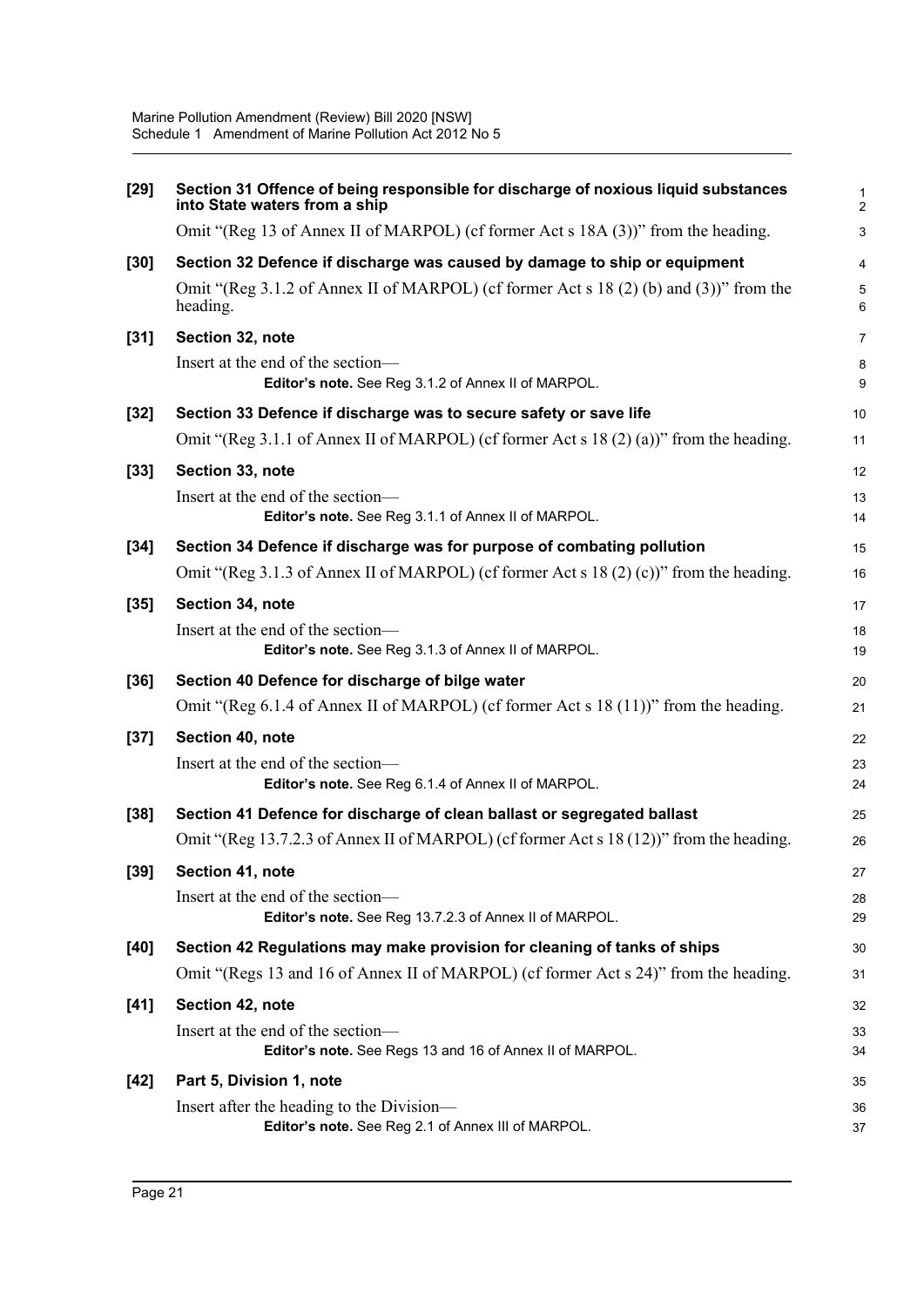| $[43]$ | Sections 43 and 44                                                                              | 1              |
|--------|-------------------------------------------------------------------------------------------------|----------------|
|        | Omit "(Reg 1.2 of Annex III of MARPOL)" wherever occurring.                                     | $\overline{c}$ |
| $[44]$ | Part 5, Division 2, note                                                                        | 3              |
|        | Insert after the heading to the Division-<br>Editor's note. See Reg 8.1 of Annex III of MARPOL. | 4<br>5         |
| $[45]$ | Sections 45-48                                                                                  | 6              |
|        | Omit "(Reg 7.1 of Annex III of MARPOL)" wherever occurring.                                     | 7              |
| $[46]$ | Section 48, note                                                                                | 8              |
|        | Insert at the end of the section-<br>Editor's note. See Reg 8.1 of Annex III of MARPOL.         | 9<br>10        |
| $[47]$ | Section 49 Defence for certain leakages causing substances to be washed overboard               | 11             |
|        | Omit "(Reg 7.2 of Annex III of MARPOL)" from the heading.                                       | 12             |
| $[48]$ | Section 49, note                                                                                | 13             |
|        | Insert at the end of the section-<br>Editor's note. See Reg 8.2 of Annex III of MARPOL.         | 14<br>15       |
| $[49]$ | Section 50 Part does not apply to stores or equipment                                           | 16             |
|        | Omit "(Reg 1.5 of Annex III of MARPOL)" from the heading.                                       | 17             |
| [50]   | Section 50, note                                                                                | 18             |
|        | Insert at the end of the section-<br>Editor's note. See Reg 2.4 of Annex III of MARPOL.         | 19<br>20       |
| $[51]$ | Section 51 Leakages taken to be jettisoned                                                      | 21             |
|        | Omit "(Reg 1 of Annex III of MARPOL)" from the heading.                                         | 22             |
| $[52]$ | Section 51, note                                                                                | 23             |
|        | Insert at the end of the section-<br>Editor's note. See Reg 8.1 of Annex III of MARPOL.         | 24<br>25       |
| $[53]$ | <b>Section 52 Empty packaging</b>                                                               | 26             |
|        | Omit "(Reg 1.4 of Annex III of MARPOL)" from the heading.                                       | 27             |
| $[54]$ | Section 52, note                                                                                | 28             |
|        | Insert at the end of the section-<br>Editor's note. See Reg 2.3 of Annex III of MARPOL.         | 29<br>30       |
| $[55]$ | Part 6, Division 1, note                                                                        | 31             |
|        | Insert after the heading to the Division-<br>Editor's note. See Reg 11 of Annex IV of MARPOL.   | 32<br>33       |
| $[56]$ | Sections 53-55                                                                                  | 34             |
|        | Omit "(Reg 11 of Annex IV of MARPOL)" wherever occurring.                                       | 35             |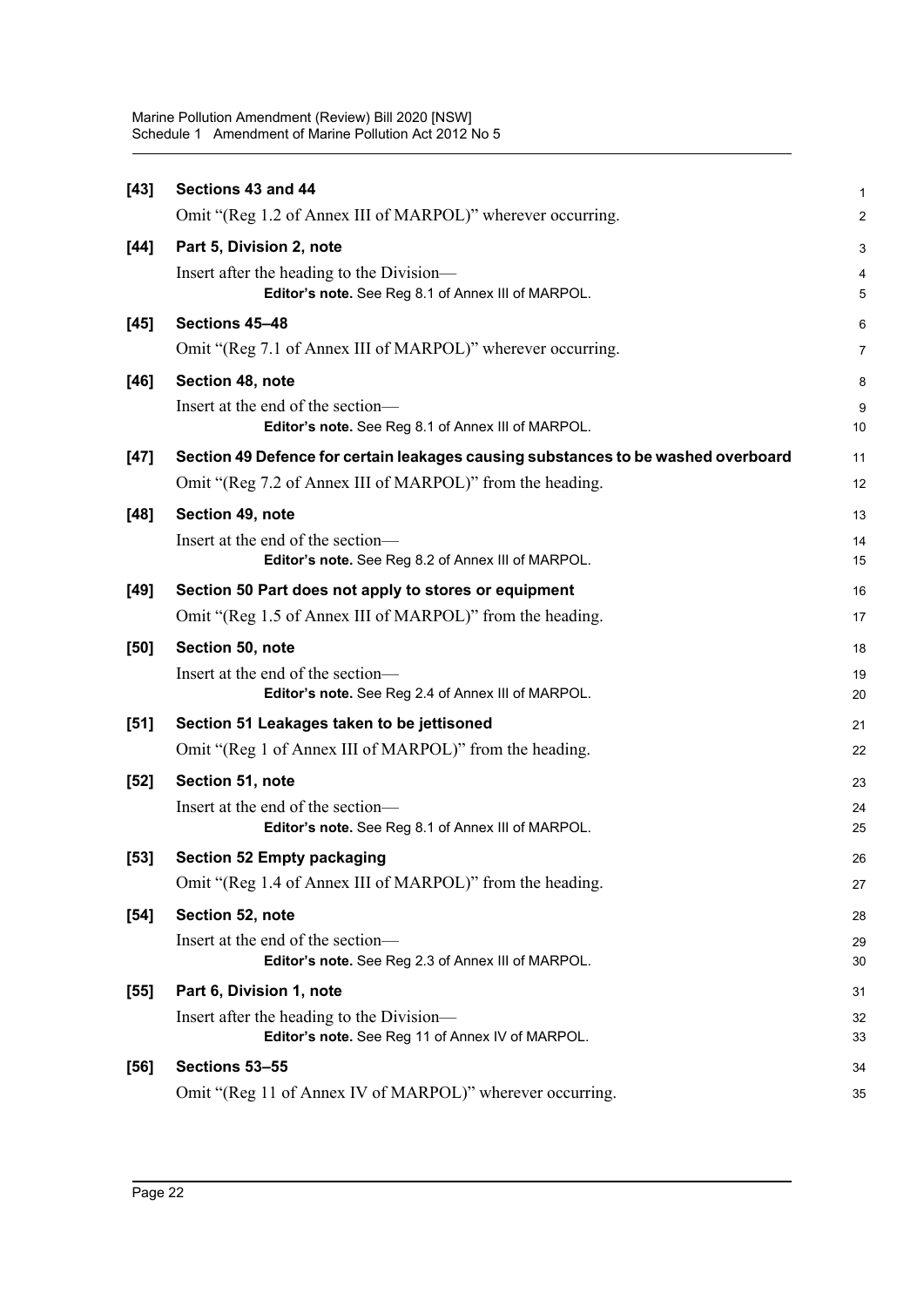| $[57]$ | Section 56 Defence for discharge caused by damage to ship or equipment                    | $\mathbf{1}$                 |
|--------|-------------------------------------------------------------------------------------------|------------------------------|
|        | Omit "(Reg 3.1.2 of Annex IV of MARPOL)" from the heading.                                | $\overline{2}$               |
| $[58]$ | Section 56, note                                                                          | 3                            |
|        | Insert at the end of the section-<br>Editor's note. See Reg 3.1.2 of Annex IV of MARPOL.  | $\overline{\mathbf{4}}$<br>5 |
| $[59]$ | Section 57 Defence for discharge to secure safety or save life                            | 6                            |
|        | Omit "(Reg 3.1.1 of Annex IV of MARPOL)" from the heading.                                | 7                            |
| [60]   | Section 57, note                                                                          | 8                            |
|        | Insert at the end of the section-<br>Editor's note. See Reg 3.1.1 of Annex IV of MARPOL.  | 9<br>10                      |
| [61]   | Section 59 Defence of discharge of treated sewage                                         | 11                           |
|        | Omit "(Reg 11.1.2 of Annex IV of MARPOL)" from the heading.                               | 12                           |
| $[62]$ | Section 59, note                                                                          | 13                           |
|        | Insert at the end of the section-<br>Editor's note. See Reg 11.1.2 of Annex IV of MARPOL. | 14<br>15                     |
| [63]   | Part 7, Division 1, note                                                                  | 16                           |
|        | Insert after the heading to the Division-                                                 | 17                           |
|        | Editor's note. See Reg 3.1 of Annex V of MARPOL.                                          | 18                           |
| $[64]$ | Sections 60-62                                                                            | 19                           |
|        | Omit "(Regs 3.1 and 5.2 of Annex V of MARPOL)" wherever occurring.                        | 20                           |
| [65]   | Section 63 Defence if discharge was caused by damage to ship or equipment                 | 21                           |
|        | Omit "(Reg 6 (b) of Annex V of MARPOL)" from the heading.                                 | 22                           |
| [66]   | Section 63, note                                                                          | 23                           |
|        | Insert at the end of the section-<br>Editor's note. See Reg 7.1.2 of Annex V of MARPOL.   | 24<br>25                     |
| [67]   | Section 64 Defence if discharge was to secure safety or save life                         | 26                           |
|        | Omit "(Reg 6 (a) of Annex V of MARPOL)" from the heading.                                 | 27                           |
| [68]   | Section 64, note                                                                          | 28                           |
|        | Insert at the end of the section-<br>Editor's note. See Reg 7.1.1 of Annex V of MARPOL.   | 29<br>30                     |
| [69]   | Section 65, note                                                                          | 31                           |
|        | Insert at the end of the section-<br>Editor's note. See Reg 7.1.3 of Annex V of MARPOL.   | 32<br>33                     |
| $[70]$ | Sections 68-73                                                                            | 34                           |
|        | Omit "(cf former Act s 27)" wherever occurring.                                           | 35                           |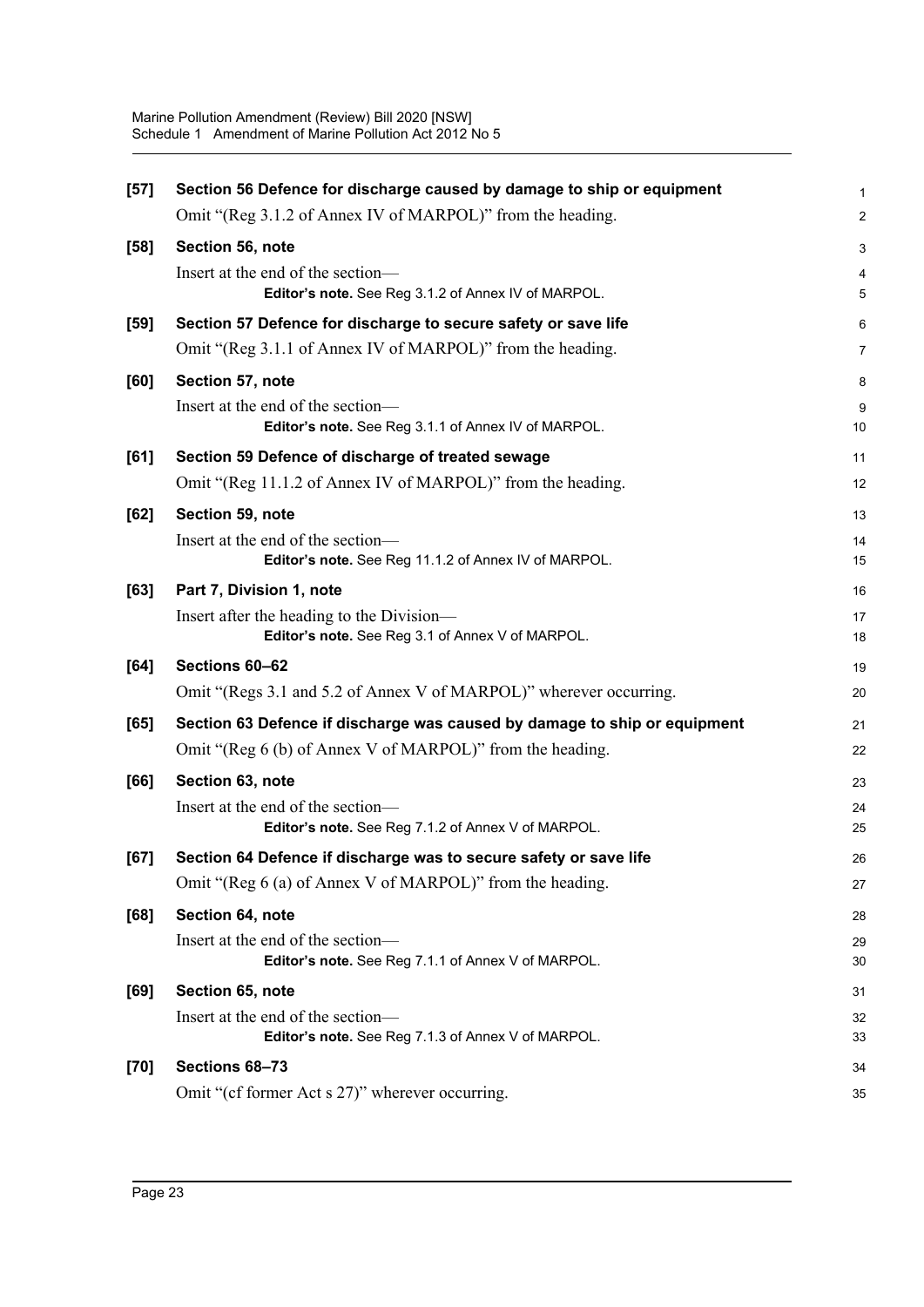| $[71]$ | Section 75 Division 2 does not apply to certain discharges                                                | 1              |
|--------|-----------------------------------------------------------------------------------------------------------|----------------|
|        | Omit "(cf former Act s $26$ (c))" from the heading.                                                       | $\overline{c}$ |
| $[72]$ | Section 76 Division 2 does not apply to discharge for purposes of combating<br>pollution incidents        | 3<br>4         |
|        | Omit "(cf former Act s $27(2)(a)$ )" from the heading.                                                    | 5              |
| $[73]$ | Section 77 Division 2 does not apply to certain licensed discharges                                       | 6              |
|        | Omit "(cf former Act s $27(2)(b)$ )" from the heading.                                                    | 7              |
| $[74]$ | Section 78 Keeping of records relating to transfer                                                        | 8              |
|        | Omit "(cf former Act s 29 (2))" from the heading.                                                         | 9              |
| $[75]$ | Section 79 Entries required to be made                                                                    | 10             |
|        | Omit "(cf former Act s $29(4)$ )" from the heading.                                                       | 11             |
| $[76]$ | Section 80 Transmission of records relating to transfer operation                                         | 12             |
|        | Omit "(cf former Act s $29(5)$ )" from the heading.                                                       | 13             |
| $[77]$ | Section 81 Disposal of records relating to transfer operation                                             | 14             |
|        | Omit "(cf former Act s $29(3)(d)$ )" from the heading.                                                    | 15             |
| $[78]$ | Section 82 False or misleading entries prohibited                                                         | 16             |
|        | Omit "(cf former Act s 29 $(6)$ )" from the heading.                                                      | 17             |
|        |                                                                                                           |                |
| $[79]$ | <b>Section 83 Several liability</b>                                                                       | 18             |
|        | Omit "(cf former Act s 31)" from the heading.                                                             | 19             |
| [80]   | <b>Section 84 Multiple offenders</b>                                                                      | 20             |
|        | Omit "(cf former Act s $25(3)$ )" from the heading.                                                       | 21             |
| [81]   | Section 87 Master must report reportable incident                                                         | 22             |
|        | Omit "(Article I (1) of Protocol I of MARPOL) (cf former Act ss 10 (1) and 20 (1))" from<br>the heading.  | 23<br>24       |
| [82]   | Section 87, note                                                                                          | 25             |
|        | Insert at the end of the section-<br>Editor's note. See Article I(1) of Protocol I of MARPOL.             | 26<br>27       |
| $[83]$ | Section 88 Master must provide supplementary report if Minister requires it                               | 28             |
|        | Omit "(Article IV (b) of Protocol I of MARPOL) (cf former Act ss 10 (6) and 20 (6))" from<br>the heading. | 29<br>30       |
| [84]   | Section 88, note                                                                                          | 31             |
|        | Insert at the end of the section-<br>Editor's note. See Article IV(b) of Protocol I of MARPOL.            | 32<br>33       |
| [85]   | Section 89 Master must provide supplementary report if further developments arise                         | 34             |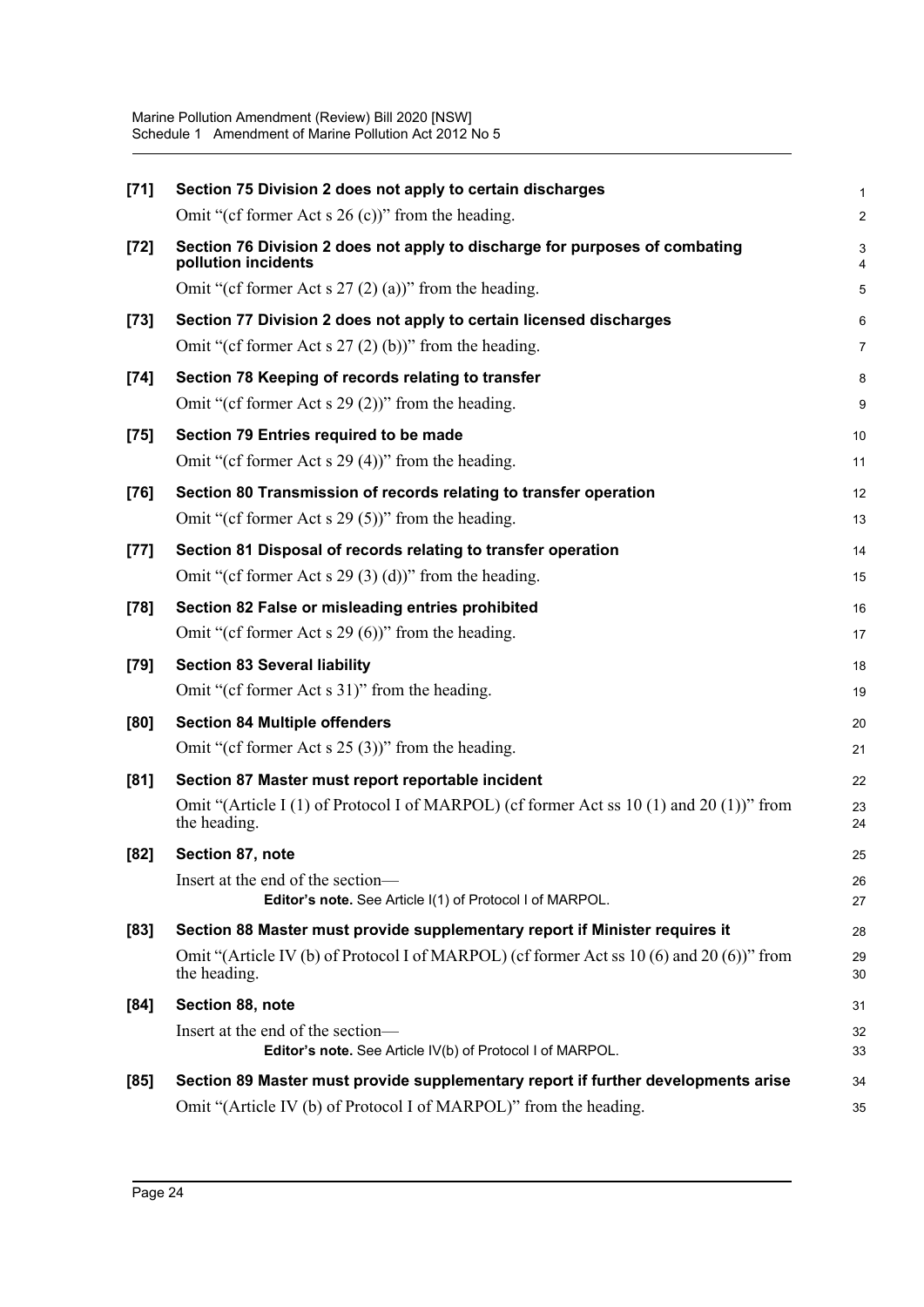| [86]   | Section 89, note                                                                                             | 1                       |
|--------|--------------------------------------------------------------------------------------------------------------|-------------------------|
|        | Insert at the end of the section-                                                                            | $\overline{\mathbf{c}}$ |
|        | Editor's note. See Article IV(a) of Protocol I of MARPOL.                                                    | 3                       |
| $[87]$ | Sections 90 and 91                                                                                           | 4                       |
|        | Omit "(Article I (2) of Protocol I of MARPOL) (cf former Act ss 10 (3) and 20 (3)"<br>wherever occurring.    | 5<br>6                  |
| [88]   | Section 90, note                                                                                             | 7                       |
|        | Insert at the end of the section—<br>Editor's note. See Article I(2) of Protocol I of MARPOL.                | 8<br>9                  |
| [89]   | Section 91, note                                                                                             | 10                      |
|        | Insert at the end of the section-<br>Editor's note. See Article I(2) of Protocol I of MARPOL.                | 11<br>12                |
| [90]   | Section 92 Duty of other persons to provide supplementary report                                             | 13                      |
|        | Omit "(Article IV (b) of Protocol I of MARPOL) (cf former Act ss $10(7)$ and $20(7)$ )" from<br>the heading. | 14<br>15                |
| [91]   | Section 92, note                                                                                             | 16                      |
|        | Insert at the end of the section-<br>Editor's note. See Article IV(a) and (b) of Protocol I of MARPOL.       | 17<br>18                |
| $[92]$ | Section 93 False or misleading reports                                                                       | 19                      |
|        | Omit "(cf former Act ss 10 $(8)$ and 20 $(8)$ )" from the heading.                                           | 20                      |
| $[93]$ | Section 94 Inadmissibility of certain evidence                                                               | 21                      |
|        | Omit "(cf former Act ss 10 $(9)$ and 20 $(9)$ )" from the heading.                                           | 22                      |
| $[94]$ | Sections 95 and 96                                                                                           | 23                      |
|        | Omit "(Reg 37.1 of Annex I of MARPOL)" wherever occurring.                                                   | 24                      |
| $[95]$ | Section 95, note                                                                                             | 25                      |
|        | Insert at the end of the section—<br>Editor's note. See Reg 37.1 of Annex I of MARPOL.                       | 26<br>27                |
| $[96]$ | Section 96, note                                                                                             |                         |
|        | Insert at the end of the section-                                                                            | 28<br>29                |
|        | Editor's note. See Reg 37.1 of Annex I of MARPOL.                                                            | 30                      |
| $[97]$ | Sections 97 and 98                                                                                           | 31                      |
|        | Omit "(Reg 37.2 of Annex I of MARPOL)" wherever occurring.                                                   | 32                      |
| $[98]$ | Section 97, note                                                                                             | 33                      |
|        | Insert at the end of the section-                                                                            | 34                      |
|        | Editor's note. See Reg 37.2 of Annex I of MARPOL.                                                            | 35                      |
| $[99]$ | Section 98, note                                                                                             | 36                      |
|        | Insert at the end of the section-                                                                            | 37                      |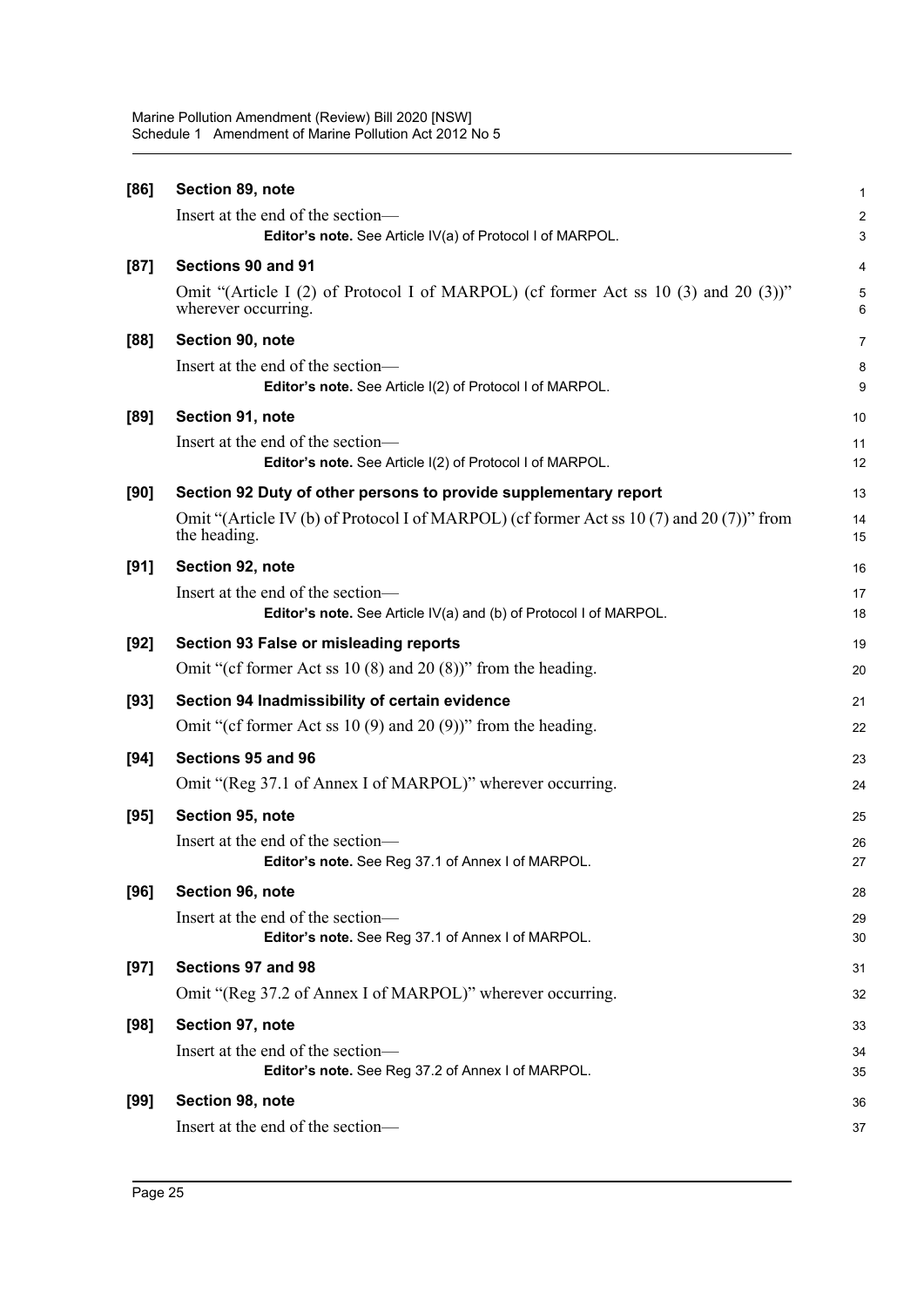|         | Editor's note. See Reg 37.2 of Annex I of MARPOL.                                       | $\mathbf{1}$     |
|---------|-----------------------------------------------------------------------------------------|------------------|
| [100]   | Sections 100 and 101                                                                    | $\boldsymbol{2}$ |
|         | Omit "(Reg 17.1 of Annex II of MARPOL)" wherever occurring.                             | 3                |
| [101]   | Section 100, note                                                                       | 4                |
|         | Insert at the end of the section-<br>Editor's note. See Reg 17.1 of Annex II of MARPOL. | 5<br>6           |
| $[102]$ | Section 101, note                                                                       | $\overline{7}$   |
|         | Insert at the end of the section-<br>Editor's note. See Reg 17.1 of Annex II of MARPOL. | 8<br>9           |
| $[103]$ | Sections 102 and 103                                                                    | 10               |
|         | Omit "(Reg 17.2 of Annex II of MARPOL)" wherever occurring.                             | 11               |
| $[104]$ | Section 102, note                                                                       | 12               |
|         | Insert at the end of the section-<br>Editor's note. See Reg 17.2 of Annex II of MARPOL. | 13<br>14         |
| $[105]$ | Section 103, note                                                                       | 15               |
|         | Insert at the end of the section-<br>Editor's note. See Reg 17.2 of Annex II of MARPOL. | 16<br>17         |
| $[106]$ | Section 104 Procedures and arrangements manual required                                 | 18               |
|         | Omit "(Reg 14.1 of Annex II of MARPOL)" from the heading.                               | 19               |
| $[107]$ | Section 104, note                                                                       | 20               |
|         | Insert at the end of the section-<br>Editor's note. See Reg 14.1 of Annex II of MARPOL. | 21<br>22         |
| [108]   | Section 105 Form and content of procedures and arrangements manual                      | 23               |
|         | Omit "(Reg 14.2 of Annex II of MARPOL)" from the heading.                               | 24               |
| [109]   | Section 105, note                                                                       | 25               |
|         | Insert at the end of the section-<br>Editor's note. See Reg 14.2 of Annex II of MARPOL. | 26<br>27         |
| $[110]$ | Section 106 Language of procedures and arrangements manual                              | 28               |
|         | Omit "(Reg 14.1 of Annex II of MARPOL)" from the heading.                               | 29               |
| [111]   | Section 106, note                                                                       | 30               |
|         | Insert at the end of the section-<br>Editor's note. See Reg 14.1 of Annex II of MARPOL. | 31<br>32         |
| [112]   | Section 107, note                                                                       | 33               |
|         | Omit "(Reg 9 of Annex V of MARPOL)" from the heading.                                   | 34               |
| [113]   | Section 107, note                                                                       | 35               |
|         | Insert at the end of the section-<br>Editor's note. See Reg 10 of Annex V of MARPOL.    | 36<br>37         |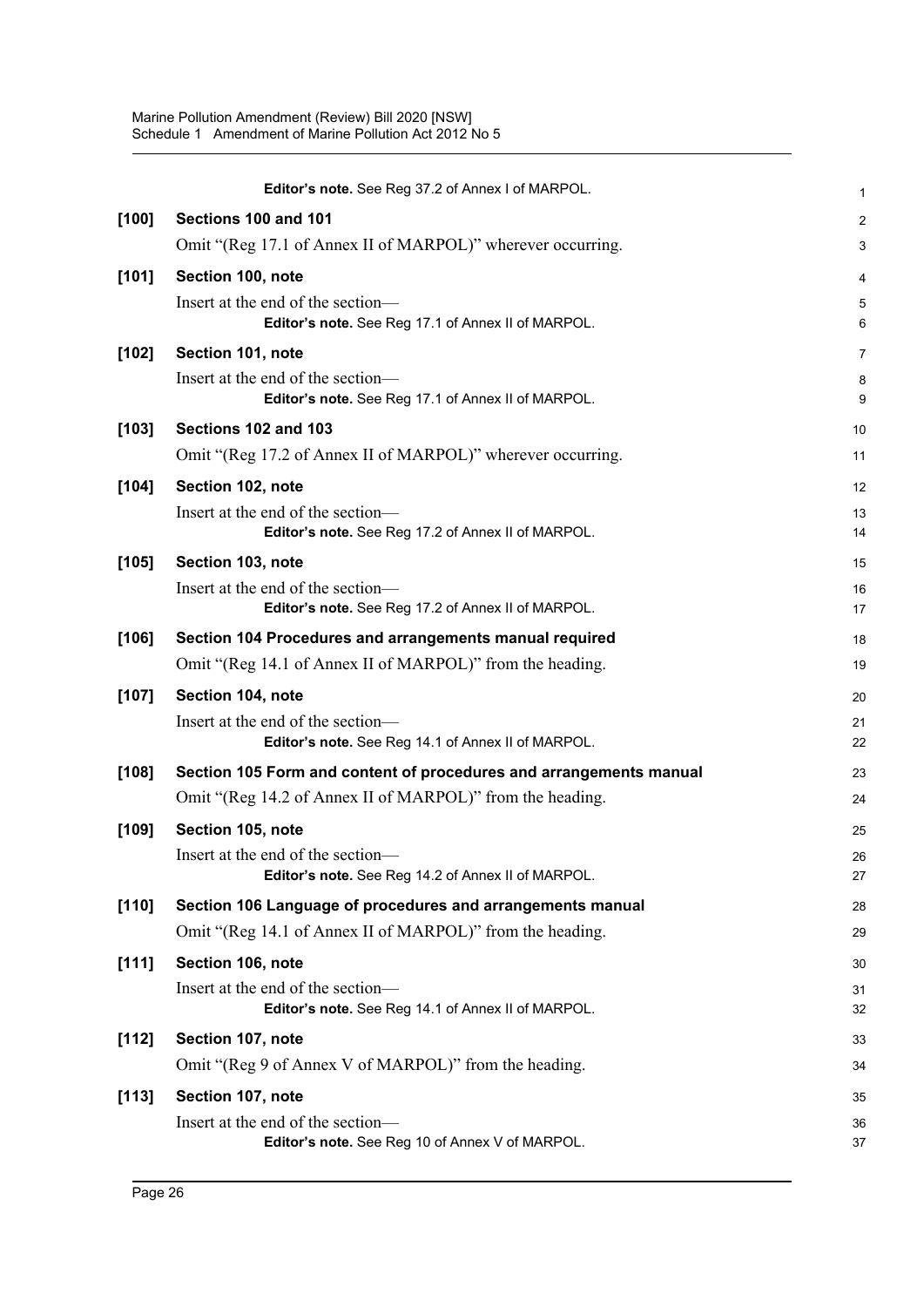| [114]   | Sections 108 and 109                                                                                   | 1                       |
|---------|--------------------------------------------------------------------------------------------------------|-------------------------|
|         | Omit "(Reg 9 (2) of Annex V of MARPOL)" wherever occurring.                                            | $\overline{\mathbf{c}}$ |
| [115]   | Section 108, note                                                                                      | 3                       |
|         | Insert at the end of the section-<br>Editor's note. See Reg 10.2 of Annex V of MARPOL.                 | 4<br>5                  |
| [116]   | Section 109, note                                                                                      | 6                       |
|         | Insert at the end of the section—<br>Editor's note. See Reg 10.2 of Annex V of MARPOL.                 | 7<br>8                  |
| [117]   | Sections 110 and 111                                                                                   | 9                       |
|         | Omit "(Reg 9 $(1)$ (a) of Annex V of MARPOL)" wherever occurring.                                      | 10                      |
| [118]   | Section 110, note                                                                                      | 11                      |
|         | Insert at the end of the section-<br>Editor's note. See Reg 10.1.1 of Annex V of MARPOL.               | 12<br>13                |
| [119]   | Section 111, note                                                                                      | 14                      |
|         | Insert at the end of the section-<br>Editor's note. See Reg 10.1.1 of Annex V of MARPOL.               | 15<br>16                |
| $[120]$ | Section 112, heading                                                                                   | 17                      |
|         | Omit "(Reg 9 $(1)$ (b) of Annex V of MARPOL)" from the heading.                                        | 18                      |
| [121]   | Section 112, note                                                                                      | 19                      |
|         | Insert at the end of the section-<br>Editor's note. See Reg 10.1.2 of Annex V of MARPOL.               | 20<br>21                |
| $[122]$ | Section 113 Requirement to carry an oil record book                                                    | 22                      |
|         | Omit "(Regs 17.1 and 36.1 of Annex I of MARPOL) (cf former Act s 11 (2) and (4))" from<br>the heading. | 23<br>24                |
| $[123]$ | Section 113, note                                                                                      | 25                      |
|         | Insert at the end of the section-<br>Editor's note. See Regs 17.1 and 36.1 of Annex I of MARPOL.       | 26<br>27                |
| $[124]$ | Section 114 Form of oil record book                                                                    | 28                      |
|         | Omit "(Regs 17.4 and 36.5 of Annex I of MARPOL) (cf former Act s 11 (3))" from the<br>heading.         | 29<br>30                |
| $[125]$ | Section 114, note                                                                                      | 31                      |
|         | Insert at the end of the section-<br>Editor's note. See Regs 17.4 and 36.5 of Annex I of MARPOL.       | 32<br>33                |
| $[126]$ | Section 115 Language of oil record book                                                                | 34                      |
|         | Omit "(Regs 17.4 and 36.5 of Annex I of MARPOL) (cf former Act s 11 (6) (a))" from the<br>heading.     | 35<br>36                |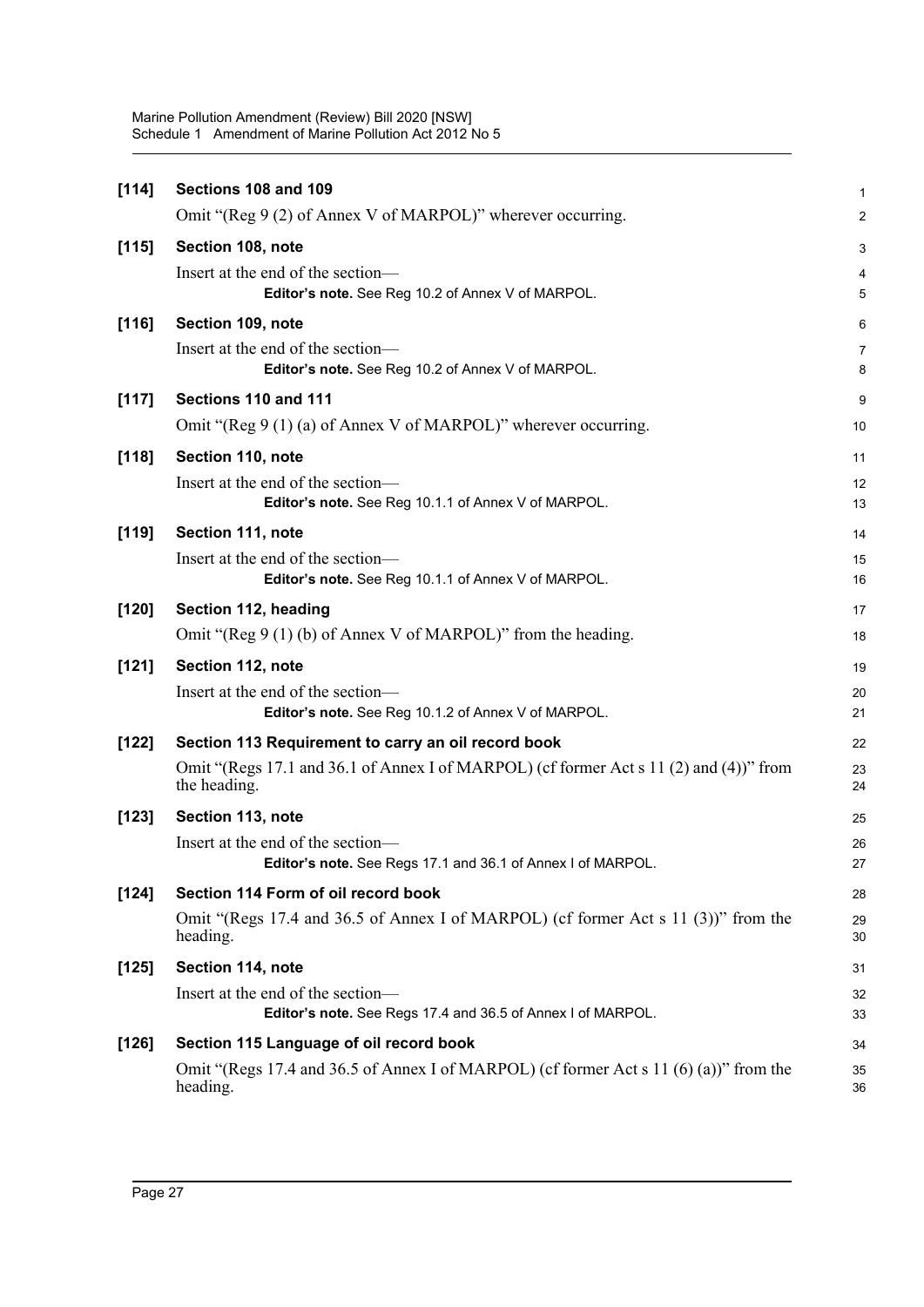| $[127]$ | Section 115, note                                                                                | 1                       |
|---------|--------------------------------------------------------------------------------------------------|-------------------------|
|         | Insert at the end of the section—                                                                | $\overline{\mathbf{c}}$ |
|         | Editor's note. See Regs 17.4 and 36.5 of Annex I of MARPOL.                                      | 3                       |
| $[128]$ | Section 116 Master must sign completed page of oil record book                                   | 4                       |
|         | Omit "(cf former Act s $11(7)$ )" from the heading.                                              | 5                       |
| $[129]$ | Section 117 Entries in relation to prescribed operations or occurrences                          | 6                       |
|         | Omit "(Regs 17.4 and 36.5 of Annex I of MARPOL) (cf former Act s 11 (5))" from the<br>heading.   | 7<br>8                  |
| [130]   | Section 117, note                                                                                | 9                       |
|         | Insert at the end of the section-<br>Editor's note. See Regs 17.4 and 36.5 of Annex I of MARPOL. | 10<br>11                |
| [131]   | Section 118 Entries in relation to inspections                                                   | 12                      |
|         | Omit "(Regs 17.1 and 36.8 of Annex I of MARPOL)" from the heading.                               | 13                      |
| [132]   | Section 118, note                                                                                | 14                      |
|         | Insert at the end of the section-                                                                | 15                      |
|         | Editor's note. See Regs 17.7 and 36.8 of Annex I of MARPOL.                                      | 16                      |
| [133]   | Section 119 False entries in oil record book                                                     | 17                      |
|         | Omit "(Regs 17.7 and 36.8 of Annex I of MARPOL) (cf former Act s 12)" from the<br>heading.       | 18<br>19                |
| $[134]$ | Section 119, note                                                                                | 20                      |
|         | Insert at the end of the section-<br>Editor's note. See Regs 17.7 and 36.8 of Annex I of MARPOL. | 21<br>22                |
| [135]   | Sections 120 and 121                                                                             | 23                      |
|         | Omit "(Regs 17.6 and 36.7 of Annex I of MARPOL) (cf former Act s 13)" wherever<br>occurring.     | 24<br>25                |
| [136]   | Section 120, note                                                                                | 26                      |
|         | Insert at the end of the section-<br>Editor's note. See Regs 17.6 and 36.7 of Annex I of MARPOL. | 27<br>28                |
| $[137]$ | Section 121, note                                                                                | 29                      |
|         | Insert at the end of the section-                                                                | 30                      |
|         | Editor's note. See Regs 17.6 and 36.7 of Annex I of MARPOL.                                      | 31                      |
| [138]   | Sections 122 and 123                                                                             | 32                      |
|         | Omit "(Regs 17.7 and 36.8 of Annex I of MARPOL)" wherever occurring.                             | 33                      |
| $[139]$ | Section 122, note                                                                                | 34                      |
|         | Insert at the end of the section-<br>Editor's note. See Regs 17.7 and 36.8 of Annex I of MARPOL. | 35<br>36                |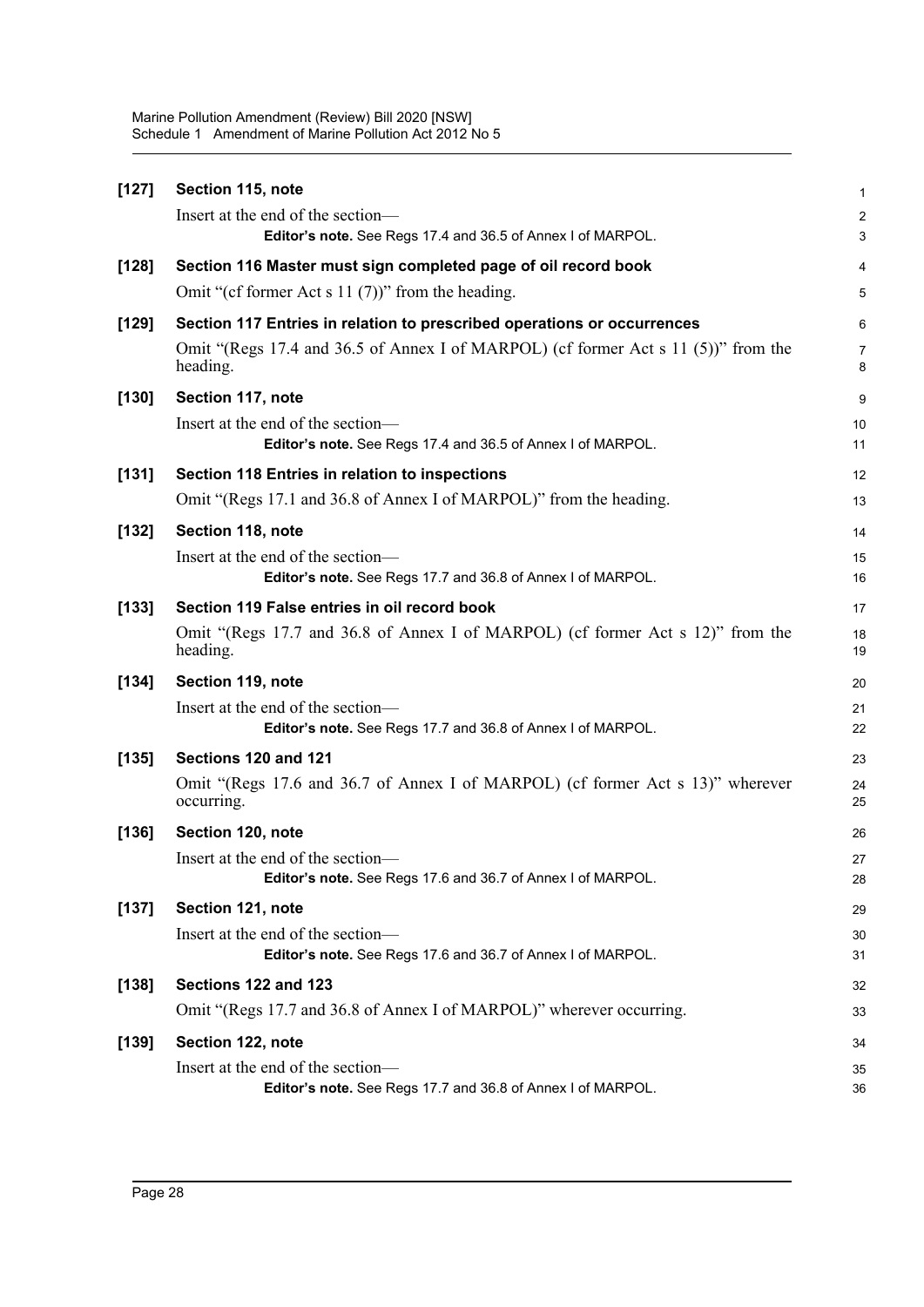| [140]   | Section 123, note                                                                                | 1                            |
|---------|--------------------------------------------------------------------------------------------------|------------------------------|
|         | Insert at the end of the section—<br>Editor's note. See Regs 17.7 and 36.8 of Annex I of MARPOL. | $\overline{\mathbf{c}}$<br>3 |
| [141]   | Section 124 Requirement to carry cargo record book                                               | 4                            |
|         | Omit "(Reg 15.1 of Annex II of MARPOL) (cf former Act s 21 (2) and (4))" from the<br>heading.    | 5<br>6                       |
| $[142]$ | Section 124, note                                                                                | 7                            |
|         | Insert at the end of the section-<br>Editor's note. See Reg 15.1 of Annex II of MARPOL.          | 8<br>9                       |
| $[143]$ | Section 125 Form of cargo record book                                                            | 10                           |
|         | Omit "(Reg 15.1 of Annex II of MARPOL) (cf former Act s 21 (3))" from the heading.               | 11                           |
| $[144]$ | Section 125, note                                                                                | 12                           |
|         | Insert at the end of the section-<br>Editor's note. See Reg 15.1 of Annex II of MARPOL.          | 13<br>14                     |
| [145]   | Section 126 Language of cargo record book                                                        | 15                           |
|         | Omit "(Reg 15.4 of Annex II of MARPOL) (cf former Act s 21 (7) (a))" from the heading.           | 16                           |
| [146]   | Section 126, note                                                                                | 17                           |
|         | Insert at the end of the section-<br>Editor's note. See Reg 15.4 of Annex II of MARPOL.          | 18<br>19                     |
| $[147]$ | Section 127 Master must sign completed page of cargo record book                                 | 20                           |
|         | Omit "(Reg 15.4 of Annex II of MARPOL) (cf former Act s 21 (8))" from the heading.               | 21                           |
| [148]   | Section 127, note                                                                                | 22                           |
|         | Insert at the end of the section-<br>Editor's note. See Reg 15.4 of Annex II of MARPOL.          | 23<br>24                     |
| [149]   | Section 128 Entries in relation to prescribed operations or occurrences                          | 25                           |
|         | Omit "(Reg 15.2 of Annex II of MARPOL) (cf former Act s 21 (5))" from the heading.               | 26                           |
| [150]   | Section 128, note                                                                                | 27                           |
|         | Insert at the end of the section-<br>Editor's note. See Reg 15.2 of Annex II of MARPOL.          | 28<br>29                     |
| [151]   | Section 129 Entries in relation to inspections                                                   | 30                           |
|         | Omit "(Reg 15.6 of Annex II of MARPOL) (cf former Act s 21 (6))" from the heading.               | 31                           |
| [152]   | Section 129, note                                                                                | 32                           |
|         | Insert at the end of the section-<br>Editor's note. See Reg 15.6 of Annex II of MARPOL.          | 33<br>34                     |
| $[153]$ | Section 130 False entries in cargo record book                                                   | 35                           |
|         | Omit "(Reg 15.6 of Annex II of MARPOL) (cf former Act s 22)" from the heading.                   | 36                           |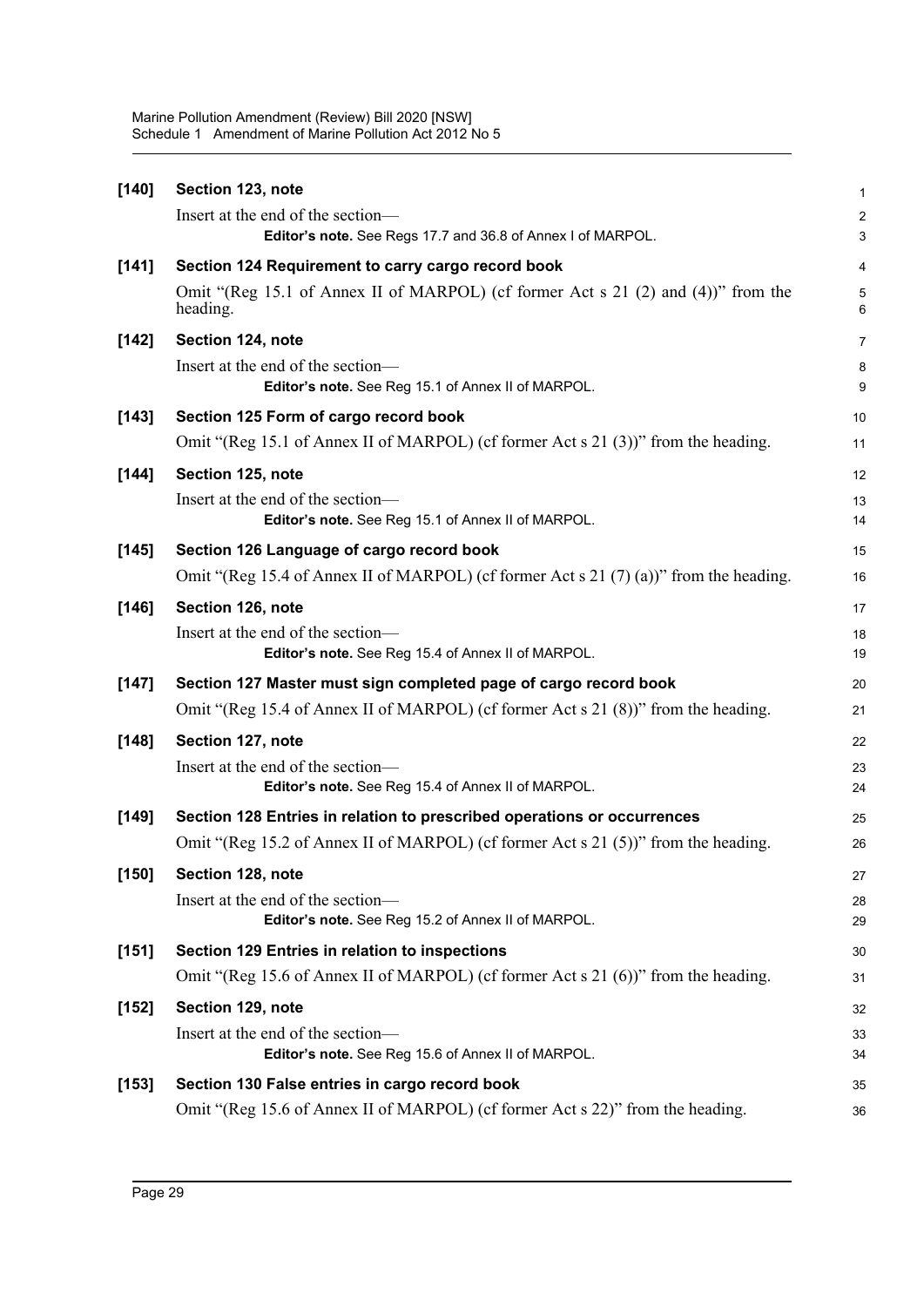| $[154]$ | Section 130, note                                                                       | 1                       |
|---------|-----------------------------------------------------------------------------------------|-------------------------|
|         | Insert at the end of the section-                                                       | $\overline{\mathbf{c}}$ |
|         | Editor's note. See Reg 15.6 of Annex II of MARPOL.                                      | 3                       |
| [155]   | Sections 131 and 132                                                                    | 4                       |
|         | Omit "(Reg 15.5 of Annex II of MARPOL) (cf former Act s 23)" wherever occurring.        | 5                       |
| $[156]$ | Section 131, note                                                                       | 6                       |
|         | Insert at the end of the section—<br>Editor's note. See Reg 15.5 of Annex II of MARPOL. | 7<br>8                  |
| $[157]$ | Section 132, note                                                                       | 9                       |
|         | Insert at the end of the section-<br>Editor's note. See Reg 15.5 of Annex II of MARPOL. | 10<br>11                |
| $[158]$ | Sections 133 and 134                                                                    | 12                      |
|         | Omit "(Reg 15.6 of Annex II of MARPOL)" wherever occurring.                             | 13                      |
| $[159]$ | Section 133, note                                                                       | 14                      |
|         | Insert at the end of the section-                                                       | 15                      |
|         | Editor's note. See Reg 15.6 of Annex II of MARPOL.                                      | 16                      |
| [160]   | Section 134, note                                                                       | 17                      |
|         | Insert at the end of the section-<br>Editor's note. See Reg 15.6 of Annex II of MARPOL. | 18<br>19                |
| [161]   | Sections 135, 136, 138 and 141                                                          | 20                      |
|         | Omit "(Reg 9.3 of Annex V of MARPOL)" wherever occurring.                               | 21                      |
| [162]   | Section 135, note                                                                       | 22                      |
|         | Insert at the end of the section-                                                       | 23                      |
|         | Editor's note. See Reg 10.3 of Annex V of MARPOL.                                       | 24                      |
| [163]   | Section 136, note                                                                       | 25                      |
|         | Insert at the end of the section-<br>Editor's note. See Reg 10.3 of Annex V of MARPOL.  | 26<br>27                |
| [164]   | Section 138, note                                                                       | 28                      |
|         | Insert at the end of the section-<br>Editor's note. See Reg 10.3 of Annex V of MARPOL.  | 29<br>30                |
| [165]   | Sections 139 and 140                                                                    | 31                      |
|         | Omit "(Reg 9.3.a of Annex V of MARPOL)" wherever occurring.                             | 32                      |
| $[166]$ | Section 139, note                                                                       | 33                      |
|         | Insert at the end of the section-                                                       | 34                      |
|         | Editor's note. See Reg 10.3.1 of Annex V of MARPOL.                                     | 35                      |
| $[167]$ | Section 140, note                                                                       | 36                      |
|         | Insert at the end of the section-                                                       | 37                      |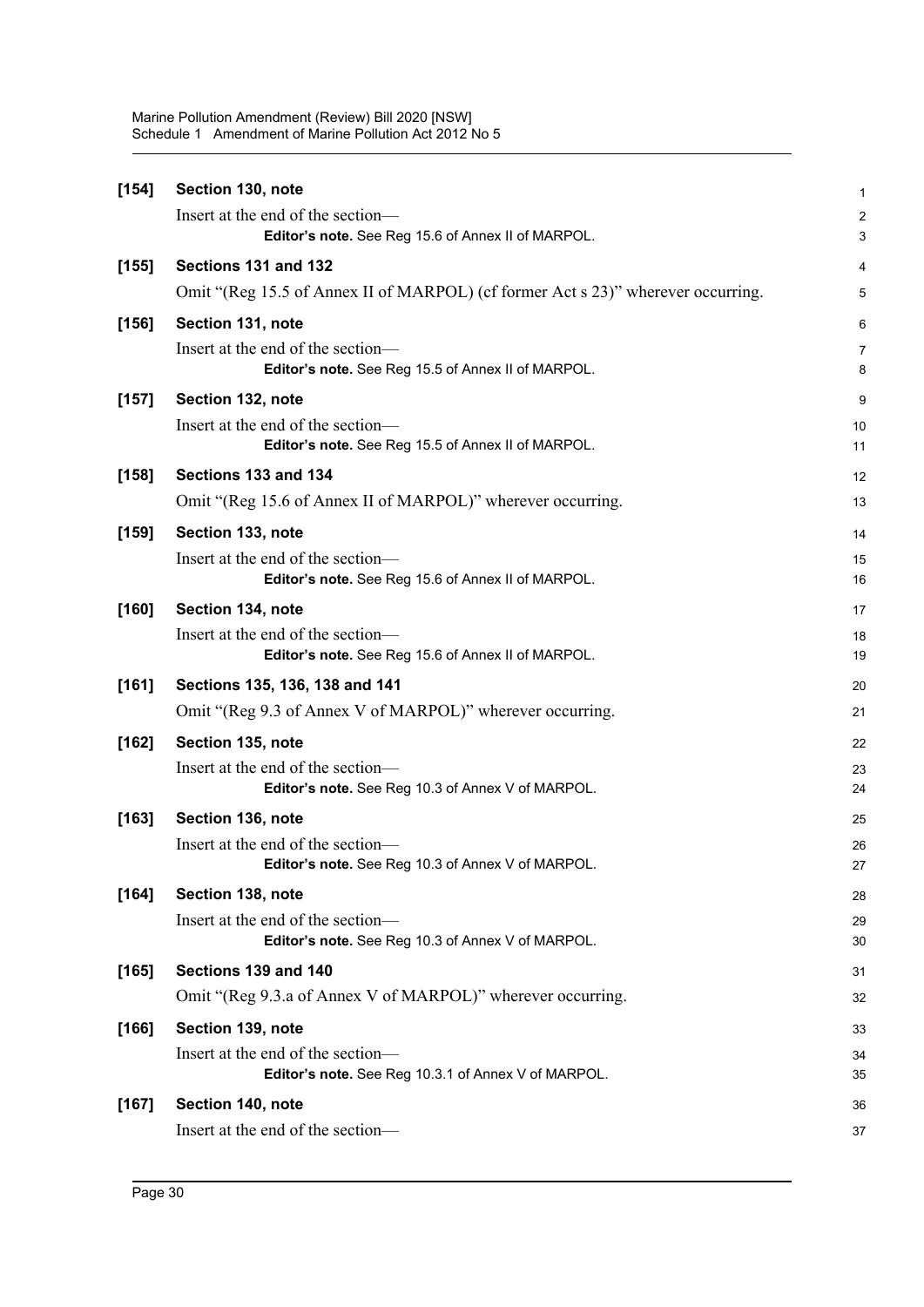|         | Editor's note. See Reg 10.3.1 of Annex V of MARPOL.                                                                                                                                                                     | $\mathbf{1}$     |
|---------|-------------------------------------------------------------------------------------------------------------------------------------------------------------------------------------------------------------------------|------------------|
| [168]   | Section 141, note                                                                                                                                                                                                       | $\boldsymbol{2}$ |
|         | Insert at the end of the section-                                                                                                                                                                                       | $\mathsf 3$      |
|         | Editor's note. See Reg 10.3 of Annex V of MARPOL.                                                                                                                                                                       | 4                |
| [169]   | Sections 142, 143, 146 and 147                                                                                                                                                                                          | 5                |
|         | Omit "(Reg 9.5 of Annex V of MARPOL)" wherever occurring.                                                                                                                                                               | 6                |
| $[170]$ | Section 142, note                                                                                                                                                                                                       | 7                |
|         | Insert at the end of the section-<br>Editor's note. See Reg 10.5 of Annex V of MARPOL.                                                                                                                                  | 8<br>9           |
| [171]   | Section 143, note                                                                                                                                                                                                       | 10               |
|         | Insert at the end of the section-<br>Editor's note. See Reg 10.5 of Annex V of MARPOL.                                                                                                                                  | 11<br>12         |
| $[172]$ | Sections 144 and 145                                                                                                                                                                                                    | 13               |
|         | Omit "(Reg 9.3.c of Annex V of MARPOL)" wherever occurring.                                                                                                                                                             | 14               |
| $[173]$ | Section 144, note                                                                                                                                                                                                       | 15               |
|         | Insert at the end of the section-<br>Editor's note. See Reg 10.3.5 of Annex V of MARPOL.                                                                                                                                | 16<br>17         |
| $[174]$ | Section 145, note                                                                                                                                                                                                       | 18               |
|         | Insert at the end of the section-<br>Editor's note. See Reg 10.3.5 of Annex V of MARPOL.                                                                                                                                | 19<br>20         |
| $[175]$ | Section 146, note                                                                                                                                                                                                       | 21               |
|         | Insert at the end of the section-<br>Editor's note. See Reg 10.5 of Annex V of MARPOL.                                                                                                                                  | 22<br>23         |
| $[176]$ | Section 147, note                                                                                                                                                                                                       | 24               |
|         | Insert at the end of the section-<br>Editor's note. See Reg 10.5 of Annex V of MARPOL.                                                                                                                                  | 25<br>26         |
| [177]   | Section 148 Regulations relating to construction of ships                                                                                                                                                               | 27               |
|         | Omit "(Chapters 3 and 4 of Annex I, Regulations 11 and 12 of Annex II, Regulations 1.3<br>and 2–6 of Annex III and Regulations 2.2, 4 and 11 of Annex IV, of MARPOL) (cf former<br>Act ss 35 and 40)" from the heading. | 28<br>29<br>30   |
| $[178]$ | Section 148, note                                                                                                                                                                                                       | 31               |
|         | Insert at the end of the section—<br>Editor's note. See Chapters 3 and 4 of Annex I, Regulations 11 and 12 of Annex II and<br>Regulations 2.2, 4 and 11 of Annex IV, of MARPOL.                                         | 32<br>33<br>34   |
| [179]   | Section 150 Requirement for ship construction certificate                                                                                                                                                               | 35               |
|         | Omit "(Chapter 2 of Annex I of MARPOL) (cf former Act s 39)" from the heading.                                                                                                                                          | 36               |
| [180]   | Section 150, note                                                                                                                                                                                                       | 37               |
|         | Insert at the end of the section-                                                                                                                                                                                       | 38               |
|         |                                                                                                                                                                                                                         |                  |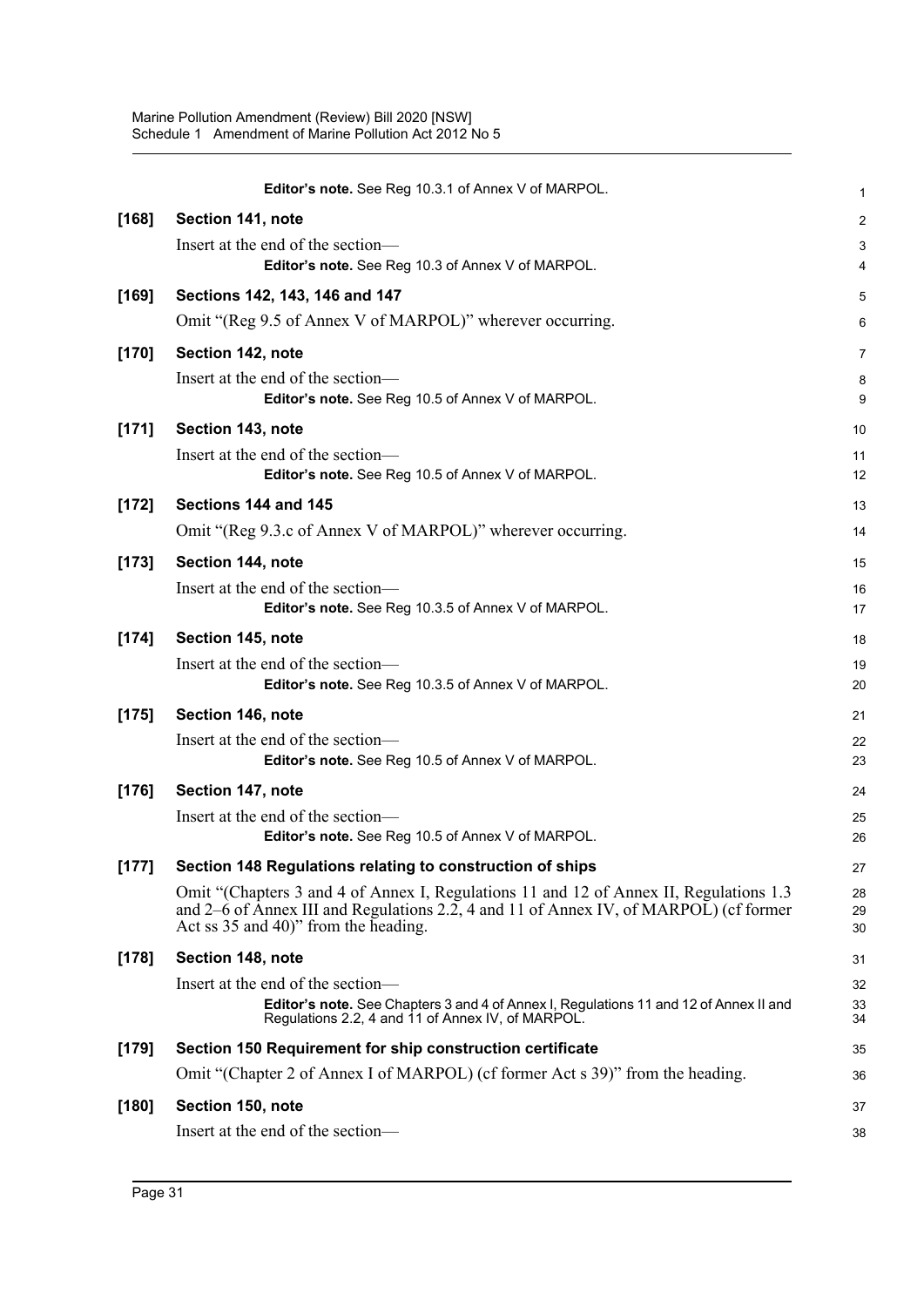|         | Editor's note. See Chapter 2 of Annex I of MARPOL.                                                                            | 1              |
|---------|-------------------------------------------------------------------------------------------------------------------------------|----------------|
| [181]   | Section 151 Requirement for chemical tanker construction certificate                                                          | $\overline{c}$ |
|         | Omit "(Reg 9.1 of Annex II of MARPOL) (cf former Act s 44)" from the heading.                                                 | 3              |
| $[182]$ | Section 151, note                                                                                                             | 4              |
|         | Insert at the end of the section-                                                                                             | 5              |
|         | Editor's note. See Reg 9.1 of Annex II of MARPOL.                                                                             | 6              |
| [183]   | Section 152 Requirement for sewage pollution prevention certificate<br>Omit "(Reg 5 of Annex IV of MARPOL)" from the heading. | 7              |
|         |                                                                                                                               | 8              |
| [184]   | Section 152, note<br>Insert at the end of the section-                                                                        | 9              |
|         | Editor's note. See Reg 5 of Annex IV of MARPOL.                                                                               | 10<br>11       |
| [185]   | <b>Section 173 Application of Part</b>                                                                                        | 12             |
|         | Omit "(cf former Act s $13A(1)$ )" from the heading.                                                                          | 13             |
| [186]   | Sections 174 and 175                                                                                                          | 14             |
|         | Omit "(cf former Act s $13B(2)$ and $(3)$ )" wherever occurring.                                                              | 15             |
| [187]   | Section 176 Ship may be detained                                                                                              | 16             |
|         | Omit "(cf former Act s $13B(4)$ )" from the heading.                                                                          | 17             |
| [188]   | Section 177 Detained ship must not leave port                                                                                 | 18             |
|         | Omit "(cf former Act s $13B(5)$ and $(6)$ )" from the heading.                                                                | 19             |
| [189]   | Section 178 Minister may arrange for provision of reception facilities                                                        | 20             |
|         | Omit "(cf former Act s 45)" from the heading.                                                                                 | 21             |
| [190]   | Section 179 Regulations concerning reception facilities                                                                       | 22             |
|         | Omit "(cf former Act s $45(2)$ )" from the heading.                                                                           | 23             |
| [191]   | Section 180 Minister may require person to provide, maintain and make available<br>reception facilities                       | 24<br>25       |
|         | Omit "(cf former Act s $45(4)$ )" from the heading.                                                                           | 26             |
| [192]   | Section 181 Owner or occupier must comply with requirement relating to reception<br>facilities                                | 27<br>28       |
|         | Omit "(cf former Act s $45(6)$ )" from the heading.                                                                           | 29             |
| [193]   | <b>Section 182 Notices</b>                                                                                                    | 30             |
|         | Omit "(cf former Act s $45(5)$ )" from the heading.                                                                           | 31             |
| [194]   | Section 183 Minister may take action to prevent or clean up marine pollution                                                  | 32             |
|         | Omit "(cf former Act ss 46 (1) and 47 (1))" from the heading.                                                                 | 33             |
| [195]   | Section 184 Recovery of costs and expenses of preventative action or clean-up<br>action                                       | 34<br>35       |
|         | Omit "(cf former Act ss $46(2)$ and $47(2)$ )" from the heading.                                                              | 36             |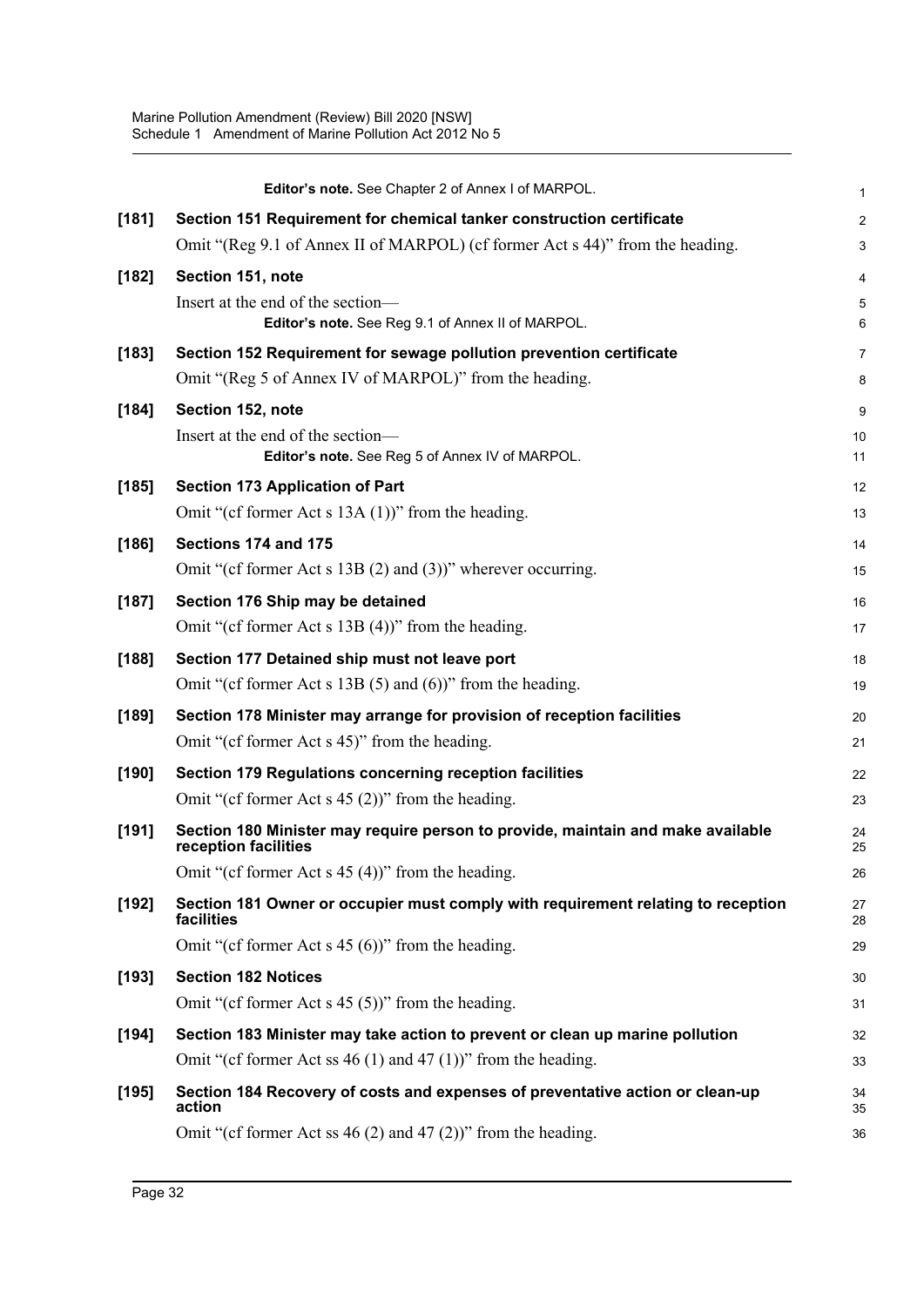| [196]   | Section 185 Costs and expenses incurred by Minister are charges on ship                                      |                |
|---------|--------------------------------------------------------------------------------------------------------------|----------------|
|         |                                                                                                              | 1              |
|         | Omit "(cf former Act s $52$ (1))" from the heading.                                                          | $\overline{a}$ |
| $[197]$ | Section 186 Detention of ship until recovery of costs and expenses or giving of<br>security                  | 3<br>4         |
|         | Omit "(cf former Act s $52$ (2))" from the heading.                                                          | 5              |
| [198]   | Section 188 Obstruction of officers is an offence                                                            | 6              |
|         | Omit "(cf former Act s 50)" from the heading.                                                                | 7              |
| [199]   | Section 203 Minister may take action in event of failure to comply                                           | 8              |
|         | Omit "(cf former Act s $50(4)$ )" from the heading.                                                          | 9              |
| $[200]$ | Section 204 Obstruction of persons acting in compliance with notice is an offence                            | 10             |
|         | Omit "(cf former Act s 50)" from the heading.                                                                | 11             |
| $[201]$ | Section 207 Costs and expenses incurred by Minister are charges on ship                                      | 12             |
|         | Omit "(cf former Act s $52$ (1))" from the heading.                                                          | 13             |
| $[202]$ | Section 208 Detention of ship until recovery of costs and expenses or giving of<br>security                  | 14<br>15       |
|         | Omit "(cf former Act s $52$ (2))" from the heading.                                                          | 16             |
| $[203]$ | Sections 216 and 217                                                                                         | 17             |
|         | Omit "(cf former Act s 51)" wherever occurring.                                                              | 18             |
| $[204]$ | Section 218 Joint and several liability where oil or noxious liquid substance is<br>discharged from pipeline | 19<br>20       |
|         | Omit "(cf former Act s 30)" from the heading.                                                                | 21             |
| $[205]$ | Section 219 Several liability where oil or noxious liquid substance is discharged from<br>2 or more ships    | 22<br>23       |
|         | Omit "(cf former Act s 31)" from the heading.                                                                | 24             |
| [206]   | Section 220 Rights of recovery not affected                                                                  | 25             |
|         | Omit "(cf former Act s $47(5)$ )" from the heading.                                                          | 26             |
| $[207]$ | Section 221 Ships that are believed to have discharged marine pollutants may be<br>detained                  | 27<br>28       |
|         | Omit "(cf former Act s 52A)" from the heading.                                                               | 29             |
| $[208]$ | Section 222 Detained ships must not depart                                                                   | 30             |
|         | Omit "(cf former Act s 52C)" from the heading.                                                               | 31             |
| $[209]$ | Section 223 Security may be required to be provided                                                          | 32             |
|         | Omit "(cf former Act s $52A(3)$ )" from the heading.                                                         | 33             |
| [210]   | Section 224 Detained ships must be released if security provided or no liability                             | 34             |
|         | Omit "(cf former Act s $52A(2)$ )" from the heading.                                                         | 35             |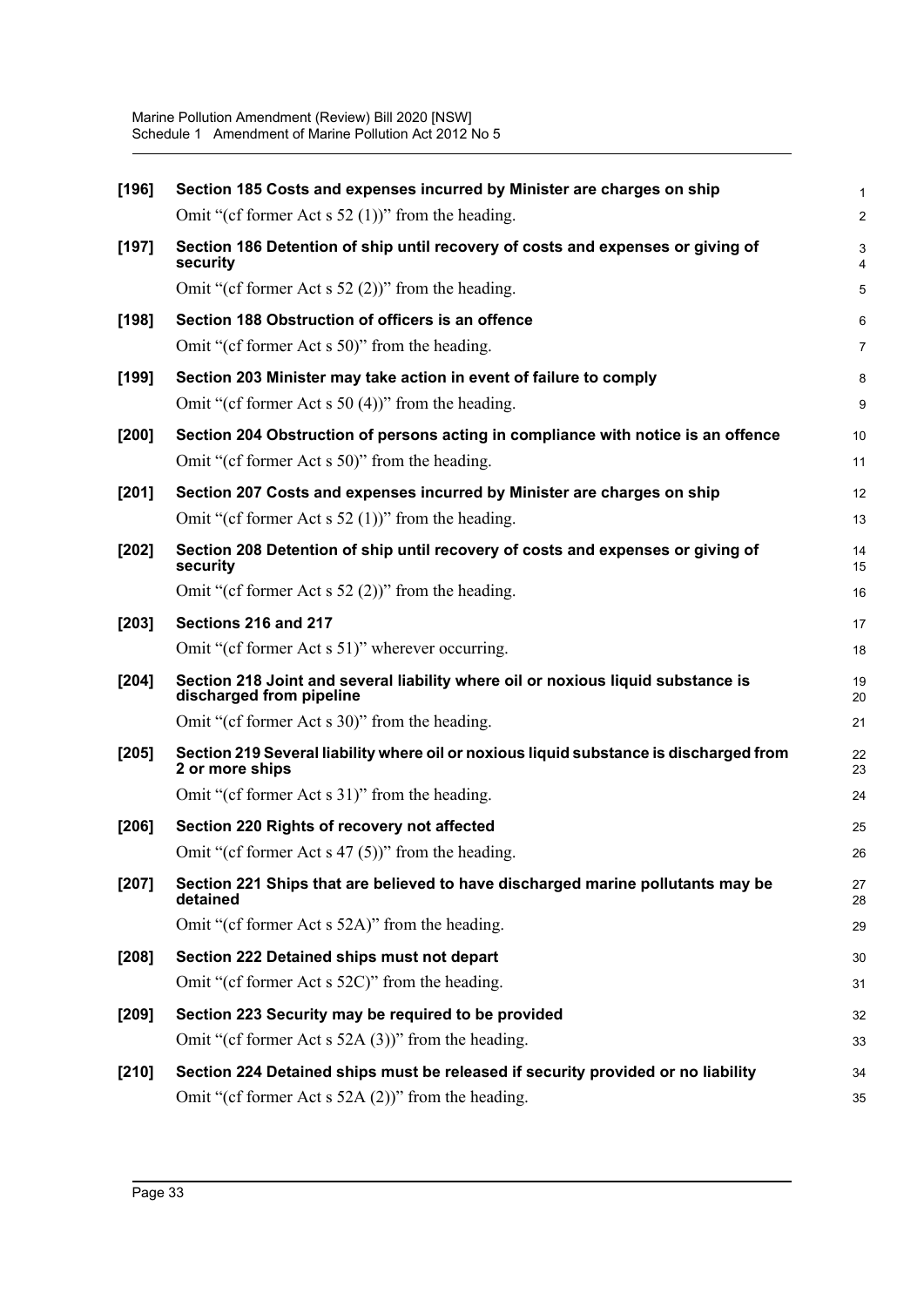| [211]   | Section 225 Security taken by Minister                                           | 1              |
|---------|----------------------------------------------------------------------------------|----------------|
|         | Omit "(cf former Act s 52B)" from the heading.                                   | $\overline{a}$ |
| $[212]$ | Section 228 Powers of inspectors and authorised persons                          | 3              |
|         | Omit "(cf former Act s 53 (1))" from the heading.                                | 4              |
| [213]   | Section 229 Inspectors and authorised persons may enter or inspect place on land | 5              |
|         | Omit "(cf former Act s 53 $(2)$ )" from the heading.                             | 6              |
| $[214]$ | Section 230 Inspector and authorised persons must not unnecessarily delay ships  | 7              |
|         | Omit "(cf former Act s 53 (4))" from the heading.                                | 8              |
| $[215]$ | Section 231 Obstruction of inspectors and authorised persons                     | 9              |
|         | Omit "(cf former Act s 53 (3))" from the heading.                                | 10             |
| $[216]$ | Section 232 Inspectors and certain other persons have no personal liability      | 11             |
|         | Omit "(cf former Act s 60)" from the heading.                                    | 12             |
| [217]   | Section 233 Time within which proceedings may be commenced                       | 13             |
|         | Omit "(cf former Act s 54)" from the heading.                                    | 14             |
| $[218]$ | <b>Section 234 Proceedings for offences</b>                                      | 15             |
|         | Omit "(cf former Act s 55)" from the heading.                                    | 16             |
| [219]   | Section 235 Offences by corporations                                             | 17             |
|         | Omit "(cf former Act s 56)" from the heading.                                    | 18             |
| $[220]$ | Section 236 Penalties are charges on ship                                        | 19             |
|         | Omit "(cf former Act s $52$ (1))" from the heading.                              | 20             |
| [221]   | Section 237 Detention of ship until recovery of penalty or provision of security | 21             |
|         | Omit "(cf former Act s $52$ (2))" from the heading.                              | 22             |
| $[222]$ | Section 238 Records are admissible as evidence                                   | 23             |
|         | Omit "(cf former Act s 58)" from the heading.                                    | 24             |
| $[223]$ | Section 239 Proof of certain matters not required                                | 25             |
|         | Omit "(cf former Act s 58 (d) and (e))" from the heading.                        | 26             |
| $[224]$ | <b>Section 240 Evidence of analysts</b>                                          | 27             |
|         | Omit "(cf former Act s 59)" from the heading.                                    | 28             |
| $[225]$ | <b>Section 243 Regulations</b>                                                   | 29             |
|         | Omit "(cf former Act s 61)" from the heading.                                    | 30             |
| $[226]$ | <b>Section 245 Orders</b>                                                        | 31             |
|         | Omit "(cf former Act s 62)" from the heading.                                    | 32             |
| $[227]$ | Section 246 Prescribing matters by reference to other instruments                | 33             |
|         | Omit "(cf former Act s 63)" from the heading.                                    | 34             |
|         |                                                                                  |                |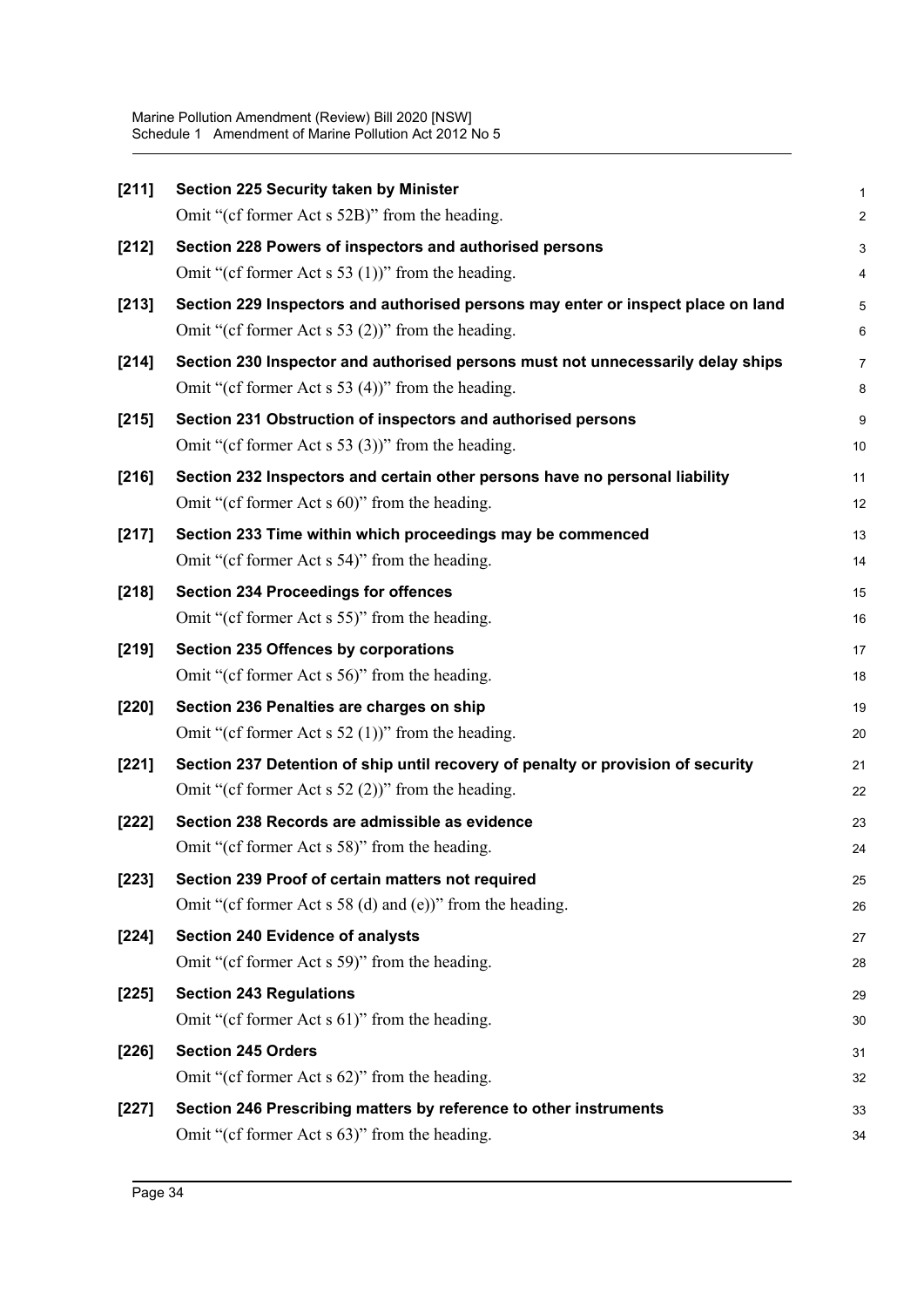### **[228] Section 249 Act to bind Crown**

Omit "(cf former Act s 4)" from the heading.

1 2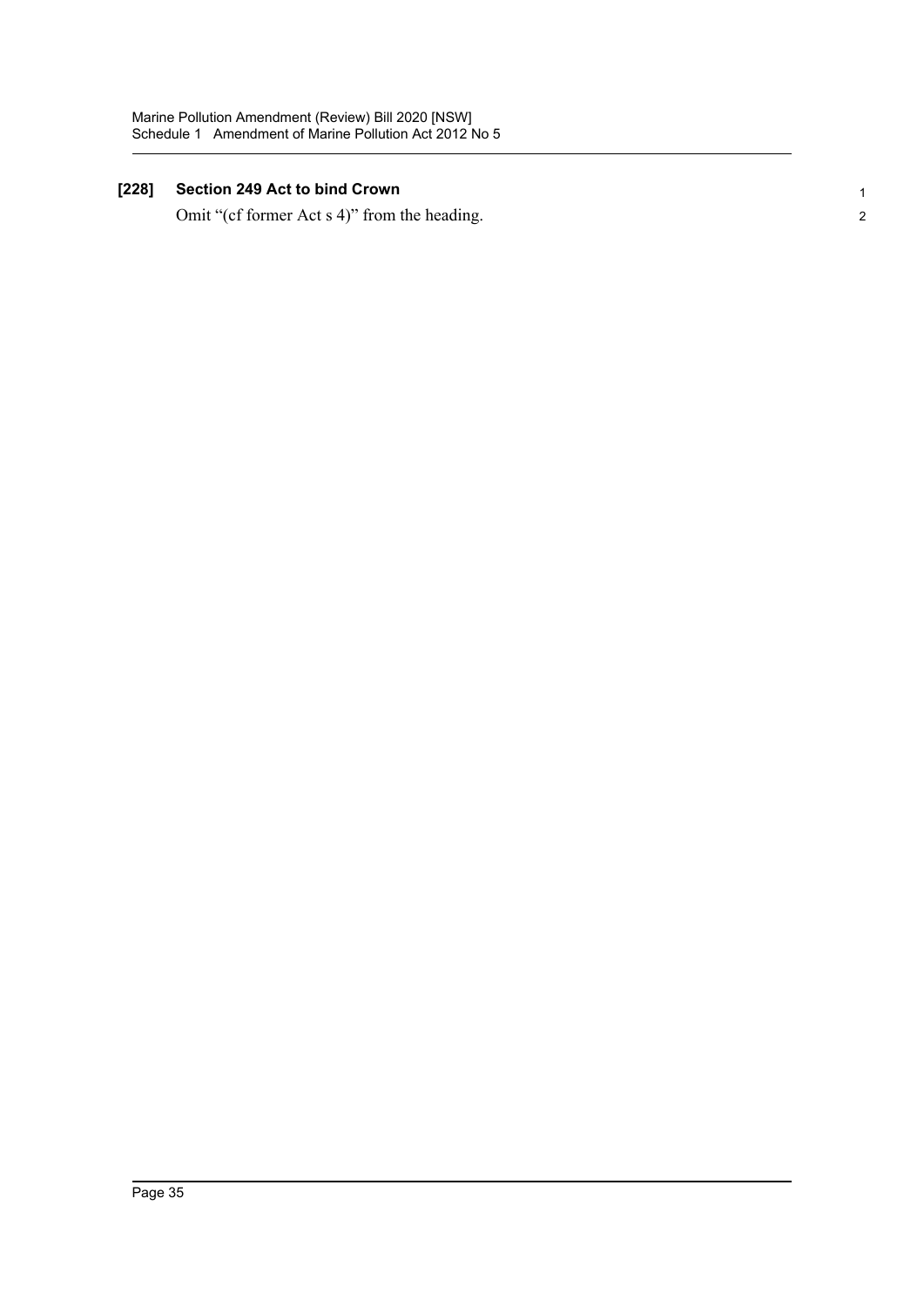<span id="page-43-0"></span>

|     | <b>Schedule 2</b>                                                          | <b>Amendment of other instruments</b>                                                                                                                       | $\mathbf{1}$        |
|-----|----------------------------------------------------------------------------|-------------------------------------------------------------------------------------------------------------------------------------------------------------|---------------------|
| 2.1 |                                                                            | Fire and Rescue NSW Act 1989 No 192                                                                                                                         | $\overline{2}$      |
| [1] | <b>Section 3 Definitions</b>                                               |                                                                                                                                                             | 3                   |
|     |                                                                            | Insert in alphabetical order in section $3(1)$ —                                                                                                            | $\overline{4}$      |
|     |                                                                            | <i>prescribed waters</i> means—                                                                                                                             | 5                   |
|     | (a)                                                                        | coastal waters of the State, within the meaning of Part 10 of the<br>Interpretation Act 1987, and                                                           | 6<br>$\overline{7}$ |
|     | (b)                                                                        | waters within the limits of the State prescribed as the boundaries of a<br>port under section 105 of the Ports and Maritime Administration Act<br>1995, and | 8<br>9<br>10        |
|     | (c)                                                                        | other waters within the limits of the State prescribed by the regulations<br>for the purposes of this definition.                                           | 11<br>12            |
| [2] | <b>Section 4 Application of Act</b>                                        |                                                                                                                                                             | 13                  |
|     |                                                                            | Omit "State waters, as defined in the Marine Pollution Act 2012" from section 4(2).                                                                         | 14                  |
|     | Insert instead "prescribed waters".                                        |                                                                                                                                                             | 15                  |
| [3] | Section 4(3)                                                               |                                                                                                                                                             | 16                  |
|     |                                                                            | Omit "State waters". Insert instead "prescribed waters".                                                                                                    | 17                  |
| [4] | Section 20A Hazardous material incidents outside area to which Act applies |                                                                                                                                                             | 18                  |
|     |                                                                            | Omit "State waters" wherever occurring in section 20A(1) and (3).                                                                                           | 19                  |
|     | Insert instead "prescribed waters".                                        |                                                                                                                                                             | 20                  |
| [5] |                                                                            | Section 20A(4), definition of "State waters"                                                                                                                | 21                  |
|     | Omit the definition.                                                       |                                                                                                                                                             | 22                  |
| 2.2 |                                                                            | <b>Fire Brigades Regulation 2014</b>                                                                                                                        | 23                  |
| [1] | <b>Clause 51A</b>                                                          |                                                                                                                                                             | 24                  |
|     | Insert after clause 51-                                                    |                                                                                                                                                             | 25                  |
|     | <b>Prescribed waters</b><br>51A                                            |                                                                                                                                                             | 26                  |
|     |                                                                            | For the purposes of the definition of <i>prescribed waters</i> in section $3(1)$ of the<br>Act, the waters specified in Schedule 4 are prescribed.          | 27<br>28            |
| [2] | <b>Schedule 4</b>                                                          |                                                                                                                                                             | 29                  |
|     | Insert after Schedule 3-                                                   |                                                                                                                                                             | 30                  |
|     | <b>Schedule 4</b>                                                          | <b>Prescribed waters</b>                                                                                                                                    | 31                  |
|     |                                                                            | (clause 51A)                                                                                                                                                | 32                  |
|     | 1<br><b>Coffs Harbour</b>                                                  |                                                                                                                                                             | 33                  |
|     |                                                                            | The harbour known as Coffs Harbour.                                                                                                                         | 34                  |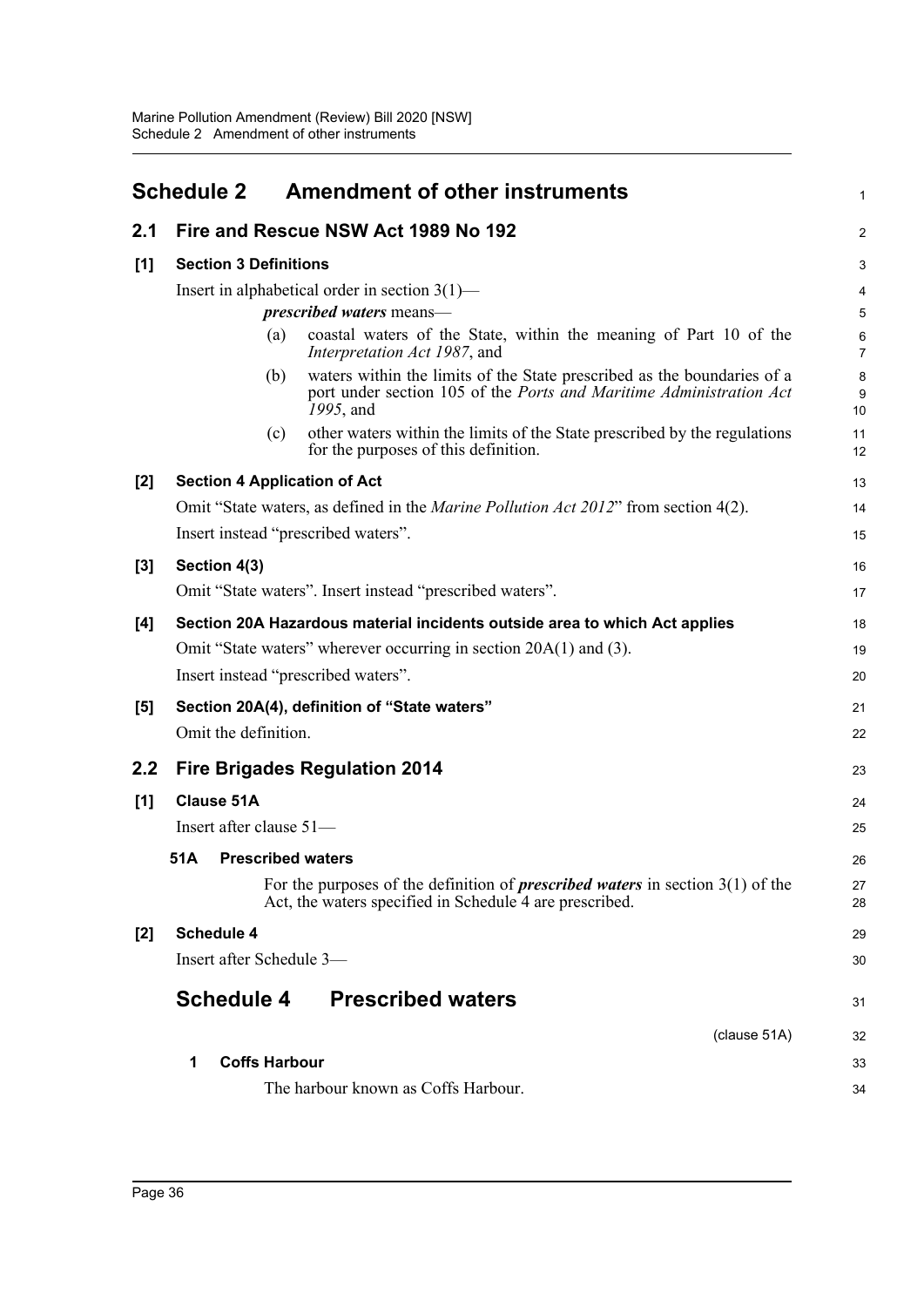### **2 Hastings River (Port Macquarie)**

The waters of the Hastings River below the mean high water mark from the river entrance to the eastern side of the Dennis Bridge carrying the Pacific Highway, together with the waters below the mean high water mark of the slipway cove in the southern bank of the river immediately east of the Dennis Bridge.

#### **3 Jervis Bay**

That part of Jervis Bay below the mean high water mark that lies within the State.

### **4 Port Stephens**

That part of Port Stephens below the mean high water mark bounded by a straight line drawn from the southern extremity of Corrie Island in a south easterly direction across the waterway to a point on the southern shore in line with the highest point of Tomaree Head.

## 15

17

7 8 9

16

| [1] | <b>Clause 4 Waters prescribed as State waters</b> |
|-----|---------------------------------------------------|
|     | $Q_{\text{init}}$ the eleves                      |

**2.3 Marine Pollution Regulation 2014**

Omit the clause.

| $[2]$ | Clause 7 Adoption of Commonwealth Order about pollution from noxious liquid<br>substances                                        | 18<br>19 |
|-------|----------------------------------------------------------------------------------------------------------------------------------|----------|
|       | Omit "A, B, C or D substance" from clause 7(2). Insert instead "X, Y, Z or other substance".                                     | 20       |
| [3]   | <b>Clause 9 Adoption of Commonwealth Order about pollution from sewage</b>                                                       | 21       |
|       | Omit "Marine Order 96 (Marine pollution prevention—sewage) 2013 of the<br>Commonwealth, as in force on 14 December 2013".        | 22<br>23 |
|       | Insert instead "Marine Order 96 (Marine pollution prevention—sewage) 2018 of the<br>Commonwealth, as in force on 15 March 2018". | 24<br>25 |
| [4]   | Clause 10 Adoption of Commonwealth Order about pollution from garbage                                                            | 26       |
|       | Omit "Marine Order 95 (Marine pollution prevention—garbage) 2013" wherever<br>occurring.                                         | 27<br>28 |
|       | Insert instead "Marine Order 95 (Marine pollution prevention—garbage) 2018".                                                     | 29       |
| [5]   | <b>Clause 10(1)</b>                                                                                                              | 30       |
|       | Omit "1 July 2013". Insert instead "23 February 2018".                                                                           | 31       |
| [6]   | <b>Clause 12 Definitions</b>                                                                                                     | 32       |
|       | Omit "navigable" wherever occurring in the definitions of <i>inland waters</i> and <i>Murray</i><br>River.                       | 33<br>34 |
| [7]   | Clause 12, definition of "navigable waters"                                                                                      | 35       |
|       | Omit the definition.                                                                                                             | 36       |
| [8]   | Clauses 14(1), 16(1) and 36(1)                                                                                                   | 37       |
|       | Omit "navigable waters" wherever occurring. Insert instead "State waters".                                                       | 38       |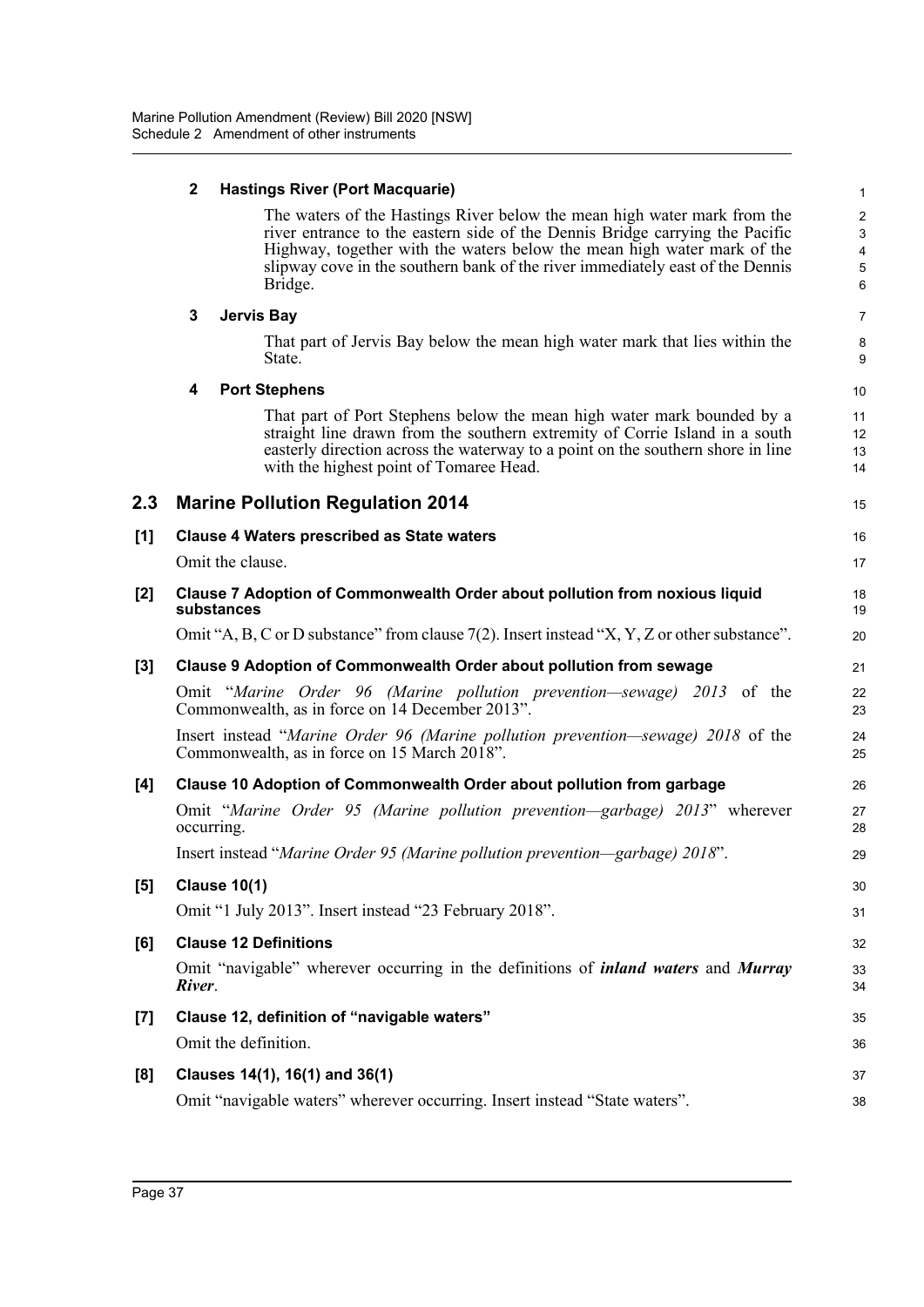| [9]    | Clause 16, heading                                                                                                                                                                                                                                                                                                                        | $\mathbf{1}$   |  |  |  |
|--------|-------------------------------------------------------------------------------------------------------------------------------------------------------------------------------------------------------------------------------------------------------------------------------------------------------------------------------------------|----------------|--|--|--|
|        | Omit "systems". Insert instead "plants".                                                                                                                                                                                                                                                                                                  | $\overline{2}$ |  |  |  |
| $[10]$ | <b>Clause 16</b>                                                                                                                                                                                                                                                                                                                          |                |  |  |  |
|        | Omit "system" wherever occurring. Insert instead "plant".                                                                                                                                                                                                                                                                                 | 4              |  |  |  |
| $[11]$ | Part 4, heading                                                                                                                                                                                                                                                                                                                           |                |  |  |  |
|        | Omit the heading. Insert instead—                                                                                                                                                                                                                                                                                                         | 6              |  |  |  |
|        | Part 4<br>Emergency plans—oil spill response plans for<br>trading ships                                                                                                                                                                                                                                                                   | 7<br>8         |  |  |  |
| $[12]$ | Part 4, Division 1, heading                                                                                                                                                                                                                                                                                                               | 9              |  |  |  |
|        | Omit the heading.                                                                                                                                                                                                                                                                                                                         | 10             |  |  |  |
| $[13]$ | <b>Clause 38 Definitions</b>                                                                                                                                                                                                                                                                                                              | 11             |  |  |  |
|        | Omit "Division". Insert instead "Part".                                                                                                                                                                                                                                                                                                   |                |  |  |  |
| $[14]$ | Part 4, Division 2                                                                                                                                                                                                                                                                                                                        |                |  |  |  |
|        | Omit the Division.                                                                                                                                                                                                                                                                                                                        |                |  |  |  |
| $[15]$ | Clause 55, heading                                                                                                                                                                                                                                                                                                                        |                |  |  |  |
|        | Omit the heading. Insert instead—                                                                                                                                                                                                                                                                                                         |                |  |  |  |
|        | 55<br>Ship construction certificates, chemical tanker construction certificates and<br>sewage pollution prevention certificates                                                                                                                                                                                                           |                |  |  |  |
| $[16]$ | Clause 55(1) and (2)                                                                                                                                                                                                                                                                                                                      | 19             |  |  |  |
|        | Omit "marine safety authority" wherever occurring. Insert instead "maritime authority".                                                                                                                                                                                                                                                   | 20             |  |  |  |
| $[17]$ | <b>Clause 55(3)</b>                                                                                                                                                                                                                                                                                                                       |                |  |  |  |
|        | Insert after clause $55(2)$ —                                                                                                                                                                                                                                                                                                             |                |  |  |  |
|        | A certificate issued by a maritime authority of another State or of the Northern<br>(3)<br>Territory certifying that a ship is constructed in accordance with the provisions<br>of Annex IV of MARPOL is prescribed for the purposes of the definition of<br>sewage <i>pollution prevention certificate</i> in section 152(4) of the Act. |                |  |  |  |
| $[18]$ | Clauses 56 and 57                                                                                                                                                                                                                                                                                                                         |                |  |  |  |
|        | Omit the clauses.                                                                                                                                                                                                                                                                                                                         |                |  |  |  |
| $[19]$ | <b>Clause 60 Fees</b>                                                                                                                                                                                                                                                                                                                     |                |  |  |  |
|        | Insert at the end of the table-                                                                                                                                                                                                                                                                                                           |                |  |  |  |
|        | Preparation and giving of a marine pollution removal \$466<br>notice under section 202C of the Act                                                                                                                                                                                                                                        |                |  |  |  |
|        | \$40<br>Deposit of garbage record book                                                                                                                                                                                                                                                                                                    |                |  |  |  |
| $[20]$ | Clause 61 Decisions that are reviewable by Civil and Administrative Tribunal                                                                                                                                                                                                                                                              | 31             |  |  |  |
|        | Omit the clause.                                                                                                                                                                                                                                                                                                                          | 32             |  |  |  |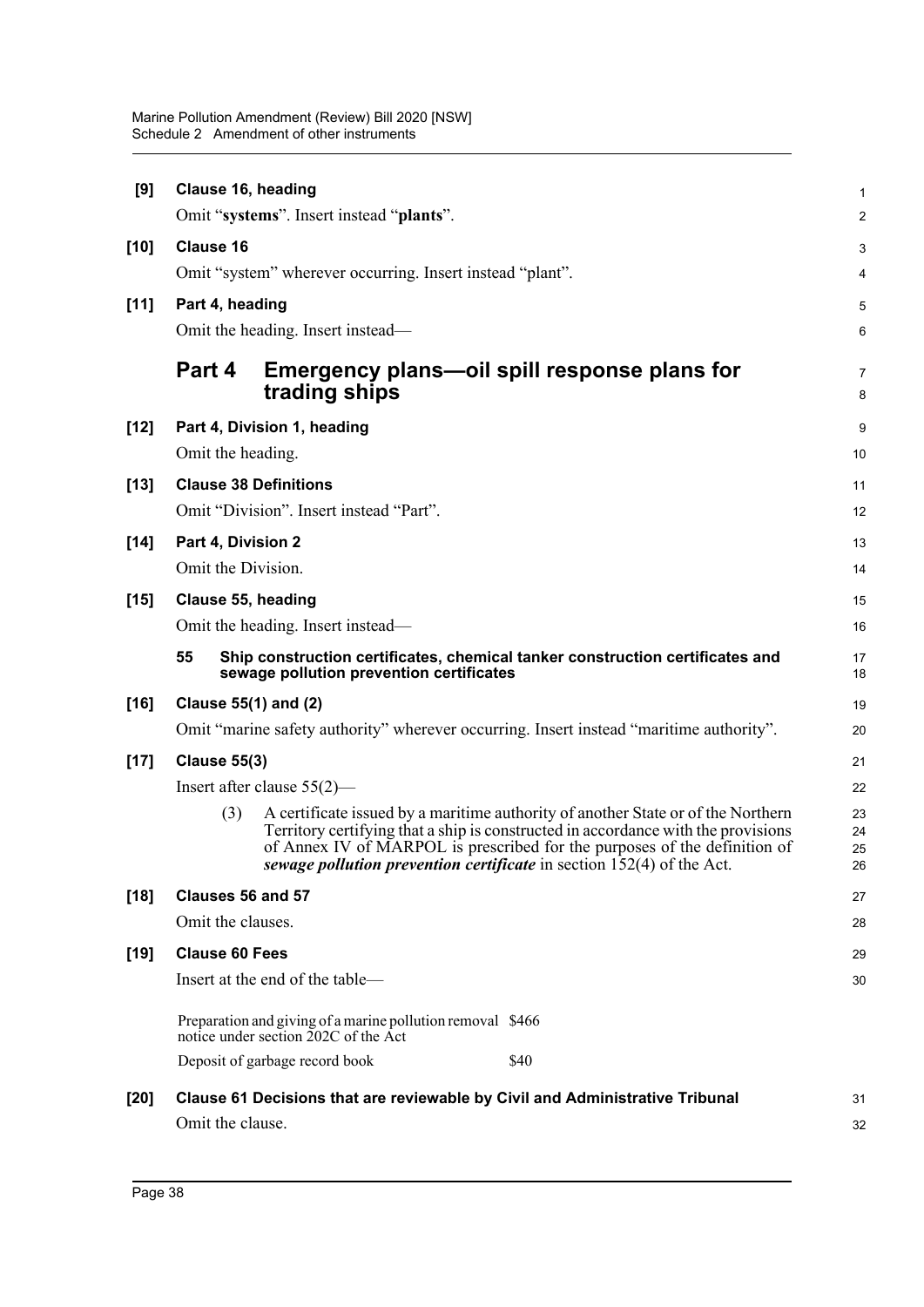| $[21]$ | <b>Schedule 1 State waters</b>                                                                             |                               |                                                                                                                                                                                                                                                                                                                                                                                                                                                                                                                                                                                                                                                                          |                                                    |  |
|--------|------------------------------------------------------------------------------------------------------------|-------------------------------|--------------------------------------------------------------------------------------------------------------------------------------------------------------------------------------------------------------------------------------------------------------------------------------------------------------------------------------------------------------------------------------------------------------------------------------------------------------------------------------------------------------------------------------------------------------------------------------------------------------------------------------------------------------------------|----------------------------------------------------|--|
|        |                                                                                                            | Omit the Schedule.            |                                                                                                                                                                                                                                                                                                                                                                                                                                                                                                                                                                                                                                                                          | $\overline{2}$                                     |  |
| $[22]$ | Schedule 4 Modification of Marine Order 93 (Marine pollution prevention-noxious<br>liquid substances) 2014 |                               |                                                                                                                                                                                                                                                                                                                                                                                                                                                                                                                                                                                                                                                                          |                                                    |  |
|        |                                                                                                            |                               | Omit "Appendix 2" from clause 24(1). Insert instead "Appendix II".                                                                                                                                                                                                                                                                                                                                                                                                                                                                                                                                                                                                       | 5                                                  |  |
| $[23]$ |                                                                                                            | Schedule 4, clause 25(b)      |                                                                                                                                                                                                                                                                                                                                                                                                                                                                                                                                                                                                                                                                          | 6                                                  |  |
|        |                                                                                                            | Insert "II" after "Appendix". |                                                                                                                                                                                                                                                                                                                                                                                                                                                                                                                                                                                                                                                                          | $\overline{7}$                                     |  |
| $[24]$ |                                                                                                            | harmful substances) 2014      | Schedule 5 Modification of Marine Order 94 (Marine pollution prevention-packaged                                                                                                                                                                                                                                                                                                                                                                                                                                                                                                                                                                                         | 8<br>9                                             |  |
|        |                                                                                                            |                               | Omit "Regulations 2–5" from clause $8(1)$ . Insert instead "Regulations 3–6".                                                                                                                                                                                                                                                                                                                                                                                                                                                                                                                                                                                            | 10                                                 |  |
| $[25]$ |                                                                                                            |                               | Schedule 5, clause 8(2) and (3)                                                                                                                                                                                                                                                                                                                                                                                                                                                                                                                                                                                                                                          | 11                                                 |  |
|        |                                                                                                            |                               | Omit "Regulation 4" wherever occurring. Insert instead "Regulation 5".                                                                                                                                                                                                                                                                                                                                                                                                                                                                                                                                                                                                   | 12                                                 |  |
| $[26]$ |                                                                                                            | Schedule 5, clause 8, note    |                                                                                                                                                                                                                                                                                                                                                                                                                                                                                                                                                                                                                                                                          | 13                                                 |  |
|        |                                                                                                            |                               | Omit the note to the clause. Insert instead—<br>Note. Regulations 3 and 6 of Annex III set out requirements for the packing and<br>stowage of packaged harmful substances. Regulations 4 and 5 of Annex III mention<br>requirements for the transport of packaged harmful substances including the need to<br>comply with the International Dangerous Goods Code (the IMDG Code) for marking<br>and labelling and the preparation of a special list, manifest or stowage plan.<br>The IMDG Code as currently in force is available from the IMO website at<br>http://www.imo.org. The IMO resolution that adopts or amends the IMDG Code is listed<br>on AMSA's website. | 14<br>15<br>16<br>17<br>18<br>19<br>20<br>21<br>22 |  |
| $[27]$ | <b>Schedule 6</b>                                                                                          |                               |                                                                                                                                                                                                                                                                                                                                                                                                                                                                                                                                                                                                                                                                          |                                                    |  |
|        | Omit the Schedule. Insert instead-                                                                         |                               |                                                                                                                                                                                                                                                                                                                                                                                                                                                                                                                                                                                                                                                                          |                                                    |  |
|        | <b>Schedule 6</b><br><b>Modification of Marine Order 96 (Marine</b><br>pollution prevention-sewage) 2018   |                               |                                                                                                                                                                                                                                                                                                                                                                                                                                                                                                                                                                                                                                                                          | 25<br>26                                           |  |
|        |                                                                                                            |                               | (clause 9)                                                                                                                                                                                                                                                                                                                                                                                                                                                                                                                                                                                                                                                               | 27                                                 |  |
|        |                                                                                                            |                               | <b>Note.</b> This Schedule sets out the Marine Order as adopted and modified.                                                                                                                                                                                                                                                                                                                                                                                                                                                                                                                                                                                            | 28                                                 |  |
|        |                                                                                                            | <b>Division 1</b>             | <b>Preliminary</b>                                                                                                                                                                                                                                                                                                                                                                                                                                                                                                                                                                                                                                                       | 29                                                 |  |
|        | 1                                                                                                          | <b>Name of Order</b>          |                                                                                                                                                                                                                                                                                                                                                                                                                                                                                                                                                                                                                                                                          | 30                                                 |  |
|        |                                                                                                            |                               | This Order is Marine Order 96 (Marine pollution prevention—sewage) 2018.                                                                                                                                                                                                                                                                                                                                                                                                                                                                                                                                                                                                 | 31                                                 |  |
|        | 1A, 1B                                                                                                     | [Numbers not used]            |                                                                                                                                                                                                                                                                                                                                                                                                                                                                                                                                                                                                                                                                          | 32                                                 |  |
|        | $\mathbf{2}$                                                                                               | <b>Purpose</b>                |                                                                                                                                                                                                                                                                                                                                                                                                                                                                                                                                                                                                                                                                          | 33                                                 |  |
|        |                                                                                                            |                               | This Order—                                                                                                                                                                                                                                                                                                                                                                                                                                                                                                                                                                                                                                                              | 34                                                 |  |
|        |                                                                                                            | (a)                           | gives effect to Annex IV of MARPOL (which deals with prevention of<br>marine pollution by sewage from ships).                                                                                                                                                                                                                                                                                                                                                                                                                                                                                                                                                            | 35<br>36                                           |  |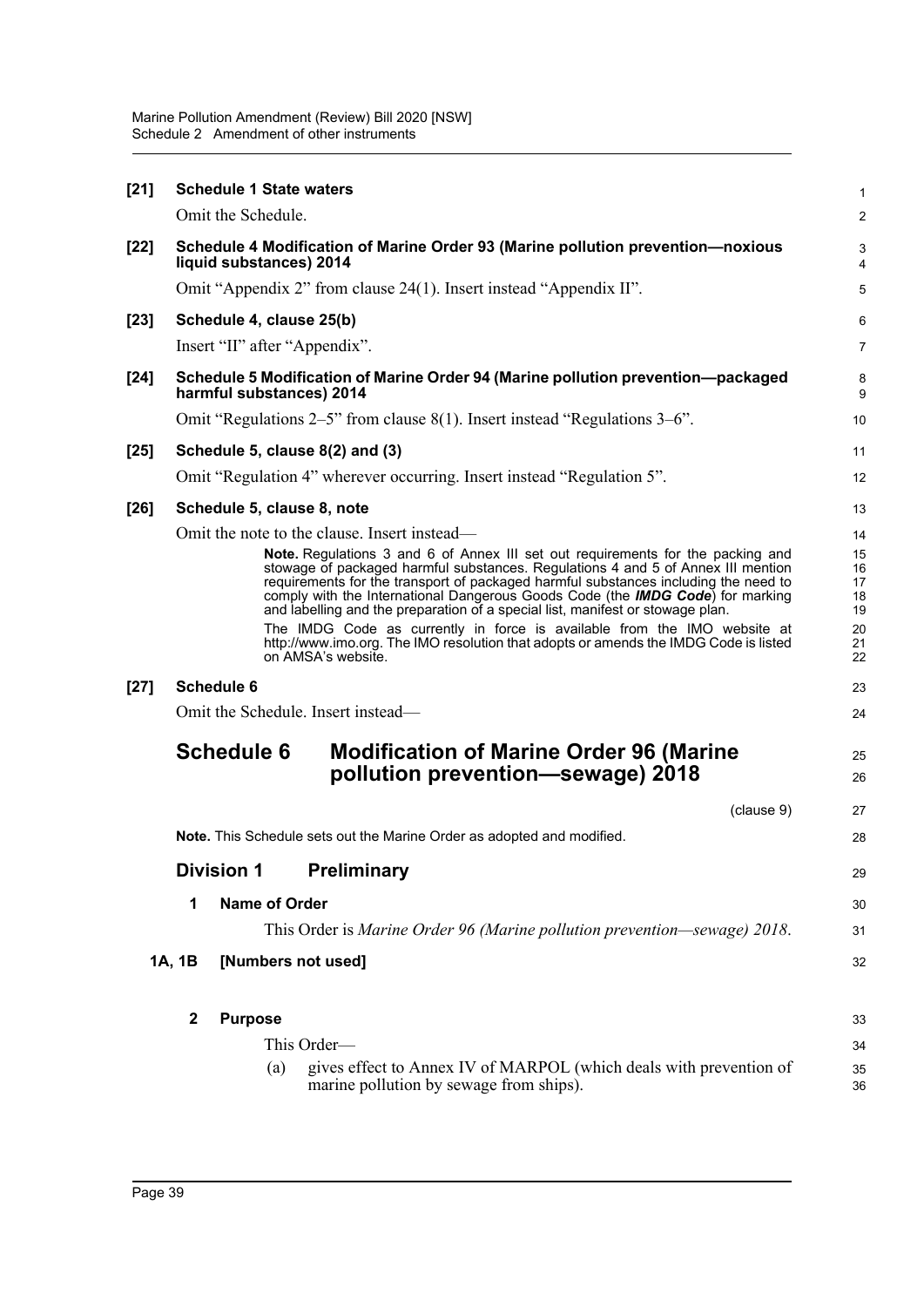### **3 [Number not used]**

| 4    | <b>Definitions</b>                                                                                                                                                                                                                | 2              |
|------|-----------------------------------------------------------------------------------------------------------------------------------------------------------------------------------------------------------------------------------|----------------|
|      | In this Order—                                                                                                                                                                                                                    | 3              |
|      | <b>2012 Guidelines</b> means the 2012 Guidelines on implementation of effluent                                                                                                                                                    | 4              |
|      | standards and performance tests for sewage treatment plants adopted by IMO<br>Resolution MEPC.227(64), as in force from time to time.                                                                                             | 5<br>6         |
|      | <b>Annex IV</b> means Annex IV of MARPOL.                                                                                                                                                                                         | $\overline{7}$ |
|      | <b>Note 1.</b> Some terms used in this Order are defined in Marine Order 1 (Administration)<br>2013, including IMO.                                                                                                               | 8<br>9         |
|      | <b>Note 2.</b> A copy of IMO documents mentioned in this Order is available on the IMO<br>website at http://www.imo.org. Information on obtaining copies of IMO documents is<br>also on AMSA's website at http://www.amsa.gov.au. | 10<br>11<br>12 |
| 5, 6 | [Numbers not used]                                                                                                                                                                                                                | 13             |
|      | <b>Division 2</b><br>Systems, equipment etc required by Annex IV                                                                                                                                                                  | 14             |
| 7    | Sewage systems (MARPOL IV-9)                                                                                                                                                                                                      | 15             |
|      | A vessel to which Annex IV applies and section 4.2 of the 2012 Guidelines<br>does not apply must be equipped with—                                                                                                                | 16<br>17       |
|      | a sewage treatment plant, approved by an issuing body, that complies<br>(a)                                                                                                                                                       | 18             |

1

- with— (i) Regulation 9 of Annex IV, and
	- (ii) for a system installed on a vessel after 31 December 2015—IMO Resolution MEPC.227(64), other than the requirements of section 4.2 of the 2012 Guidelines, and
	- (iii) for a system installed on a vessel after 31 December 2009 and before 1 January 2016—IMO Resolution MEPC.159(55), and
	- (iv) for a system installed on a vessel before 1 January 2010—IMO Resolution MEPC.2(VI), or
- (b) a sewage comminuting and disinfecting system, approved by an issuing body, that complies with Regulation 9 of Annex IV, or
- (c) a holding tank, approved by an issuing body, that complies with Regulation 9 of Annex IV.

### **8 [Number not used]**

### **9 Standard discharge connections (MARPOL IV-10)**

- (1) The vessel must have a standard discharge connection mentioned in Regulation 10 of Annex IV.
- (2) However, for a passenger vessel, the vessel's discharge pipeline may be fitted with a discharge connection approved by an issuing body (eg a quick-connection coupling).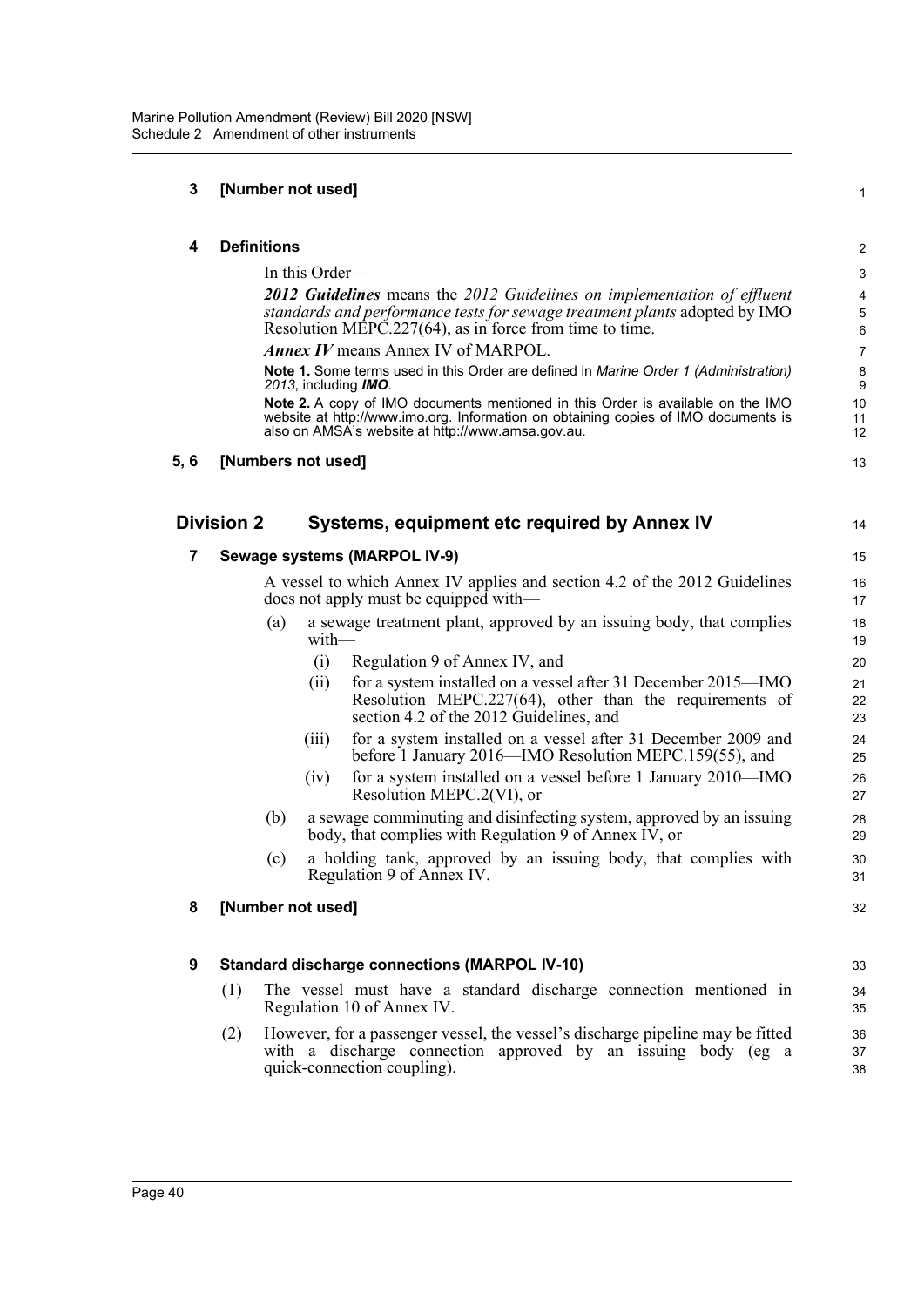|        |              | <b>Division 3</b>                                                                                                 |                     |
|--------|--------------|-------------------------------------------------------------------------------------------------------------------|---------------------|
|        | $10 - 17$    | [Numbers not used]                                                                                                | 1                   |
|        |              | <b>Division 4</b>                                                                                                 |                     |
|        | 18           | [Number not used]                                                                                                 | $\overline{2}$      |
|        |              | <b>Division 5</b>                                                                                                 |                     |
|        | 19           | [Number not used]                                                                                                 | 3                   |
|        |              | <b>Division 6</b>                                                                                                 |                     |
|        | $20 - 22$    | [Numbers not used]                                                                                                | 4                   |
| $[28]$ |              | <b>Schedule 7</b>                                                                                                 | 5                   |
|        |              | Omit the Schedule. Insert instead-                                                                                | 6                   |
|        |              | <b>Schedule 7</b><br><b>Modification of Marine Order 95 (Marine</b><br>pollution prevention-garbage) 2018         | $\overline{7}$<br>8 |
|        |              | (clause $10(1)$ )                                                                                                 | 9                   |
|        |              | Note. This Schedule sets out the Marine Order as adopted and modified.                                            | 10                  |
|        |              | <b>Division 1</b><br><b>Preliminary</b>                                                                           | 11                  |
|        | 1            | <b>Name of Order</b>                                                                                              | 12                  |
|        |              | This Order is Marine Order 95 (Marine pollution prevention—garbage) 2018.                                         | 13                  |
|        | 1A, 1B       | [Numbers not used]                                                                                                | 14                  |
|        | $\mathbf{2}$ | <b>Purpose</b>                                                                                                    | 15                  |
|        |              | This Order prescribes matters necessary to give effect to Annex V of<br>MARPOL.                                   | 16<br>17            |
|        |              | Note. Annex V of MARPOL contains regulations for the prevention of pollution of the<br>sea by garbage from ships. | 18<br>19            |
|        | 3            | [Number not used]                                                                                                 | 20                  |
|        | 4            | <b>Definitions</b>                                                                                                | 21                  |
|        |              | In this Order-                                                                                                    | 22                  |
|        |              | <i>inspector</i> means a person appointed as an inspector under section 226 of the<br>Marine Pollution Act 2012.  | 23<br>24            |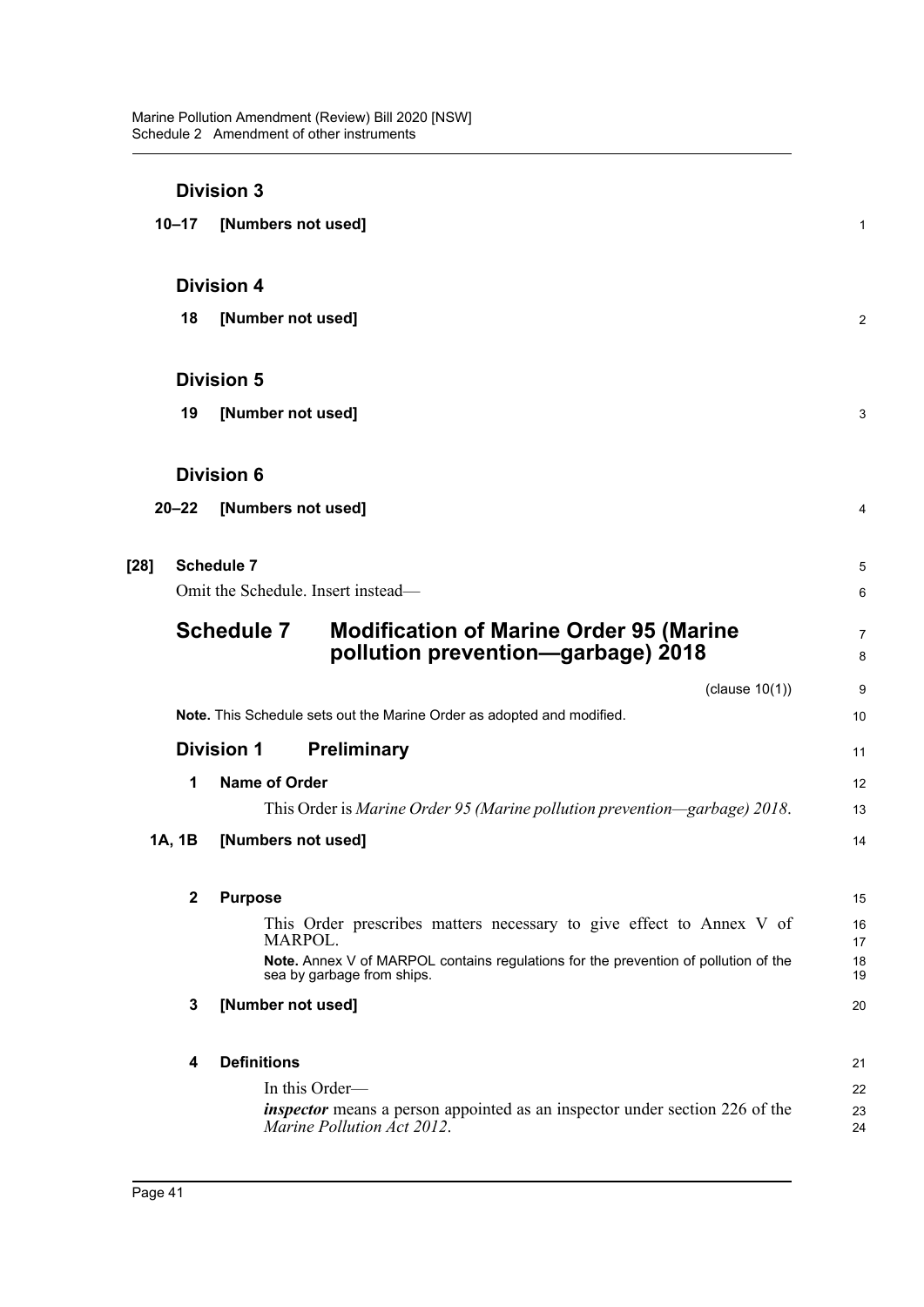|     |                              |                   | surveyor means a person appointed to be a surveyor under section 190 of the                                                                                                            | 1                            |
|-----|------------------------------|-------------------|----------------------------------------------------------------------------------------------------------------------------------------------------------------------------------------|------------------------------|
|     |                              |                   | Navigation Act 2012 of the Commonwealth.<br>Note. Some terms used in this Order are defined in Marine Order 1 (Administration)                                                         | $\overline{\mathbf{c}}$<br>3 |
|     |                              |                   | 2013, including-<br>AMSA,<br>(a)                                                                                                                                                       | 4<br>5                       |
|     |                              |                   | IMO,<br>(b)                                                                                                                                                                            | 6                            |
|     |                              |                   | (c)<br>Manager, Ship Inspection and Registration,                                                                                                                                      | 7                            |
|     |                              |                   | SOLAS.<br>(d)                                                                                                                                                                          | 8                            |
|     | 5                            |                   | [Number not used]                                                                                                                                                                      | 9                            |
|     |                              | <b>Division 2</b> | Discharge of garbage-prescribed matters                                                                                                                                                | 10                           |
|     | $6 - 8$                      |                   | [Numbers not used]                                                                                                                                                                     | 11                           |
|     |                              | <b>Division 3</b> | Garbage record books and management plans                                                                                                                                              | 12                           |
|     | 9                            |                   | [Number not used]                                                                                                                                                                      | 13                           |
|     | 10                           |                   | Garbage record book                                                                                                                                                                    | 14                           |
|     |                              | (1)               | For the purposes of section 138(1) of the <i>Marine Pollution Act 2012</i> , the form                                                                                                  | 15                           |
|     |                              |                   | that includes the matters set out in Appendix II to Annex V of MARPOL is the<br>prescribed garbage record book.                                                                        | 16<br>17                     |
|     |                              | (2)               | For the purposes of section 141 of the <i>Marine Pollution Act 2012</i> , each<br>operation or occurrence mentioned in section 4 of Appendix II to Annex V of<br>MARPOL is prescribed. | 18<br>19<br>20               |
|     |                              | (3)               | For the purposes of section $145(1)(b)$ of the <i>Marine Pollution Act 2012</i> , a<br>surveyor is the prescribed officer.                                                             | 21<br>22                     |
|     | 11                           |                   | [Number not used]                                                                                                                                                                      | 23                           |
|     | 12                           |                   | Garbage management plan                                                                                                                                                                | 24                           |
|     |                              |                   | For the purposes of section 108(1) of the <i>Marine Pollution Act 2012</i> , the                                                                                                       | 25                           |
|     |                              |                   | garbage management plan must be in a form that includes the matters<br>mentioned in section 4 of the 2012 Guidelines for the Development of                                            | 26<br>27                     |
|     |                              |                   | Garbage Management Plans set out in the Annex to IMO Resolution<br>$MEPC.220(63)$ , as amended from time to time.                                                                      | 28<br>29                     |
|     |                              |                   | Note. The matters mentioned in these Guidelines are about designating a person in                                                                                                      | 30                           |
|     |                              |                   | charge of carrying out the plan, and procedures for minimising, collecting, storing,<br>processing and discharging garbage.                                                            | 31<br>32                     |
| 2.4 |                              |                   | <b>Marine Safety Act 1998 No 121</b>                                                                                                                                                   | 33                           |
|     | <b>Section 4 Definitions</b> |                   |                                                                                                                                                                                        |                              |
|     |                              |                   | Omit the note to the definition of <b>State waters</b> in section $4(1)$ .                                                                                                             | 35                           |
|     |                              | Insert instead-   |                                                                                                                                                                                        | 36                           |
|     |                              |                   |                                                                                                                                                                                        |                              |